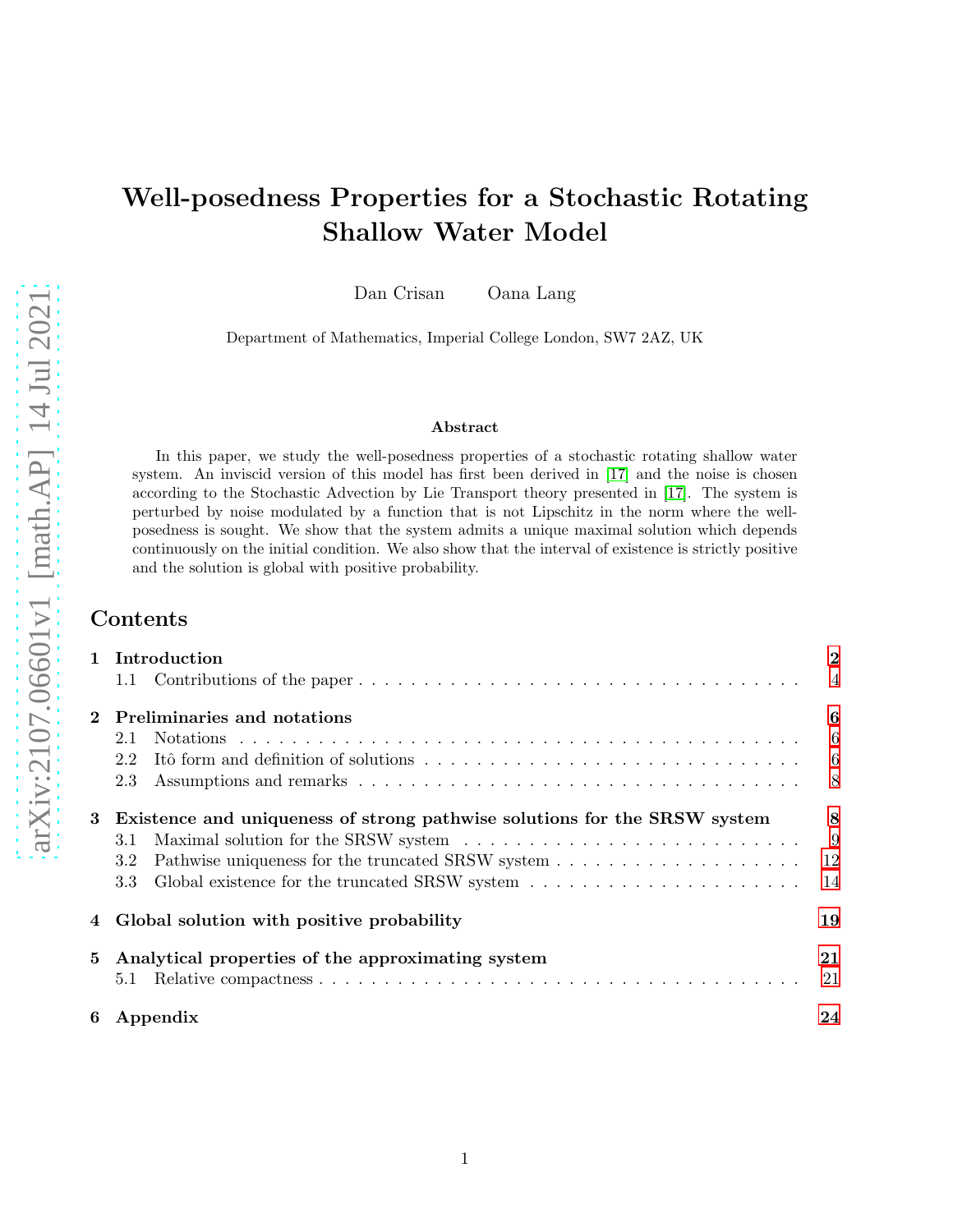## <span id="page-1-0"></span>1 Introduction

The rotating shallow water equations describe the evolution of a compressible rotating fluid below a free surface. The typical vertical length scale is assumed to be much smaller than the horizontal one, hence the shallow aspect. This model is a simplification of the primitive equations which are known for their complicated and computationally expensive structure (see e.g. [\[19\]](#page-27-1)). Despite its simplified form, the rotating shallow water system retains key aspects of the atmospheric and oceanic dynamics ([\[19\]](#page-27-1), [\[36\]](#page-28-0), [\[38\]](#page-29-0)). It allows for gravity waves which play a highly important role in climate and weather modelling ([\[36\]](#page-28-0)). The classical inviscid shallow water model consists of a horizontal momentum equation and a mass continuity equation and in the presence of rotation it can be described as follows (see [\[13\]](#page-27-2)):

$$
\epsilon \frac{D}{Dt} u_t + f \hat{z} \times u_t + \nabla p_t = 0
$$

$$
\frac{\partial h_t}{\partial t} + \nabla \cdot (h_t u_t) = 0
$$

where

- $\frac{D}{Dt} := \frac{\partial}{\partial t} + u \cdot \nabla$  is the material derivative
- $u = (u^1, u^2)$  is the horizontal fluid velocity vector field
- $\epsilon$  is the Rossby number, a dimensionless number which describes the effects of rotation on the fluid flow: a small Rossby number ( $\epsilon \ll 1$ ) suggests that the rotation dominates over the advective terms; it can be expressed as  $\epsilon = \frac{U}{fL}$  where U is a typical scale for horizontal speed and  $L$  is a typical length scale.
- f is the Coriolis parameter,  $f = 2\Theta \sin \varphi$  where  $\Theta$  is the rotation rate of the Earth and  $\varphi$  is the latitude;  $f\hat{z} \times u = (-fu^2, fu^1)$ , where  $\hat{z}$  is a unit vector pointing away form the centre of the Earth. For the analytical analysis we assume f to be constant.
- $\bullet$  *h* is the thickness of the fluid column
- $p := \frac{h-b}{\epsilon \mathscr{F}}, \nabla p$  is the pressure term, b is the bottom topography function.
- $\bullet$   $\mathscr F$  is the Froude, a dimensionless number which relates to the stratification of the flow. It can be expressed as  $\mathscr{F} = \frac{U}{NH}$  where H is the typical vertical scale and N is the buoyancy frequency.

The deterministic nonlinear shallow water equations (also known as the *Saint-Venant equations*) have been extensively studied in the literature. A significant difficulty in the well-posedness analysis of this model is generated by the interplay between its intrinsic nonlinearities, in the absence of any incompressibility conditions. In order to counterbalance the resulting chaotic effects, a viscous higherorder term is usually added to the inviscid system. Various shallow water models have been introduced for instance in [\[38\]](#page-29-0) or [\[2\]](#page-26-0). In [\[25\]](#page-28-1) the authors show global existence and local well-posedness for the 2D viscous shallow-water system in the Sobolev space  $H^{s-\alpha}(\mathbb{R}^2) \times H^s(\mathbb{R}^2)$  with  $s > 1$  and  $\alpha \in [0, 1)$ . The methodology is based on Littlewood-Paley approximations and Bony paraproduct decompositions. This extends the result in [\[26\]](#page-28-2) where local solutions for any initial data and global solutions for small initial data have been obtained in  $H^s \times H^s$  with  $s > 1$ . A similar result adapted to Besov spaces was obtained in [\[27\]](#page-28-3). More recently, ill-posedness for the two-dimensional shallow water equations in critical Besov spaces has been shown in [\[23\]](#page-28-4). Existence of global weak solutions and convergence to the strong solution of the viscous quasi-geostrophic equation, on the two-dimensional torus is shown in [\[3\]](#page-27-3). In [\[4\]](#page-27-4) the authors construct a sequence of smooth approximate solutions for the shalow water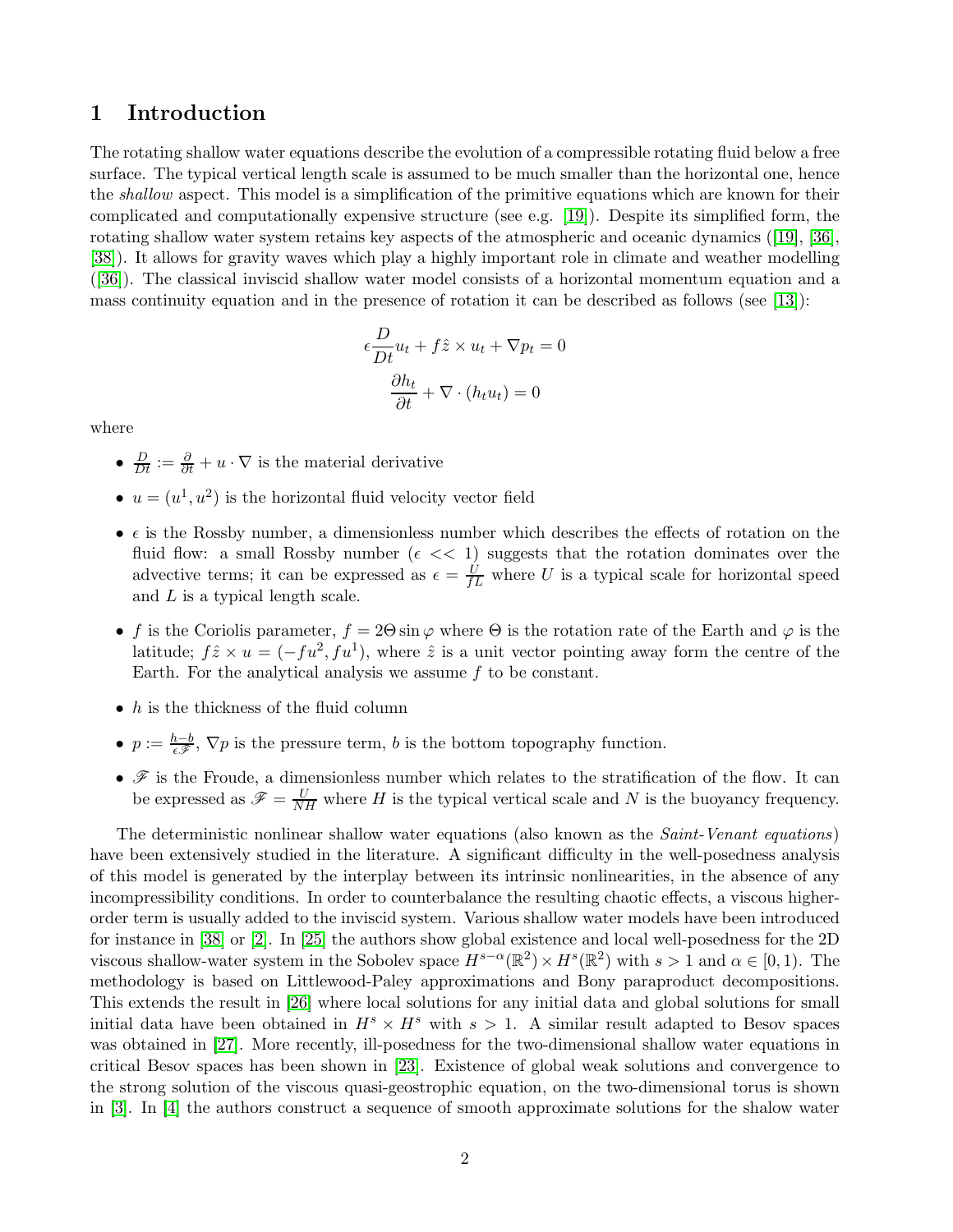model obtained in [\[3\]](#page-27-3). The approximated system is proven to be globally well-posed, with height bounded away from zero. Global existence of weak solutions is then obtained using the stability arguments from [\[3\]](#page-27-3). Sundbye in [\[35\]](#page-28-5) obtains global existence and uniqueness of strong solutions for the initial-boundary-value problem with Dirichlet boundary conditions and small forcing and initial data. In this work the solution is shown to be classical for a strictly positive time and a  $C^0$  decay rate is provided. The proof is based on a priori energy estimates. Independently, Kloeden has shown in [\[20\]](#page-28-6) that the Dirichlet problem admits a global unique and spatially periodic classical solution. Both [\[35\]](#page-28-5) and [\[20\]](#page-28-6) are based on the energy method developed by Matsumura and Nishida in [\[29\]](#page-28-7). Local existence and uniqueness of classical solutions for the Dirichlet problem associated with the non-rotating viscous shallow water model with initial conditions  $(u_0, h_0) \in C^{2,\alpha} \times C^{1,\alpha}$  can be found in [\[6\]](#page-27-5). The proof is based on the method of successive approximations and Hölder space estimates, in a Lagrangian framework. Existence and uniqueness of solutions for the two-dimensional viscous shallow water system under minimal regularity assumptions for the initial data and with height bounded away from zero was proven in [\[7\]](#page-27-6). The possibly stabilising effects of the rotation in the inviscid case is analysed in [\[8\]](#page-27-7) and [\[28\]](#page-28-8).

To simplify notation, we will denote by  $a := (v, h)$  the solution of the rotating shallow water  $(RSW)$  system and recast it in short form as<sup>[1](#page-2-0)</sup>

$$
da_t + F(a_t) dt = 0,
$$

where  $F(a_t)$  denotes

$$
F\left(\begin{array}{c} v \\ h \end{array}\right) = \left(\begin{array}{c} u\cdot \nabla v + f\hat{z}\times u + \nabla p \\ \nabla \cdot (h u) \end{array}\right)
$$

where u is the fluid velocity and  $v := \epsilon u + \mathcal{R}$ , with curl  $\mathcal{R} = f\hat{z}$ . R corresponds to the vector potential for the (divergence-free) rotation rate about the vertical direction, and it is chosen here such that  $\nabla \mathcal{R} = 0$ . In this paper we consider a viscous and stochastic version of the shallow water model described above, defined on the two-dimensional torus  $\mathbb{T}^2$ :

<span id="page-2-2"></span>
$$
da_t + F(a_t) dt + \sum_{i=1}^{\infty} \mathcal{G}_i(a_t) \circ dW_t^i = \gamma \Delta a_t dt,
$$
\n(1)

where  $\gamma = (\nu, \eta)$  is positive and corresponds to the fluid viscosity<sup>[2](#page-2-1)</sup>,  $W^i$  are independent Brownian motions, F is a nonlinear advective term, and  $\mathcal{G}_i$  are differential operators explicitly described below. The integrals in [\(1\)](#page-2-2) are of Stratonovitch type. The system [\(1\)](#page-2-2) belongs to a class of stochastic models derived using the Stochastic Advection by Lie Transport Approach (SALT) approach, as described in [\[17\]](#page-27-0), [\[34\]](#page-28-9), [\[18\]](#page-27-8). A detailed derivation of this specific system can be found in [\[22\]](#page-28-10), following [\[18\]](#page-27-8), [\[17\]](#page-27-0). In the stochastic case,  $F$  is defined as above and

$$
\mathcal{G}_i \left( \begin{array}{c} v \\ h \end{array} \right) = \left( \begin{array}{c} \mathcal{L}_i v + \mathcal{A}_i v \\ \mathcal{L}_i h \end{array} \right)
$$

where  $\xi_i$  are divergence-free and time-independent vector fields,  $\mathcal{L}_i v = \xi_i \cdot \nabla v$ ,  $\mathcal{A}_i v = v^1 \nabla \xi_i^1 + v^2 \nabla \xi_i^2$ . The two operators  $\mathcal{L}_i$  and  $\mathcal{A}_i$  enjoy some properties which are described in Section [2](#page-5-0) and in the Appendix. It has been shown lately that such stochastic parameters can be calibrated using datadriven approaches to account for the missing small-scale uncertainties which are usually present in the classical deterministic geophysical fluid dynamics models (see for instance [\[9\]](#page-27-9), [\[10\]](#page-27-10)). The addition of stochasticity in the advective part of the dynamics brings forth a more explicit representation of the

<sup>&</sup>lt;sup>1</sup>We use here the differential notation to match the stochastic version  $(1)$ .

<span id="page-2-1"></span><span id="page-2-0"></span><sup>&</sup>lt;sup>2</sup>Different levels of viscosity for the different components of a can be treated in the same manner.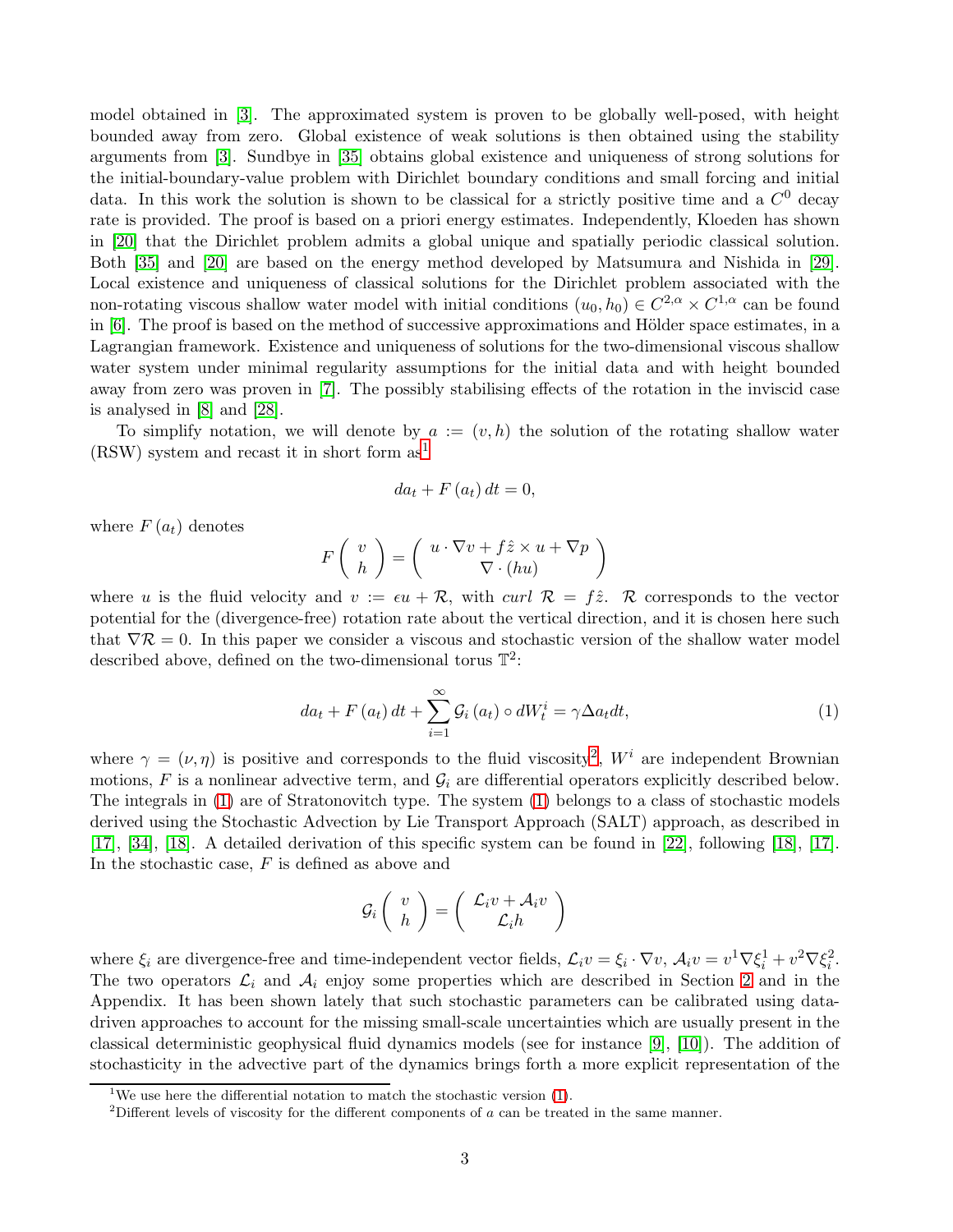uncertain transport behaviour in fluids, which draws on recent synergic advances in stochastic analysis, geophysical fluid dynamics, and data assimilation. The performance of these modern stochastic approaches is subject of intensive research. In a forthcoming work ([\[37\]](#page-29-1)) we prove the applicability of this new stochastic model in a data assimilation framework.

To the best of our knowledge, this specific form of the stochastic rotating shallow water model has not been studied before. A stochastic version of the viscous rotating shallow water system with external forcing and multiplicative noise has been studied in [\[24\]](#page-28-11). This corresponds to the case  $\mathcal{G}_i(a) = a$ . A rotating shallow water model driven by Lévy noise has been considered in [\[14\]](#page-27-11). As pointed out in [\[24\]](#page-28-11), the number of results available in the literature on stochastic shallow water equations is limited. In the deterministic case, existence of solutions under certain conditions and without rotation was proven in [\[30\]](#page-28-12). Smooth approximate solutions for the 2D deterministic rotating shallow water system have been constructed in [\[5\]](#page-27-12). Long time existence for rapidly rotating deterministic shallow water and Euler equations has been shown in [\[8\]](#page-27-7).

#### <span id="page-3-0"></span>1.1 Contributions of the paper

The first contribution of the paper is the existence of local solutions  $(a, \tau)$  of the system [\(1\)](#page-2-2) with paths  $t \to a_{t \wedge \tau}$  in the space<sup>[3](#page-3-1)</sup>

$$
C\left([0,T], \left(\mathcal{W}^{1,2}(\mathbb{T}^2)\right)^3\right) \cap L^2\left(0,T;\left(\mathcal{W}^{2,2}\right)^3(\mathbb{T}^2)\right), \quad T > 0
$$

provided the initial datum  $a_0 \in (\mathcal{W}^{1,2})^3$  ( $\tau$  is a strictly positive stopping time to be specified below). Subsequently, we prove that there exists a unique strong maximal solution  $(a, \tau_{\text{max}})$  of the system [\(1\)](#page-2-2), see Theorem [3](#page-7-2) below. We also show that the solution depends continuously on the initial data, see Theorem [10](#page-11-1) below.

The approach we follow uses a priori estimates similar to those in [\[24\]](#page-28-11), as the deterministic terms are very similar. However, the structure of the noise studied here is different from that in [\[24\]](#page-28-11), in particular the operators  $\mathcal{G}_i$  are not Lipschitz. As a result, we need to use a different approximation method, extending the methodology developed in [\[11\]](#page-27-13) and [\[12\]](#page-27-14) to a system of SPDEs which model a compressible fluid under the effects of rotation. In particular, we do not use Galerkin approximations as in [\[24\]](#page-28-11). Instead we construct a sequence that approximates a truncated version of the equation, where the nonlinear term is replaced by a forcing term depending on the previous element of the sequence. The sequence is well defined by using a classical result of Rozovskii (see Theorem 2, pp. 133, in [\[32\]](#page-28-13)).

The main proof of existence of a truncated solution (see Theorem [3\)](#page-7-1) builds upon the arguments developed in [\[11\]](#page-27-13) and [\[12\]](#page-27-14), where the analysis of the vorticity version of the fluid equation was accomplished. This way the pressure term is eliminated altogether and the equation was closed by expressing the velocity vector field in terms of the vorticity via a Biot-Savart operator, (see e.g., [\[11\]](#page-27-13) for details). This no longer possible here: the equation satisfied by the fluid vorticity contains a term that depends on  $\nabla p$ , where  $p = \frac{h-b}{\epsilon \mathscr{F}}$ . This implies on the one hand that an  $L^p$ -transport property for the vorticity is out of reach and, also, that a control of the higher order derivatives is much more difficult.

As it is well known, compressible systems are much harder to analyse than their incompressible counterparts. In the particular case of [\(1\)](#page-2-2), the pressure term is  $p = \frac{h-b}{\epsilon \mathscr{F}}$  persists in all the a priori estimates. To be more precise, the inner product  $\langle v, \nabla p \rangle$  does not vanish as it is the case for incompressible system. Obviously, the same is true higher derivatives  $\langle \partial^{\alpha} v, \partial^{\alpha} \nabla p \rangle$ . The control of the nonlinear terms is no longer possible in the same manner as in the incompressible case. As a result, without adding extra viscosity we cannot "close" any inequalities involving Sobolev norms of  $v$  and

<span id="page-3-1"></span> $^{3}W^{k,2}$  is the standard Sobolev space.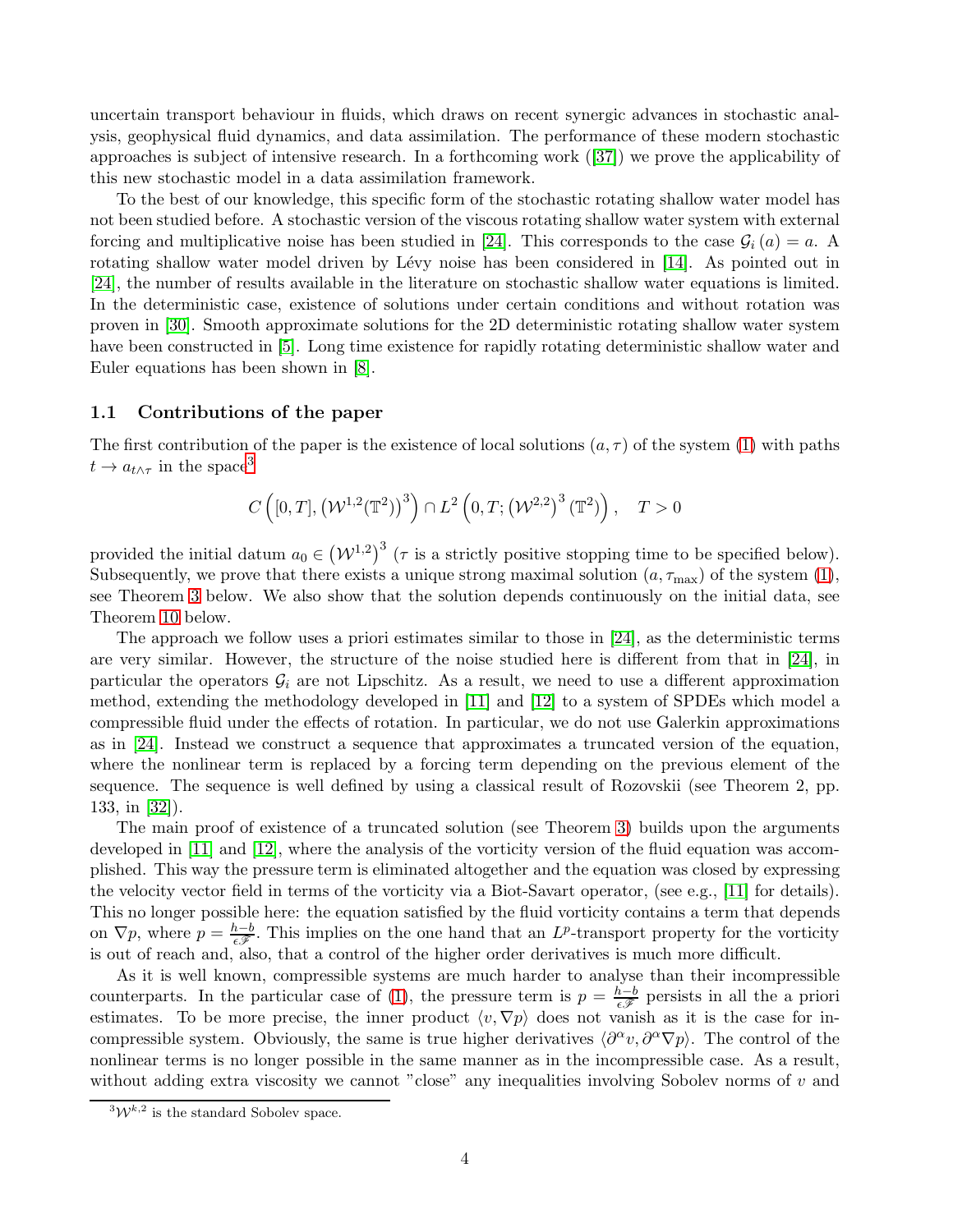h: to control  $||v||_{1,2}$ , we need a control of  $||h||_{2,2}$  which requires  $||v||_{2,2}$  and so on in a never-ending procession. In spectral theory language, there is an energy cascade between low frequency and high frequency modes. To balance the equation and close the loop, we add viscosity to the system. This way, energy dissipates from all modes and we succeed to show that, at least for a while, the solution does not blow-up.

The stochasticity incurs additional technical difficulties. That is because the solution might blowup at some random time  $\tau_{blow-up}$ . For any deterministic time  $t > 0$ ,  $\tau_{blow-up}$  might be larger than t for some realizations of the noise, in other words the solution blows up after time  $t$  if at all, whilst for other realizations of the noise,  $\tau_{blow-up}$  might be smaller than t, in other words the solution blows up before time t. As a result, the expectations of the random variables appearing in [\(1\)](#page-2-2) might not exist. In particular, we cannot prove that

<span id="page-4-0"></span>
$$
\mathbb{E}\left[||a_t||_{1,2}^2\right] < \infty, \quad \mathbb{E}\left[\int_0^t ||a_t||_{2,2}^2 ds\right] < \infty, \sum_{i=1}^{\infty} \int_0^t \mathbb{E}\left[||\mathcal{G}_i(a_s)||_2\right] ds < \infty,
$$
\n(2)

etc. or any other suitable controls of expectations. In particular, the Doob-Meyer decomposition of the semi-martingale process  $t \to a_t$  contains a *local* martingale. On the technical side, the standard (deterministic) Gronwall approach cannot be used to control the Sobolev norm of the solution  $t \to a_t$ of [\(1\)](#page-2-2) pathwise (because of the stochasticity), neither can a control of  $t \to \mathbb{E} \left[ ||a_t||_{1,2}^2 \right]$ an be deduced (because of the possibility of finite blow-up). However, if we "stop" the process at a time  $\tau$  that is sure to occur before the blow-up,  $\tau < \tau_{blow-up}$ , then we can obtain controls on expectations such as the ones appearing in [\(2\)](#page-4-0).

The definition of the solution of [\(1\)](#page-2-2) plays a crucial role in the analysis, more so than in the deterministic case, and we introduce it in the next section.

In the absence of noise, one can prove that the viscous RSW has a global solution for sufficiently small initial datum,  $||a_0|| \leq \varepsilon$ , where  $\varepsilon = \varepsilon(\gamma)$ . That is because one can show that there exist constants  $b = b(\gamma)$  and  $c = c(\gamma)$  such that

$$
d_t ||a||_{1,2}^2 \le r_{b,c} ||a||_{1,2}^2,
$$

where  $||\cdot||_{1,2}$  is the Sobolev norm of the space  $(\mathcal{W}^{1,2}(\mathbb{T}^2))^3$  and  $r_{b,c} : [0,\infty) \to [0,\infty)$ ,  $r_{b,c}(s) = bs^3 - cs$ . The reason for this is that the solution of the ODE  $d_t q = r_{b,c}(q)$  is an upper bound for  $t \to ||a_t||_{1,2}^2$ . The function  $t \to q_t$  is bounded if the initial condition belongs to the interval  $[0, \sqrt{c/b}]$ . In fact,  $\lim_{t\to\infty} q_t = 0$  if the initial condition belongs belongs to the interval  $[0, \sqrt{c/b})$  and it is constant if  $q_0 = \sqrt{c/b}$ . However, if  $q_0 > \sqrt{c/b}$  then the solution blows up in finite time. This does not necessarily mean that the solution of the SRSW blows up in finite time. In the stochastic case, we can deduce a corresponding *stochastic* differential equation that gives us an upper bound  $||a||_{1,2}^2$ . The solution of this can be shown to remain bounded only with positive probability.

Therefore, we can prove that  $\mathbb{P}(\tau_{blow-up} = \infty) > 0$ , but not that  $\mathbb{P}(\tau_{blow-up} = \infty) = 1$ . In fact, it is not necessarily true that the solution will actually blow up if it is global: in fact we prove that the solution remains uniformly bounded on  $[0, \infty)$ , not just that it does not blow up in finite time. The result we obtain gives only a sufficient condition for global existence. In future work we aim to show that, under suitable additional assumptions on the choice of the noise and that of the initial condition the stochastic RSW equation exists globally with probability 1.

Similar results (and similar proofs) hold for  $a_0 \in (\mathcal{W}^{k,2}(\mathbb{T}^2))^3$ ,  $k > 1$ . In this case, the system [\(1\)](#page-2-2) has paths  $t \to a_{t \wedge \tau}$  in the space

$$
C\left([0,T],\left(\mathcal{W}^{k,2}(\mathbb{T}^2)\right)^3\right)\cap L^2\left(0,T;\left(\mathcal{W}^{k+1,2}(\mathbb{T}^2)\right)^3\right),\quad T>0.
$$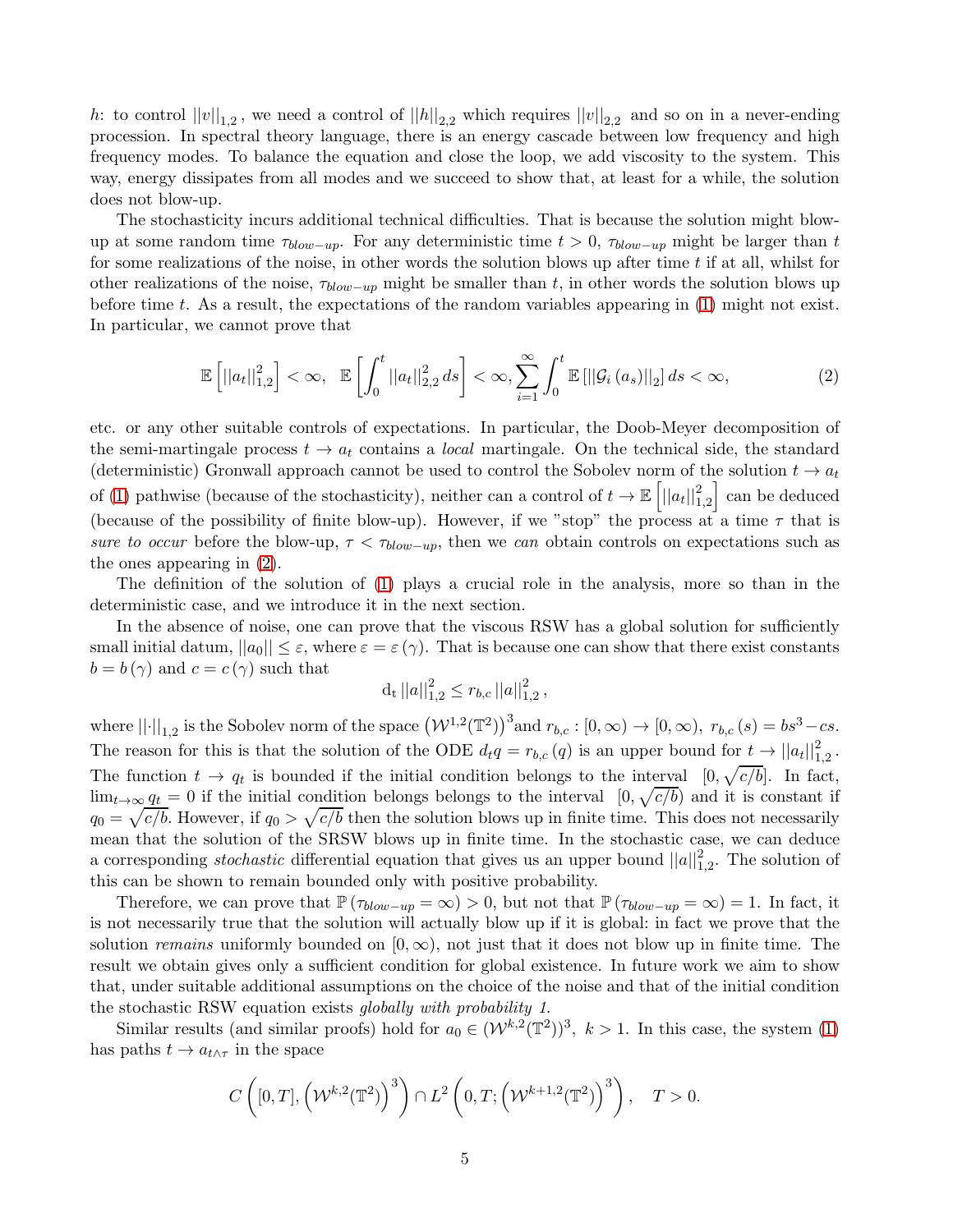In this case the maximal time can be characterized in a similar manner to the classical Beale-Kato-Majda criterion. The justification of such criteria is the subject of future work.

We construct sequences of approximating solutions which converge in a suitable sense to a truncated form of the original SRSW system. Then we show that the truncation can be lifted. As opposed to the case of the Euler equation, here we can lift the truncation only up to a positive stoping time. This is due to a lack of transport properties for both variables, which derive from the compressibility condition and the form of the nonlinear terms. Therefore we obtain a local solution for the original system [\(3\)](#page-5-3). This is proven in Section [3.](#page-7-1) In Section [3.1](#page-8-0) we show that this solution is maximal and due to the pathwise uniqueness property from Section [3.2,](#page-11-0) it is also strong in probabilistic sense. In Section [3.3](#page-13-0) we show global existence for the truncated model. In Section [5](#page-20-0) we study the analytical properties of the approximating sequence. A couple of a priori estimates and other useful results are presented in the Appendix.

### <span id="page-5-0"></span>2 Preliminaries and notations

In this section we introduce the main notations, together with the Itô form of the system, definition of solutions and other assumptions and remarks.

#### <span id="page-5-1"></span>2.1 Notations

- In this paper we work on the two-dimensional torus denoted by  $\mathbb{T}^2$ .
- Let  $(\Omega, \mathcal{F}, (\mathcal{F}_t)_t, \mathbb{P}, (W^i)_i)$  be a fixed stochastic basis consisting of the filtered probability space  $(\Omega, \mathcal{F}, (\mathcal{F}_t)_t, \mathbb{P})$  and a sequence of independent one-dimensional Brownian motions  $(W^i)_i$  which are adapted to the complete and right-continuous filtration  $(\mathcal{F}_t)_t$ .
- Let  $\mathcal{M}_t := L^2\left(\Omega, C\left([0, t]; \mathcal{W}^{1,2}(\mathbb{T}^2)^3\right)\right) \cap L^2\left(\Omega, L^2\left(0, t; \mathcal{W}^{2,2}(\mathbb{T}^2)^3\right)\right)$  for all  $t \geq 0$ . For a stochastic process b belonging to the space  $\mathcal{M}_t$  define the norm

$$
\|b\|_{t,2,2}^2:=\sup_{s\in[0,t]}\|b_s\|_{1,2}^2+\int_0^t\|b_s\|_{2,2}^2ds.
$$

Define also

$$
||u_1|| := \sup_{s \in [0,t]} (||v_s||_{1,2}^2 + ||h_s||_{1,2}^2).
$$

It follows that  $a, b \in \mathcal{M}_t$  implies  $\mathbb{E}[\|b\|_{t,2,2}] < \infty$  and  $\mathbb{E}[\|a_t\|] < \infty$  for all  $t > 0$ .

• Let  $\alpha \in (0,1), p \in [2,\infty)$  and let H be a Hilbert space. Then the fractional Sobolev space  $W^{\alpha,p}(0,T;H)$  is endowed with the norm

<span id="page-5-3"></span>
$$
||f||^p_{\mathcal{W}^{\alpha,p}(0,T;H)} := \int_0^T ||f_t||_H^p \, dt + \int_0^T \int_0^T \frac{||f_t - f_s||_H^p}{|t - s|^{1 + \alpha p}} dt ds.
$$

• C is a generic constant and can differ from line to line.

#### <span id="page-5-2"></span>2.2 Itô form and definition of solutions

The expanded version of the stochastic system [\(1\)](#page-2-2) is

$$
dv_t + [u_t \cdot \nabla v_t + f\hat{z} \times u_t + \nabla p_t]dt + \sum_{i=1}^{\infty} [(\mathcal{L}_i + \mathcal{A}_i)v_t] \circ dW_t^i = \nu \Delta v_t dt
$$
 (3a)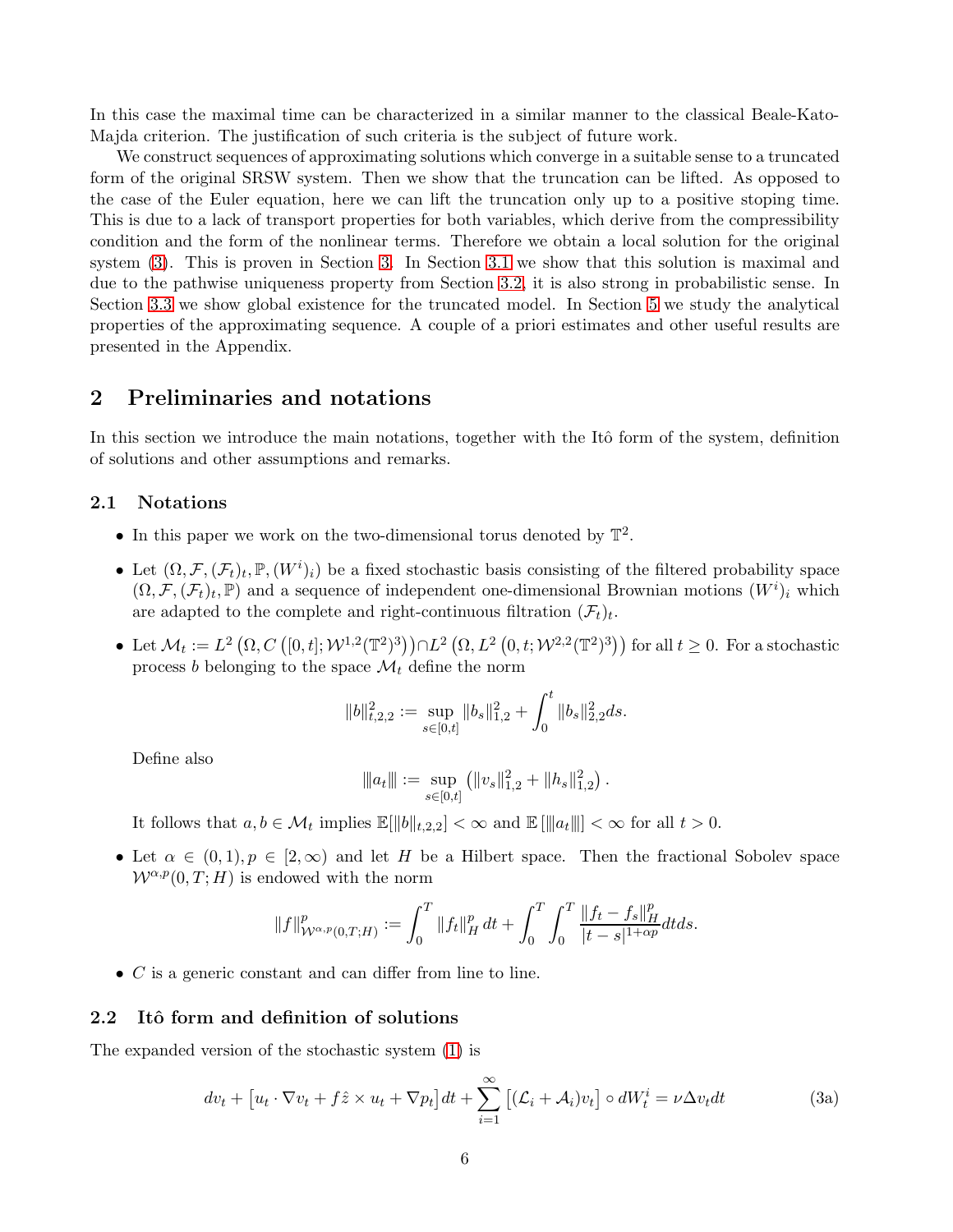$$
dh_t + \nabla \cdot (h_t u_t) dt + \sum_{i=1}^{\infty} \left[ \nabla \cdot (\xi_i h_t) \right] \circ dW_t^i = \eta \Delta h_t dt.
$$
 (3b)

<span id="page-6-0"></span>The corresponding Itô form of the system  $(3)$  is given below

$$
dv_t + \left[\mathcal{L}_{u_t}v_t + f\hat{z} \times u_t + \nabla p_t - \nu \Delta v_t\right]dt + \sum_{i=1}^{\infty} \left[ (\mathcal{L}_i + \mathcal{A}_i)v_t \right] dW_t^i = \frac{1}{2} \sum_{i=1}^{\infty} \left[ (\mathcal{L}_i + \mathcal{A}_i)^2 v_t \right] dt \tag{4a}
$$

$$
dh_t + \left[\nabla \cdot (h_t u_t) - \eta \Delta h_t\right] dt + \sum_{i=1}^{\infty} \mathcal{L}_i h_t dW_t^i = \frac{1}{2} \sum_{i=1}^{\infty} \mathcal{L}_i^2 h_t dt.
$$
\n(4b)

In the following we will work with the Itô version  $(4)$  of system  $(3)$ . The definition of a solution of the system  $(4)$  is made explicit in Definition [1](#page-6-1) below. Using the Itô version  $(4)$  of the system as basis for the well-posedness analysis enables us to match the constraints imposed on the initial condition to guarantee the well-posedness of the deterministic system. In particular, Theorems [3](#page-7-2) and [4](#page-8-1) below state that the system [\(4\)](#page-6-0) is well-posed provided  $a_0 = (v_0, h_0) \in (W^{1,2}(\mathbb{T}^2))^3$ .

The required smoothness constraint on  $a_0$  that ensures the existence of a strong solution for the equation written in Stratonovitch form, i.e. the system [\(3\)](#page-5-3), is  $a_0 = (v_0, h_0) \in (W^{1,2}(\mathbb{T}^2))^3$ . Let us explain why: the Stratonovich integrals in the system [\(3\)](#page-5-3) require that the integrands are semimartingales, in this case, the processes  $\mathcal{G}_i a$ . The evolution equation for the processes  $\mathcal{G}_i a_s$  involves the terms  $\mathcal{G}_i^3 a_s$  which make sense if the paths of the solution are in  $L^2([0,T], W^{3,2}(\mathbb{T}^2))$ . This can be achieved, due to the added viscosity term, if the initial condition  $a_0 \in W^{2,2}(\mathbb{T}^2)$ . To avoid the additional smoothness requirement we work with the Itô version  $(4)$  of the system.

<span id="page-6-1"></span>We introduce the following notions of solutions:

#### Definition 1

a. A pathwise <u>local solution</u> of the SRSW system is given by a pair  $(a, \tau)$  where  $\tau : \Omega \to [0, \infty]$  is a strictly positive bounded stopping time,  $a_{\cdot \wedge \tau} : \Omega \times [0, \infty) \times \mathbb{T}^2 \to \mathbb{R}^3$  is an  $\mathcal{F}_t$ -adapted process for any  $t \geq 0$ , with initial condition  $a_0$ , such that

$$
a_{\cdot \wedge \tau} \in L^2\left(\Omega; C\left([0, T]; \mathcal{W}^{1,2}(\mathbb{T}^2)^3\right)\right) \cap L^2\left(\Omega; L^2\left(0, T; \mathcal{W}^{2,2}(\mathbb{T}^2)^3\right)\right)
$$

and the SRSW system  $(1)$  is satisfied locally *i.e.* 

$$
a_{t\wedge\tau} = a_0 + \int_0^{t\wedge\tau} \tilde{F}(a_s)ds + \sum_{i=1}^{\infty} \int_0^{t\wedge\tau} \mathcal{G}_i(a_s) dW_s^i = \gamma \int_0^{t\wedge\tau} \Delta a_s ds,
$$
 (5)

holds  $\mathbb{P}\text{-almost surely, as an identity in } L^2(\mathbb{T}^2)^3$ , with  $\tilde{F}(a_s) := F(a_s) + \frac{1}{2} \sum_{s=1}^{\infty}$  $i=1$  $\mathcal{G}_i^2(a_s)$ .

- b. If  $\tau = \infty$  then the solution  $(v, h)$  is called global.
- c. A pathwise maximal solution of the SRSW system is given by a pair  $(a, \mathcal{T})$  where  $\mathcal{T} : \Omega \to [0, \infty]$ is a non-negative stopping time and  $a = (a_{t \wedge T})_t$ ,  $a_{t \wedge T} : \Omega \times \mathbb{T}^2 \to \mathbb{R}^3$  is a process for which there exists an increasing sequence of stopping times  $(\tau^n)_n$  with the following properties:
	- *i*.  $\mathcal{T} = \lim_{n \to \infty} \tau^n$  and  $\mathbb{P}(\mathcal{T} > 0) = 1$
	- *ii.*  $(a, \tau^n)$  *is a pathwise local solution of the SRSW system for every*  $n \in \mathbb{N}$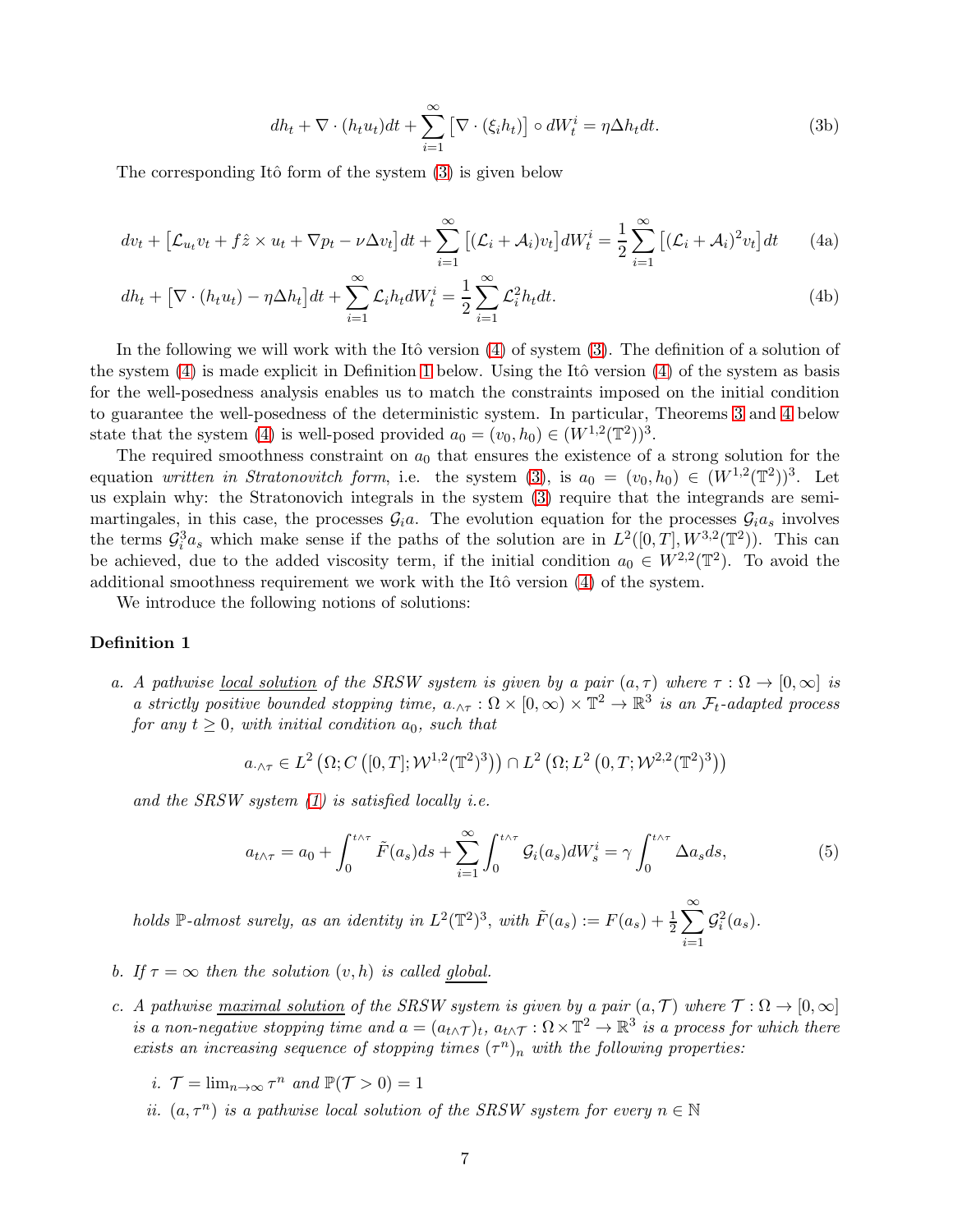iii. if  $\mathcal{T} < \infty$  then

$$
\limsup_{t \to \mathcal{T}} \|a_t\|_{1,2} = \infty.
$$

d. A weak/martingale local solution of the SRSW system is given by a triple  $((\check{a},(\check{W}^i)_i),(\check{\Omega},\check{\mathcal{F}},\check{\mathbb{P}}),(\check{\mathcal{F}}_t)_t)$  such that  $(\check{\Omega},\check{\mathcal{F}},(\check{\mathcal{F}}_t)_t,\check{\mathbb{P}},(\check{W}^i)_i)$  is a stochastic basis,  $\check{a}$  is a continuous  $(\tilde{\mathcal{F}}_t)_t$ -adapted real valued process,  $\check{a}: \check{\Omega} \times \mathbb{T}^2 \to \mathbb{R}^3$ , which satisfies [\(1\)](#page-2-2) for a stopping time  $\tau : \check{\Omega} \to [0, \infty], (\check{W}^i)_i$  are independent  $(\check{\mathcal{F}}_t)_t$ -adapted Brownian motions, and all identities hold  $\check{\mathbb{P}}$ -almost surely in  $L^2(\mathbb{T}^2)^3$ .

- **Remark 2** We will show below that the SRSW system  $(1)$  satisfies the local uniqueness property. In other words, if  $(a^1, \tau^1)$  and  $(a^2, \tau^2)$  are two local solutions of system [\(1\)](#page-2-2), then they must coincide on the interval  $[0, \tau^1 \wedge \tau^2]$ . Using the local uniqueness property, we will deduce, that a stopping time  $\mathcal T$  satisfying property iii. of the definition above is the largest stopping time with properties *i*. and *ii*., that is for any other pair  $(a', \mathcal{T}')$  which satisfies *i*. and *ii*. we necessarily have  $\mathcal{T}' \leq \mathcal{T} \ \mathbb{P}\text{-}a.s.,$  and  $a = a'$  on  $[0, \mathcal{T}']$ .
	- The first two definitions of solutions are established with respect to a fixed stochastic basis, the solutions being strong in probabilistic sense. The solution defined at d. is weak in probabilistic sense, meaning that  $(\check{v}, h)$  are not necessarily adapted to the original filtration  $(\mathcal{F}_t)_t$  generated by the driving Brownian motion which corresponds to the SRSW system [\(3\)](#page-5-3).

### <span id="page-7-0"></span>2.3 Assumptions and remarks

The vector fields  $\xi_i : \mathbb{T}^2 \to \mathbb{R}^2$  are chosen to be time-independent and divergence-free, such that

<span id="page-7-3"></span>
$$
\sum_{i=1}^{\infty} \|\xi_i\|_{4,\infty}^2 < \infty. \tag{6}
$$

Condition [\(6\)](#page-7-3) implies that the infinite sums of stochastic integrals

$$
\sum_{i=1}^{\infty} \int_0^t \mathcal{G}_i(a_s) dW_s^i, \quad \sum_{i=1}^{\infty} \int_0^t \nabla \mathcal{G}_i(a_s) dW_s^i \tag{7}
$$

are well defined and belong to  $L^2(0,T;L^2(\mathbb{T}^2)^3)$ , provided the process  $s \to a_s$  has paths in the space  $L^2(0,T; \mathcal{W}^{2,2}(\mathbb{T}^2)^3)$  for  $T \geq 0$ . Local solutions of the SRSW model as defined above have this property. Similarly, the infinite sums of the Riemann-Stieltjes integrals

<span id="page-7-2"></span>
$$
\sum_{i=1}^{\infty} \int_0^t \mathcal{G}_i^2(a_s) ds,
$$
\n(8)

are well-defined and belong to  $L^2(0,T;L^2(\mathbb{T}^2)^3)$ .

# <span id="page-7-1"></span>3 Existence and uniqueness of strong pathwise solutions for the SRSW system

In this section we present the main results of this paper.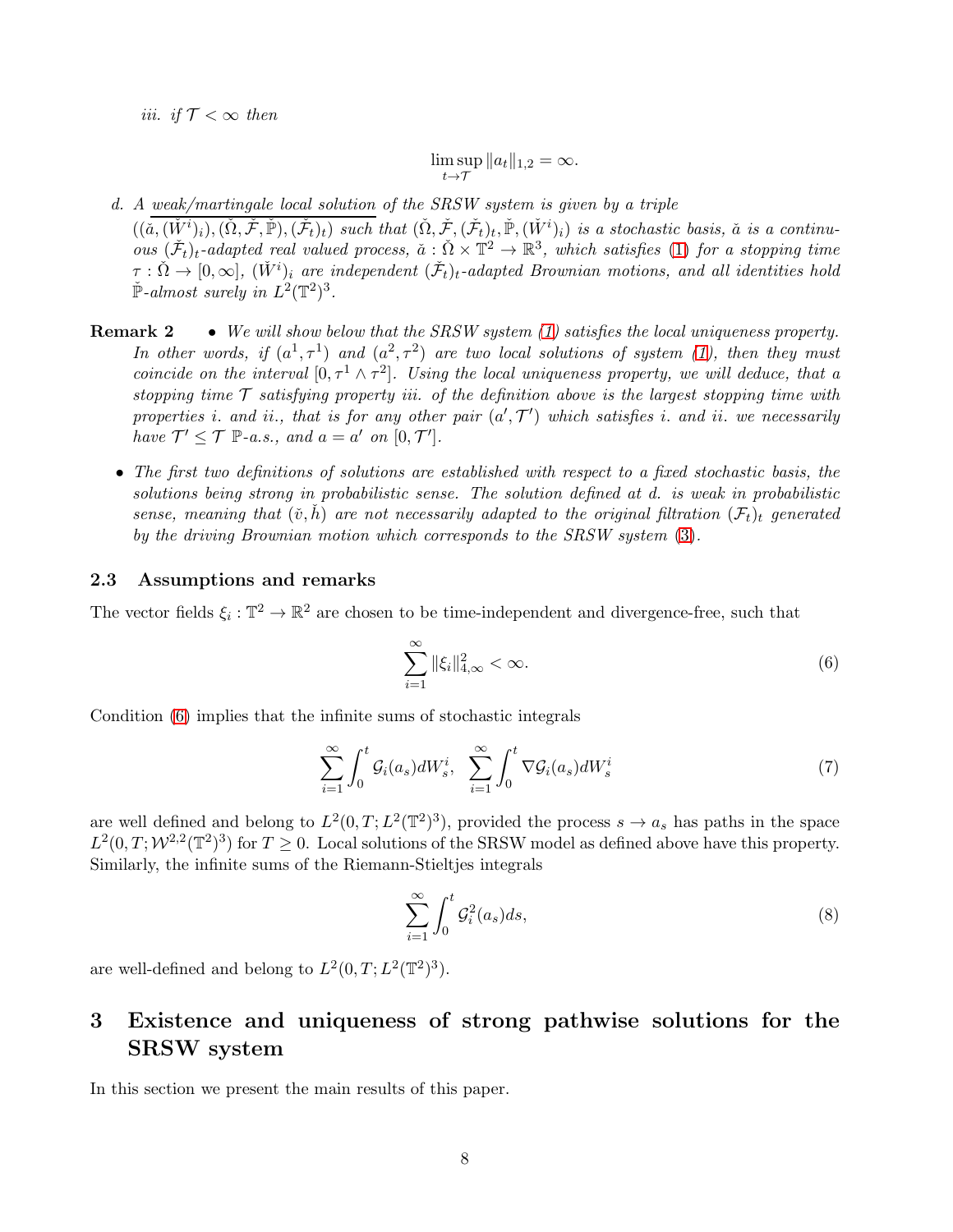**Theorem 3** Let  $S = (\Omega, \mathcal{F}, (\mathcal{F}_t)_t, \mathbb{P}, (W^i)_i)$  be a fixed stochastic basis and  $a_0 \in \mathcal{W}^{1,2}(\mathbb{T}^2)^3$ . Then the stochastic rotating shallow water system [\(3\)](#page-5-3) admits a unique pathwise maximal solution  $(a, \mathcal{T})$  which belongs to the space  $L^2(\Omega; C([0,\mathcal{T}); \mathcal{W}^{1,2}(\mathbb{T}^2)^3)) \cap L^2(\Omega; L^2(0,\mathcal{T}; \mathcal{W}^{2,2}(\mathbb{T}^2)^3)).$ 

The existence of a solution for the system [\(3\)](#page-5-3) is proved by first showing that a truncated version of it has a solution and then removing the truncation up to a positive stopping time. In particular, we truncate the nonlinear terms in [\(3\)](#page-5-3) using a smooth function  $f_R : \mathbb{R}_+ \to [0,1]$  equal to 1 on  $[0,R]$ , equal to 0 on  $[R+1,\infty)$ , and decreasing on  $[R, R+1]$ ,  $f_R(a_t) := f_R(\|a_t\|_{1,2})$  where  $\|a_t\|_{1,2} := \|v_t\|_{1,2} + \|h_t\|_{1,2}$ for arbitrary  $R > 0$ . The choice of the truncation  $f_R(a_t)$  is such that the nonlinear terms are uniformly bounded *pathwise* in  $L^2(0,T; L^2(\mathbb{T}^2)^3)$  for any  $T \geq 0$ . Then we have the following:

**Theorem 4** Let  $S = (\Omega, \mathcal{F}, (\mathcal{F}_t)_t, \mathbb{P}, (W^i)_i)$  be a fixed stochastic basis and  $a_0 \in \mathcal{W}^{1,2}(\mathbb{T}^2)^3$ . Then the truncated system

<span id="page-8-2"></span>
$$
dv_t^R + \left[ f_R(a_t^R) \mathcal{L}_{u_t^R} v_t^R + f \hat{z} \times u_t^R + \nabla p_t^R + \nu \Delta v_t^R \right] dt + \sum_{i=1}^{\infty} \left[ (\mathcal{L}_i + \mathcal{A}_i) v_t^R \right] \circ dW_t^i = 0 \tag{9a}
$$

$$
dh_t^R + \left[ f_R(a_t^R) \nabla \cdot (h_t^R u_t^R) + \eta \Delta h_t^R \right] dt + \sum_{i=1}^{\infty} \left[ \nabla \cdot (\xi_i h_t^R) \right] \circ dW_t^i = 0 \tag{9b}
$$

admits a unique global pathwise solution  $a^R = \{(v_t^R, h_t^R), t \in [0, \infty)\}\$  such that

$$
a^R \in L^2(\Omega; C([0,T]; \mathcal{W}^{1,2}(\mathbb{T}^2)^3)) \cap L^2(\Omega; L^2(0,T; \mathcal{W}^{2,2}(\mathbb{T}^2)^3))
$$

for any  $T > 0$ .

Theorem [4](#page-8-1) is proved in Section [3.3.](#page-13-0) Define

<span id="page-8-7"></span><span id="page-8-1"></span>
$$
\tau^R := \inf_{t \ge 0} \{ \|a_t\|_{1,2} \ge R \} \,. \tag{10}
$$

<span id="page-8-3"></span>**Proposition 5** Given  $a_0 \in (\mathcal{W}^{1,2}(\mathbb{T}^2))$  and  $R > 0$ , the restriction  $a : \Omega \times [0, \tau_R) \times \mathbb{T}^2 \to \mathbb{R}^3$  of the global solution  $a: \Omega \times [0, \infty) \times \mathbb{T}^2 \to \mathbb{R}^3$  corresponding to the truncated system [\(9\)](#page-8-2) is a local solution of the original SRSW system [\(3\)](#page-5-3).

**Proof** For  $t \in [0, \tau_R]$   $f_R(a^R) = 1$  therefore the truncated system [\(9\)](#page-8-2) and the original SRSW system [\(3\)](#page-5-3) coincide.

#### <span id="page-8-6"></span><span id="page-8-0"></span>3.1 Maximal solution for the SRSW system

**Proposition 6** Given  $a_0 \in W^{1,2}(\mathbb{T}^2)^3$  and  $R > 0$ , there exists a unique maximal solution  $(a, \mathcal{T})$  of the original SRSW system [\(3\)](#page-5-3) such that

<span id="page-8-5"></span>
$$
\limsup_{t \to \mathcal{T}} ||a_t||_{1,2} = \infty,\tag{11}
$$

whenever  $T < \infty$ .

### Proof.

**Existence.** If we choose  $R = n$  in Proposition [5](#page-8-3) then  $(a^n, \tau^n)$  is a local solution of the SRSW system [\(3\)](#page-5-3). Moreover, observe that  $a^{n+1}$  satisfies equation [\(9\)](#page-8-2) for  $R = n$  on the interval  $[0, \tau^n]$ . By the local uniqueness, it follows that

<span id="page-8-4"></span>
$$
a^{n+1}|_{[0,\tau^n]} = a^n|_{[0,\tau^n]}.\tag{12}
$$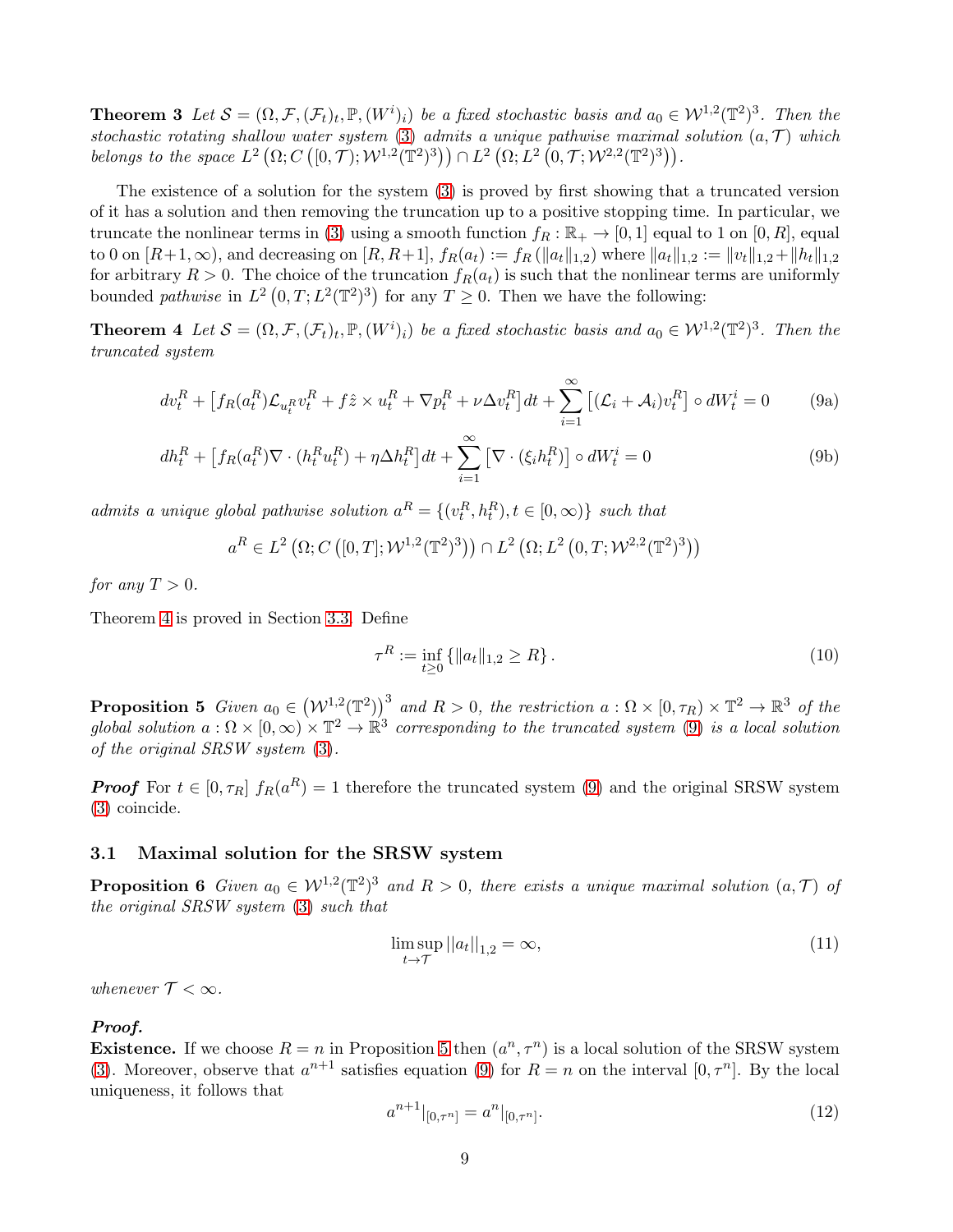Define  $\mathcal{T} := \lim_{n \to \infty} \tau^n$  and

<span id="page-9-0"></span>
$$
a|_{[0,\tau^n]} := a^n|_{[0,\tau^n]}.\tag{13}
$$

Definition [\(13\)](#page-9-0) is consistent following [\(12\)](#page-8-4). It only remains to show [\(11\)](#page-8-5). If  $\lim_{n\to\infty} \tau^n = \mathcal{T} < \infty$  then

$$
\limsup_{t \to \mathcal{T}} ||a_t||_{1,2} \ge \limsup_{n \to \infty} ||a_{\tau_n}||_{1,2} = \limsup_{n \to \infty} n = \infty.
$$

**Uniqueness.** Assume that  $(\bar{a}, \bar{\tau})$  is another solution with  $(\bar{a}, \bar{\tau}_n)$ ,  $n \geq 1$  being the corresponding sequence of local solutions converging to the maximal solution. By the uniqueness of the truncated equation it follows that  $\bar{a} = a$  on  $[0, \bar{\tau}^n \wedge \tau^n]$ . By taking the limit as  $n \to \infty$  it follows that  $\bar{a} = a$  on  $[0, \mathcal{T} \wedge \overline{\mathcal{T}})$ . We prove next that  $\mathcal{T} = \overline{\mathcal{T}}, \mathbb{P} - a.s.$ . Let us assume that

$$
\mathbb{P}\left(\omega \in \Omega, \mathcal{T}\left(\omega\right) \neq \overline{\mathcal{T}}\left(\omega\right)\right) > 0.
$$

Observe that

$$
\mathbb{P}\left(\omega \in \Omega, \mathcal{T}\left(\omega\right) \neq \overline{\mathcal{T}}\left(\omega\right)\right) \leq \mathbb{P}\left(\Xi^1\right) + \mathbb{P}\left(\Xi^2\right),
$$

where

$$
\Xi^1 = \{\omega \in \Omega, \mathcal{T}(\omega) < \infty, \mathcal{T}(\omega) < \mathcal{T}(\omega)\},
$$
  

$$
\Xi^2 = \{\omega \in \Omega, \mathcal{T}(\omega) < \infty, \mathcal{T}(\omega) < \mathcal{T}(\omega)\}.
$$

We prove that  $\mathbb{P}(\Xi^1) = \mathbb{P}(\Xi^2) = 0$ . The two sets are symmetric so we show this only for the first one. From the definition of the local solution, observe that

$$
\mathbb{E}\left[\sup_{s\in[0,\bar{\tau}^n(\omega)]}\|\bar{a}_t\|_{1,2}\right]<\infty
$$

hence

$$
\mathbb{P}\left(\omega \in \Omega, \sup_{s \in [0,\bar{\tau}^n(\omega)]} \|\bar{a}_t\|_{1,2} = \infty\right) = 0.
$$

However, if  $\mathcal{T}(\omega) < \infty$  and  $\mathcal{T}(\omega) < \bar{\tau}^n(\omega)$  then

$$
\infty = \sup_{s \in [0, \mathcal{T}(\omega))} \|a_s\|_{1,2} = \sup_{s \in [0, \mathcal{T}(\omega))} \|\bar{a}_s\|_{1,2} \leq \sup_{s \in [0, \bar{\mathcal{T}}^n(\omega)]} \|\bar{a}_s\|_{1,2}.
$$

It follows that  $\mathbb{P}\left(\omega \in \Omega, \mathcal{T}\left(\omega\right) < \infty, \mathcal{T}\left(\omega\right) < \bar{\tau}^n\left(\omega\right)\right) = 0$ . Hence

$$
\mathbb{P}\left(\Xi^1\right) = \lim_{n \to \infty} \mathbb{P}\left(\omega \in \Omega, \mathcal{T}\left(\omega\right) < \infty, \mathcal{T}\left(\omega\right) < \bar{\tau}^n\left(\omega\right)\right) = 0.
$$

This completes the proof of the uniqueness claim.

The purpose of the next proposition is to show that the maximal solution constructed in Proposition [6](#page-8-6) has paths in  $L^{2,loc}([0,\mathcal{T}),(\mathcal{W}^{2,2}(\mathbb{T}^2))^3)$ . Recall the definition of  $\tau^N$  as given in [\(10\)](#page-8-7) and the definition of the  $||a||_{t,2,2}$  as introduced in [\(2.1\)](#page-5-1) and introduce a new sequence of stopping times

$$
\hat{\tau}^M := \inf_{t \ge 0} \{ ||a||_{t,2,2} \ge M \}.
$$

<span id="page-9-1"></span>Define  $\hat{\mathcal{T}} := \lim_{M \to \infty} \hat{\tau}^M$ .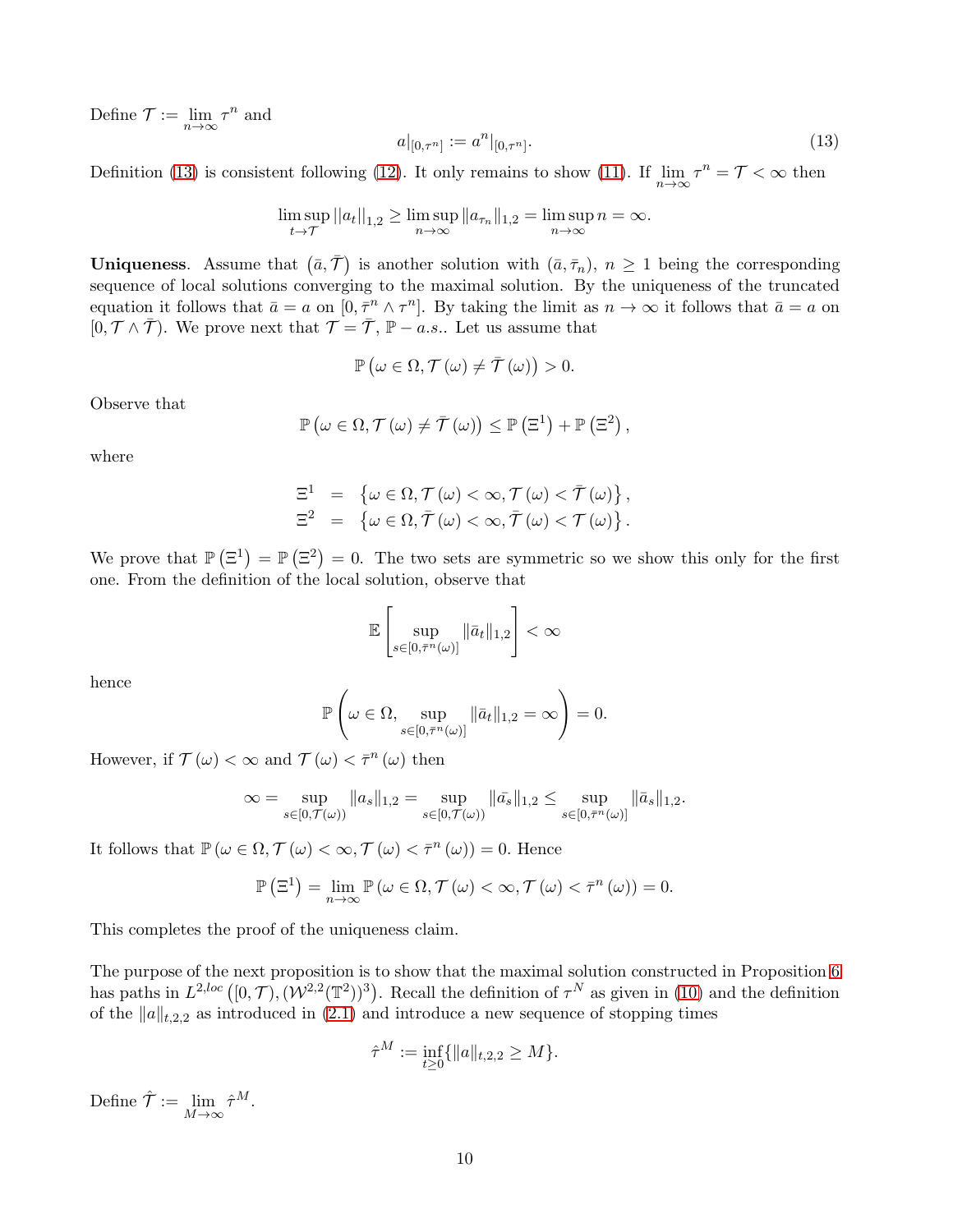**Corollary 7** Let  $(a, \mathcal{T})$  be the maximal solution constructed in Proposition [6.](#page-8-6) Then the process  $t \rightarrow$  $a_{t\wedge\tau}$  rakes values in

$$
L^{2}\left(\Omega;C\left([0,T];\mathcal{W}^{1,2}(\mathbb{T}^{2})^{3}\right)\right)\cap L^{2}\left(\Omega;L^{2}\left(0,T;\mathcal{W}^{2,2}(\mathbb{T}^{2})^{3}\right)\right)
$$

for any  $T > 0$ . In particular,

$$
\mathbb{E}[\|a\|_{\tau R \wedge T,2,2}^2] < \infty \tag{14}
$$

for any  $R, T > 0$ .

**Proof.** Immediate from Theorem [4](#page-8-1) after observing that  $a = a^R$  on  $[0, \tau^R]$  and  $a^R \in \mathcal{M}_T$ .

We are now ready to show the equality between the two stopping times  $\mathcal T$  and  $\bar{\mathcal T}$ .

**Proposition 8** Let  $(a, \mathcal{T})$  be the maximal solution constructed in Proposition [6.](#page-8-6) Then

<span id="page-10-0"></span>
$$
\mathbb{P}\left(\mathcal{T}=\hat{\mathcal{T}}\right)=1.
$$

**Proof.** One can observe that  $\hat{\tau}^M \leq \tau^M$  for all  $M \geq 0$ , and therefore  $\hat{\mathcal{T}} \leq \mathcal{T} \mathbb{P} - a.s..$  We show that  $\mathcal{T} \leq \hat{\mathcal{T}} = a.s..$  On the set  $\{\hat{\mathcal{T}} = \infty\}$  the inequality is trivially true, so we only need to show that

$$
\mathbb{P}\left(\{\omega \in \Omega : \hat{\mathcal{T}}(\omega) < \infty, \mathcal{T}(\omega) \leq \hat{\mathcal{T}}(\omega)\}\right) = 1.
$$

Note that

$$
\{\omega \in \Omega : \|a(\omega)\|_{\tau^N,2,2} < \infty\} = \bigcup_M \{\omega \in \Omega : \|a(\omega)\|_{\tau^N,2,2} < M\} = \bigcup_M \{\omega \in \Omega : \tau^N(\omega) < \hat{\tau}^M(\omega)\}
$$

and

$$
\bigcup_{M} \{\omega \in \Omega : \tau^{N}(\omega) < \hat{\tau}^{M}(\omega)\} \subset \{\omega \in \Omega : \hat{\mathcal{T}}(\omega) < \infty, \tau^{N}(\omega) < \hat{\mathcal{T}}(\omega)\}.
$$

From Corollary [7](#page-9-1) we deduce that

$$
\mathbb{P}\left(\{\omega \in \Omega : \|a(\omega)\|_{\tau^N \wedge T,2,2} < \infty\}\right) = 1, \quad \forall N \in \mathbb{N}, \quad T > 0.
$$

and, since  $\limsup_{t\to\hat{\tau}}||a(\omega)||_{t,2,2}=\infty$  on the set  $\{\hat{\mathcal{T}}<\infty\}$ , we deduce that

$$
\mathbb{P}\left(\{\omega \in \Omega : \hat{\mathcal{T}}(\omega) < \infty, \tau^N(\omega) \land T < \hat{\mathcal{T}}(\omega)\}\right) = 1, \quad \forall N \in \mathbb{N}, \quad T > 0,
$$

therefore

$$
\mathbb{P}\left(\{\omega \in \Omega : \hat{\mathcal{T}}(\omega) < \infty, \tau^N(\omega) < \hat{\mathcal{T}}(\omega)\}\right) = \mathbb{P}\left(\bigcap_{L>1} \{\omega \in \Omega : \hat{\mathcal{T}}(\omega) < \infty, \tau^N(\omega) \wedge L < \hat{\mathcal{T}}(\omega)\}\right) = 1.
$$

Then we have

$$
\mathbb{P}\left(\{\omega \in \Omega : \hat{\mathcal{T}}(\omega) < \infty, \mathcal{T}(\omega) \leq \hat{\mathcal{T}}(\omega)\}\right) \geq \mathbb{P}\left(\bigcap_{N} \{\omega \in \Omega : \hat{\mathcal{T}}(\omega) < \infty, \tau^{N}(\omega) < \hat{\mathcal{T}}(\omega)\}\right) = 1.
$$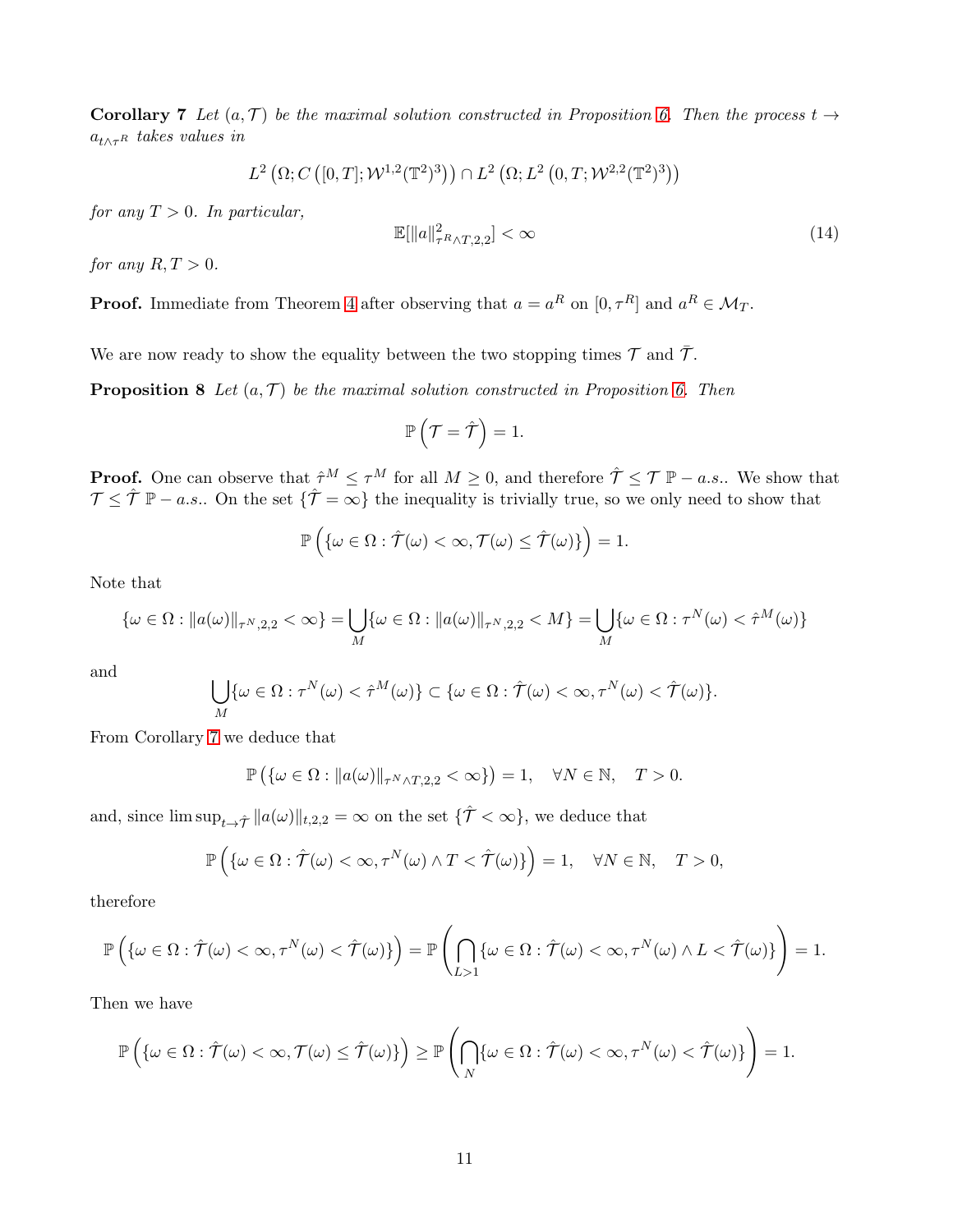#### <span id="page-11-0"></span>3.2 Pathwise uniqueness for the truncated SRSW system

Let  $a^{R,1} = (v^{R,1}, h^{R,1})$  and  $a^{R,2} = (v^{R,2}, h^{R,2})$  be two solutions of the truncated system starting from the initial conditions  $a_0^1, a_0^2 \in \mathcal{W}^{1,2}(\mathbb{T}^2)^3$ , respectively. We denote the corresponding differences by  $\bar{a}^R := a^{R,1} - a^{R,2}_{R,i}, \ \bar{v}^R := v^{R,1} - v^{R,2}, \ \bar{h}^R := h^{R,1} - h^{R,2}.$  Also  $\bar{u}^R := u^{R,1} - u^{R,2}, \ \bar{p}^R := p^{R,1} - p^{R,2}.$ Assume that  $\tau_M^{R,i}$  are the stopping times defined as

$$
\tau_M^{R,i} := \inf_t \{ t \ge 0, \|a^{R,i}\|_{t,2,2} \ge M \}.
$$

<span id="page-11-2"></span>Define  $\bar{\tau}_M^R := \tau_M^{R,1} \wedge \tau_M^{R,2}$ .

**Remark 9** We have  $\lim_{M \to \infty} \tau_M^{R,i} = \infty$   $\mathbb{P}-a.s..$  This is because

$$
\mathbb{P}\left(\tau_M^{R,i} \le N\right) = \mathbb{P}(\|a^{R,i}\|_{N,2,2} \ge M) \le \frac{\mathbb{E}\left[\|a^{R,i}\|_{N,2,2}^2\right]}{M^2}
$$

hence

$$
\mathbb{P}\left(\lim_{M\to\infty}\tau_M^{R,i}\leq N\right)\leq \lim_{M\to\infty}\mathbb{P}\left(\tau_M^{R,i}\leq N\right)=0.
$$

Then

$$
\mathbb{P}\left(\lim_{M\to\infty}\tau_M^{R,i}=\infty\right)=1-\mathbb{P}\left(\lim_{M\to\infty}\tau_M^{R,i}<\infty\right)\geq 1-\sum_N\mathbb{P}\left(\lim_{M\to\infty}\tau_M^{R,i}
$$

Consequently, also  $\lim_{M \to \infty} \bar{\tau}_M^R = \infty$ .

<span id="page-11-1"></span>**Theorem 10** Let  $a^{R,1}$ ,  $a^{R,2}$  be two solutions of the truncated SRSW system  $(9)$ , which take values in the space  $L^2(\Omega, C([0,T], W^{1,2}(\mathbb{T}^2)^3)) \cap L^2(\Omega, L^2(0,T; W^{2,2}(\mathbb{T}^2)^3))$  and start from the initial conditions  $a_0^1, a_0^2 \in W^{1,2}(\mathbb{T}^2)^3$ , respectively. Then there exists a constant  $C = C(M)$  such that

$$
\mathbb{E}\left[\|\bar{a}_{t\wedge \bar{\tau}_M^R}^R\|_{1,2}^2\right] \le Ce^{Ct}\|\bar{a}_0\|_{1,2}^2,
$$

where  $\bar{a}^R := a^{R,1} - a^{R,2}$  and  $\bar{\tau}_M^R := \tau_M^{R,1} \wedge \tau_M^{R,2}$ . In particular, following from Remark [9,](#page-11-2) the truncated SRSW system [\(9\)](#page-8-2) has a unique solution in the space

$$
L^{2}(\Omega, C([0, T], \mathcal{W}^{1,2}(\mathbb{T}^{2}))) \cap L^{2}(\Omega, L^{2}(0, T; \mathcal{W}^{2,2}(\mathbb{T}^{2}))) .
$$

**Proof** We show that

<span id="page-11-3"></span>
$$
d\|\bar{a}_t^R\|_{1,2}^2 \le C(\epsilon, R) \|Z_t\| \|\bar{a}_t^R\|_{1,2}^2 dt + dB_t \tag{15}
$$

where  $\epsilon > 0$ ,

$$
||Z_t|| := C\left(||a_t^{R,1}||_{1,2}^4 + ||a_t^{R,2}||_{1,2}^4\right),\,
$$

and  $dB_t$  is a local martingale given by

$$
dB_t := 2\sum_{i=1}^{\infty} \left( \langle \bar{v}_t^R, \mathcal{G}_i \bar{v}_t^R \rangle + \langle \bar{h}_t^R, \mathcal{L}_i \bar{h}_t^R \rangle + \langle \Delta \bar{v}_t^R, \mathcal{G}_i \bar{v}_t^R \rangle + \langle \Delta \bar{h}_t^R, \mathcal{L}_i \bar{h}_t^R \rangle \right) dW_t^i.
$$
 (16)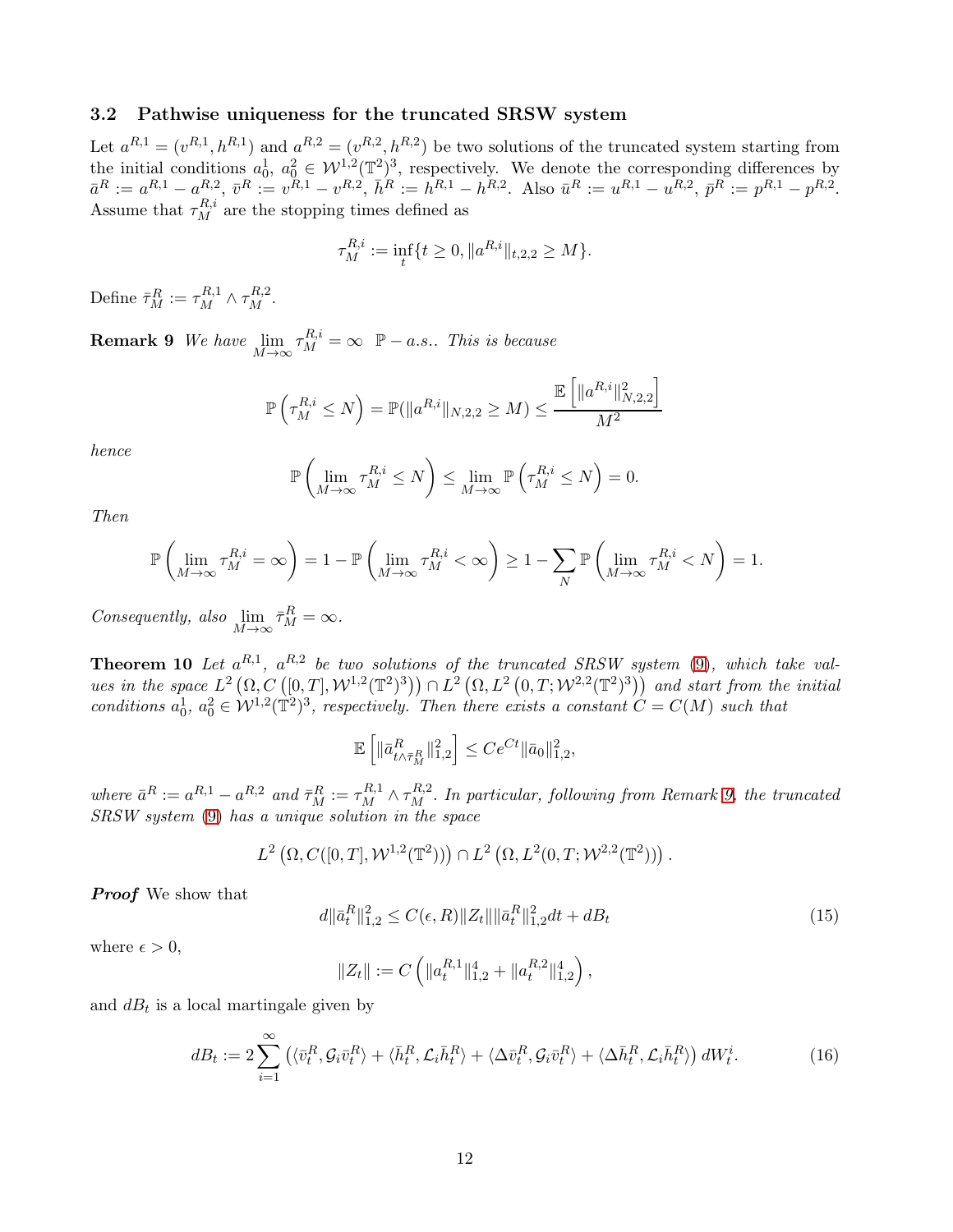Then

$$
\mathbb{E}\left[e^{-C\int_0^{t\wedge\bar{\tau}_M^R}\|Z_s\|ds}\|\bar{a}_{t\wedge\bar{\tau}_M^R}^R\|_{1,2}^2\right]\leq \|\bar{a}_0\|_{1,2}^2+\mathbb{E}\left[\int_0^{t\wedge\bar{\tau}_M^R}-C\int_0^{s\wedge\bar{\tau}_M^R}\|Z_r\|dr\,dB_s\right]
$$

that is

$$
\mathbb{E}\left[\|\bar{a}_{t\wedge \bar{\tau}_M^R}^R\|_{1,2}^2\right] \leq e^{CM^4t}\|\bar{a}_0\|_{1,2}^2
$$

since the stopped process  $B_{t \wedge \bar{\tau}_{M}^R}$  is a martingale. By choosing two solutions of the truncated SRSW system [\(9\)](#page-8-2) which start from the same initial conditions, we deduce that  $\mathbb{P}(a_s^{R,1} = a_s^{R,2}, \forall s \in [0, \bar{\tau}_M^R]) = 1$ for any  $M > 0$ , that is the two solutions are indistinguishable. Since  $\lim_{M \to \infty} \bar{\tau}_M^R = \infty$  we deduce that the solution is unique globally. We will now prove that [\(15\)](#page-11-3) holds, using Lemma [21.](#page-23-1) We can write

$$
d\bar{v}_t^R = \left(Q_{\bar{v}^R} - fk \times \bar{v}_t^R + \nu \Delta \bar{v}_t^R + g\nabla \bar{p}_t^R - \frac{1}{2} \sum_{i=1}^{\infty} (\mathcal{L}_i + \mathcal{A}_i)^2 \bar{v}_t^R\right) dt + \sum_{i=1}^{\infty} (\mathcal{L}_i + \mathcal{A}_i) \bar{v}_t^R dW_t^i \tag{17a}
$$

$$
d\bar{h}_t^R = \left(Q_{\bar{h}^R} + \eta \Delta \bar{h}_t^R - \frac{1}{2} \sum_{i=1}^{\infty} \mathcal{L}_i^2 \bar{h}_t^R\right) dt + \sum_{i=1}^{\infty} \mathcal{L}_i \bar{h}_t^R dW_t^i.
$$
 (17b)

where

$$
Q_{\bar{v}^R} := f_R(a_R^1) u_t^{R,1} \cdot \nabla v_t^{R,1} - f_R(a_R^2) v_t^{R,2} \cdot \nabla u_t^{R,2}
$$
  

$$
Q_{\bar{h}^R} := f_R(a_R^1) \nabla \cdot (h_t^{R,1} u_t^{R,1}) - f_R(a_R^2) \nabla \cdot (h_t^{R,2} u_t^{R,2}).
$$

By the Itô formula

$$
d\|\bar{a}_t^R\|_{1,2}^2 + 2\gamma \|\bar{a}_t^R\|_{2,2}^2 dt \le 2\left(\langle \bar{v}_t^R + \Delta \bar{v}_t^R, Q_{\bar{v}_t^R} \rangle + \langle \bar{h}_t^R + \Delta \bar{h}_t^R, Q_{\bar{h}_t^R} \rangle - \langle \bar{v}_t^R + \Delta \bar{v}_t^R, fk \times \bar{v}_t^R + g\nabla \bar{p}_t^R \rangle\right) dt + \sum_{i=1}^{\infty} \left( \langle (\mathcal{L}_i + \mathcal{A}_i)\bar{v}_t^R, (\mathcal{L}_i + \mathcal{A}_i)\bar{v}_t^R \rangle + \langle \mathcal{L}_i\bar{h}_t^R, \mathcal{L}_i\bar{h}_t^R \rangle + \langle \Delta \bar{v}_t^R, (\mathcal{L}_i + \mathcal{A}_i)^2 \bar{v}_t^R \rangle + \langle \Delta \bar{h}_t^R, \mathcal{L}_i^2 \bar{h}_t^R \rangle \right) dt + 2 \sum_{i=1}^{\infty} \left( \langle \bar{v}_t^R, (\mathcal{L}_i + \mathcal{A}_i)\bar{v}_t^R \rangle + \langle \bar{h}_t^R, \mathcal{L}_i\bar{h}_t^R \rangle + \langle \Delta \bar{v}_t^R, (\mathcal{L}_i + \mathcal{A}_i)\bar{v}_t^R \rangle + \langle \Delta \bar{h}_t^R, \mathcal{L}_i\bar{h}_t^R \rangle \right) dW_t^i.
$$

All the terms which do not contain a stochastic integral are controlled as functions of  $C(\zeta, R) \|Z\| \|\bar{a}\|_{1,2}^2 +$  $\zeta \|\bar{a}\|_{2,2}^2$  using Lemma [21](#page-23-1) and Lemma [22.](#page-24-0) We choose  $\zeta < \gamma$  such that all the terms which are controlled by  $\zeta \|\bar{a}\|_{2,2}^2$  on the right hand side cancel out the term  $2\gamma \|\bar{a}\|_{2,2}^2$  on the left hand side. Then [\(15\)](#page-11-3) holds as requested and therefore the two solutions are indistinguishable as processes with paths in  $L^{2}(\Omega, C([0,T], \mathcal{W}^{1,2}(\mathbb{T}^{2})^{3})) \cap L^{2}(\Omega, L^{2}(0,T; \mathcal{W}^{2,2}(\mathbb{T}^{2})^{3})).$ 

<span id="page-12-0"></span>**Remark 11** From Proposition [8,](#page-10-0) we deduce that  $\lim_{M\to\infty} \tau_M^i = \tilde{\mathcal{T}}^i$   $\mathbb{P}-a.s.,$  for  $i = 1,2$ . Consequently, also  $\lim_{M\to\infty} \bar{\tau}_M = \tilde{\mathcal{T}}^1 \wedge \tilde{\mathcal{T}}^2$ . Moreover,  $a^i = a^{M,i}$  on  $[0, \tau^{M,i}]$  for  $i = 1, 2$  and arbitrary  $M > 0$ , therefore  $\tau_M^i = \tau_M^{M,i}$  and  $\bar{\tau}_M := \bar{\tau}_M^2$ .

**Corollary 12** Let  $(a^1, \mathcal{T}^1)$  and  $(a^2, \mathcal{T}^2)$  be two maximal solutions of the original system, starting from  $a_0^1, a_0^2 \in \mathcal{W}^{1,2}(\mathbb{T}^2)^3$ , respectively. Then there is a constant  $C = C(M)$  such that

$$
\mathbb{E}\left[\|\bar{a}_{t\wedge\bar{\tau}_M}\|_{1,2}^2\right] \le Ce^{Ct} \|a_0^1 - a_0^2\|_{1,2}^2.
$$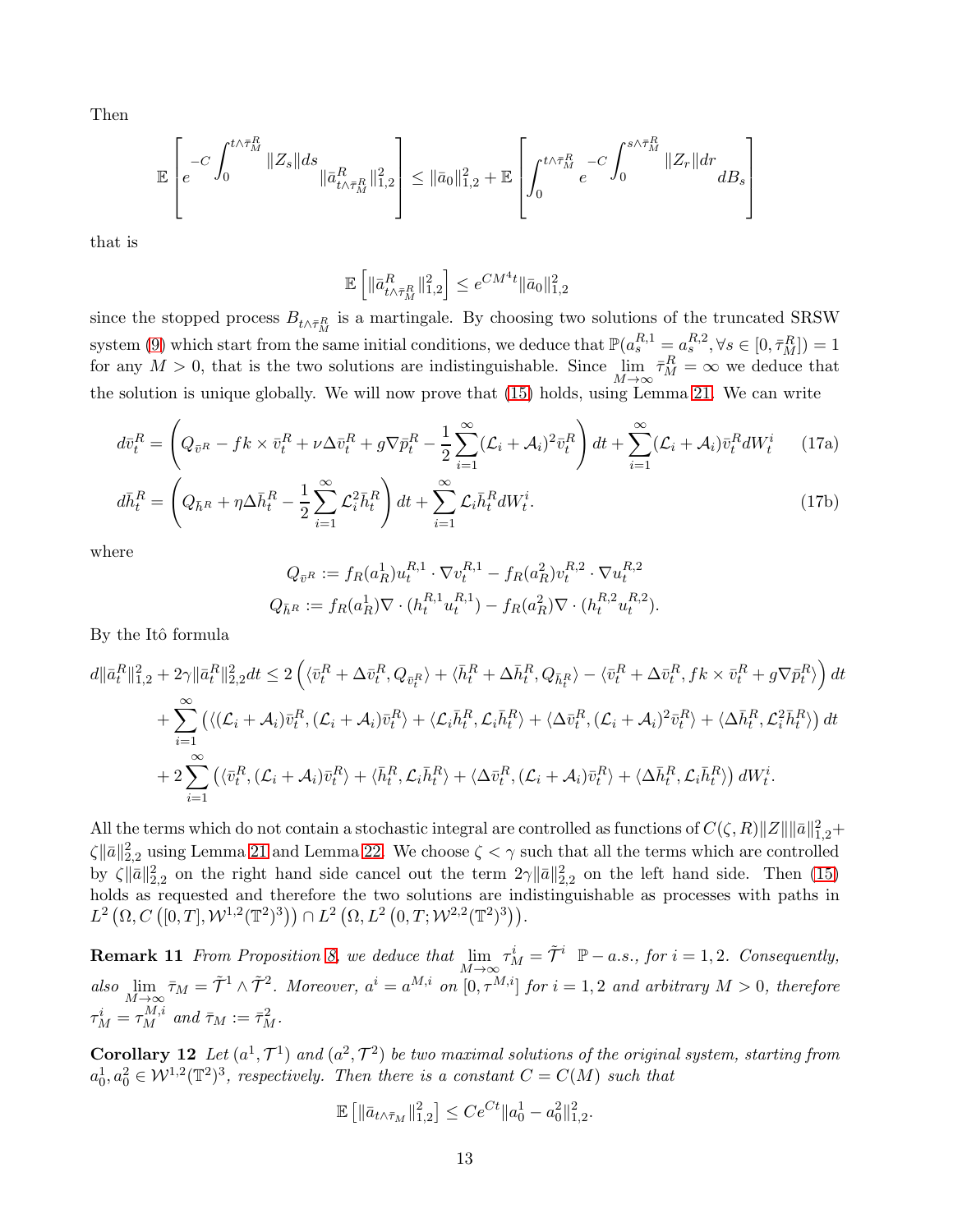**Proof** From Remark [11](#page-12-0) and Theorem [10](#page-11-1) we deduce that

$$
\mathbb{E}\left[\|\bar{a}_{t\wedge\bar{\tau}_M}\|_{1,2}^2\right] = \mathbb{E}\left[\|\bar{a}_{t\wedge\bar{\tau}_M^M}\|_{1,2}^2\right] \le Ce^{Ct} \|a_0^1 - a_0^2\|_{1,2}^2.
$$

**Remark 13** Note that  $\lim_{M\to\infty} \tau_M^i = \tau^i$  (the maximal time of existence) so the continuity covers the common interval of existence.

### <span id="page-13-1"></span><span id="page-13-0"></span>3.3 Global existence for the truncated SRSW system

**Proposition 14** The truncated SRSW system [\(9\)](#page-8-2) admits a global solution  $a^R = (v^R, h^R)$  such that  $a^R_{[0,T]} \in \mathcal M_T$  for any  $T \geq 0$ . In other words

$$
a^R_{[0,T]}\in L^2\left(\Omega, C([0,T],\mathcal{W}^{1,2}(\mathbb{T}^2))\right)\cap L^2\left(\Omega,L^2(0,T;\mathcal{W}^{2,2}(\mathbb{T}^2)^3)\right)
$$

for any  $T > 0$ . Moreover

$$
a^R_{[0,T]} \in L^p\left(\Omega, \mathcal{W}^{\alpha, p}([0,T], L^2(\mathbb{T}^2)^3)\right)
$$

for any  $p \in (2, \infty)$  and  $\alpha \in [0, \frac{1}{2}]$  $\frac{1}{2}$ ) such that  $p\alpha > 1$  and

$$
a_{[0,T]}^R \in L^p\left(\Omega, C([0,T], \mathcal{W}^{1,2}(\mathbb{T}^2))\right)
$$

for any  $T > 0$ .

In the following we will omit the dependence of the truncated system  $a^R = (v^R, h^R)$  on R and simply use the notation  $a = (v, h)$  to denote it. The strategy for proving that the truncated system [\(4\)](#page-8-1) has a solution is to construct an approximating system of processes that will converge in distribution to a solution of [\(4\)](#page-8-1). This justifies the existence of a weak solution. Together with the pathwise uniqueness of the solution of this equation, we then deduce that strong/pathwise existence holds.

Recall that  $(v_0, h_0) \in \mathcal{W}^{1,2}(\mathbb{T}^2)^2 \times \mathcal{W}^{1,2}(\mathbb{T}^2)$ . We construct the sequence  $(v^n, h^n)_{n \geq 0}$  with  $v_t^0 := u_0^0$ ,  $h_t^0 := h_0^0$ , and for  $n \geq 1$ , we define  $(v^n, h^n)_{n \geq 0}$  as the solution of the *linear* SPDE

$$
dv_t^n = \nu \Delta v_t^n dt + P_t^{n-1,n}(v_t^n) dt - \sum_{i=1}^{\infty} (\mathcal{L}_i + \mathcal{A}_i) v_t^n dW_t^{i,n}
$$

$$
dh_t^n = \delta \Delta h_t^n dt + Q_t^{n-1,n}(h_t^n) dt - \sum_{i=1}^{\infty} \nabla \cdot (\xi_i h_t^n) dW_t^{i,n},
$$

where  $P_t^{n-1,n}$  $Q_t^{n-1,n}(v_t^n)$  and  $Q_t^{n-1,n}$  $t^{n-1,n}_t(v_t^n)$  are defined, respectively, as follows (for  $t \geq 0$ ):

$$
P_t^{n-1,n}(v_t^n) := -f_R(a_t^{n-1}) \mathcal{L}_{u_t^{n-1}} v_t^{n-1} - f\hat{z} \times u_t^n - \nabla p_t^n + \frac{1}{2} \sum_{i=1}^{\infty} (\mathcal{L}_i + \mathcal{A}_i)^2 v_t^n
$$

$$
Q_t^{n-1,n}(h_t^n) := -f_R(a_t^{n-1})(\nabla \cdot \left(h_t^{n-1} u_t^{n-1}\right)) + \frac{1}{2} \sum_{i=1}^{\infty} \mathcal{L}_i^2 h_t^n
$$

<span id="page-13-2"></span>Theorem 15 The approximating system admits a unique global solution in the space

$$
(v^n, h^n) \in L^2(\Omega; C([0, T]; \mathcal{W}^{1,2}(\mathbb{T}^2)^3)) \cap L^2(\Omega; L^2(0, T; \mathcal{W}^{2,2}(\mathbb{T}^2)^3))
$$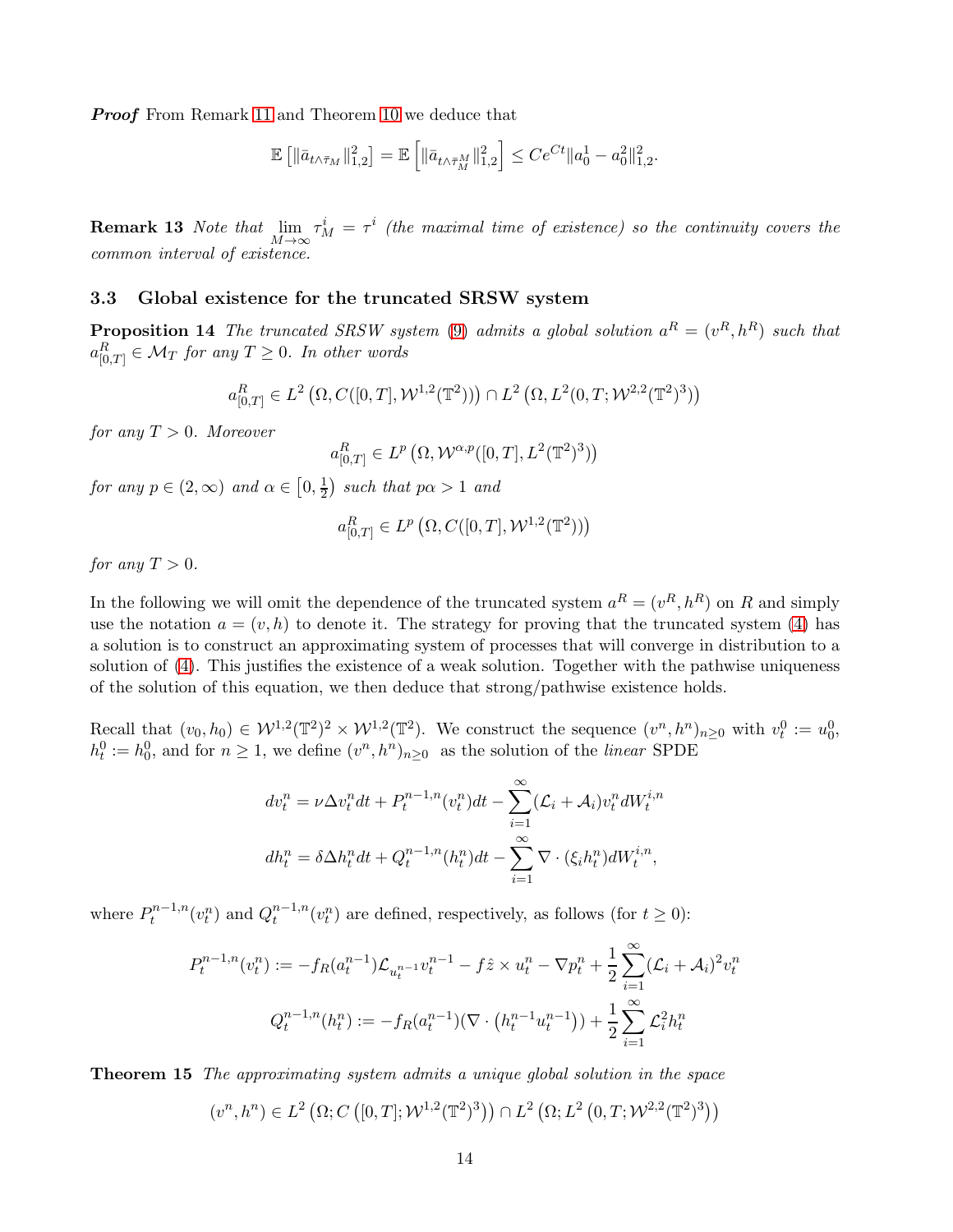and for any  $p \geq 2$  there exists a constant  $\mathcal{B}_3(T, R)$  independent of n such that

<span id="page-14-1"></span><span id="page-14-0"></span>
$$
\mathbb{E}\left[\left\|(v^n,h^n)\right\|_{T,2,2}^p\right] \leq \mathcal{B}_3(T,R). \tag{18}
$$

Moreover  $(v^n, h^n) \in L^p(\Omega; \mathcal{W}^{\alpha, p}([0,T], L^2(\mathbb{T}^2)^3))$  with  $p \in (2,\infty), \alpha \in [0, \frac{1}{2})$  $(\frac{1}{2})$  such that  $p\alpha \geq 1$  and there exists a constant  $\mathcal{B}_4(p, \alpha, T, R)$  independent of n such that

$$
\mathbb{E}\left[\left\|(v^n,h^n)\right\|^p_{\mathcal{W}^{\alpha,p}([0,T],L^2(\mathbb{T}^2)^3)}\right] \leq \mathcal{B}_4(p,T,R). \tag{19}
$$

The proof of this theorem is provided in Section [5](#page-20-0) below.

**Proposition 16** The family of probability distributions of the solutions  $(v^n, h^n)_n$  is relatively compact in the space of probability measures over  $L^2(\Omega; C([0,T]; L^2(\mathbb{T}^2)^3))$  for any  $T \geq 0$ .

Proposition [16](#page-14-0) is proven in Section [5.](#page-20-0)

**Proof of Proposition [14.](#page-13-1)** It is in the proof of this proposition that we see the additional difficulties encountered for stochastic models as compared to the deterministic models. Let us explain why this is the case. Recall that Proposition [16](#page-14-0) tells us that the family of probability distributions of the approximate solutions  $(v^n, h^n)_n$  is relatively compact over  $L^2(\Omega; C([0,T]; L^2(\mathbb{T}^2)^3))$  for any  $T \geq 0$ . This does not mean that the processes themselves are relatively compact. Therefore, in contrast to the deterministic case, we cannot extract a subsequence from  $(v^n, h^n)_n$  that will converge pathwise. We can only extract a subsequence  $(v^{n_j}, h^{n_j})$  that will converge in distribution over  $L^2(\Omega; C([0,T]; L^2(\mathbb{T}^2)^3))$ for any  $T \geq 0$ . We can then find a *different* probability space  $(\tilde{\Omega}, \tilde{\mathcal{F}}, \tilde{\mathbb{P}})$  on which we can build copies of  $(v^{n_j}, h^{n_j})$  with the same distributions as the original ones that converge in  $L^2(\tilde{\Omega}; C([0,T]; L^2(\mathbb{T}^2)^3))$ and, possibly by using a further subsequence, we can also assume that the convergence is pathwise. This is done by means of a classical probabilistic result called the Skorokhod representation theorem, see for example [\[1\]](#page-26-1) Section 6, pp. 70.

Further complications need to be sorted: It is not enough to transfer just the processes  $(v^{n_j}, h^{n_j})$ . The driving Brownian motions  $(W_i)_{i=1}^{\infty}$  will need to be mirrored in the new space  $(\tilde{\Omega}, \tilde{\mathcal{F}}, \tilde{\mathbb{P}})$  as the "mirroring processes" is done for each individual term of the subsequence. We end up with a set of Brownian motions that are different for each element of the sequence, even if we start with a subsequence that is driven by the same set of Brownian motions (therefore we do not have to drive the original sequence with the same set of Brownian motions as only the convergence of the probability distributions of  $(v^{n_j}, h^{n_j})$  will matter in the first place. The next step will be to show that, on the new probability  $(\Omega, \mathcal{F}, \mathbb{P})$ , the mirror sequence converge to solution of the truncated equation. Since the convergence of the mirror sequence holds only in  $L^2(\tilde{\Omega}; C([0,T]; L^2(\mathbb{T}^2)^3)),$  we will need to resort to the weak (in probabilistic sense) version of the equation satisfied by the mirror image of  $(v^{n_j}, h^{n_j})$ . Let us ignore the choice of the subsequence and denote the mirror sequence by  $((\tilde{v}^n, \tilde{h}^n),(\tilde{W}^{i,n})_i)_{n=1}^{\infty}$ . Note that we added the corresponding set Brownian motions for each element of the sequence in the light of the discussion from above. Then, for any test function  $\varphi \in W^{3,2}(\mathbb{T}^2)$ , we can write

$$
\langle \tilde{v}_t^n, \varphi \rangle = \langle \tilde{v}_0^n, \varphi \rangle + \nu \int_0^t \langle \tilde{v}_s^n, \Delta \varphi \rangle ds - \int_0^t f_R(\tilde{a}_s^{n-1}) \langle \tilde{v}_s^n, \mathcal{L}_{\tilde{u}_s^{n-1}}^{\star} \varphi \rangle ds - \int_0^t \langle \tilde{u}_s^n, f \hat{z} \times \varphi \rangle ds
$$
  
- 
$$
\int_0^t \langle \tilde{p}_s^n, \nabla \varphi \rangle ds + \frac{1}{2} \sum_{i=1}^\infty \int_0^t \langle \tilde{v}_s^n, (\mathcal{L}_i^{\star} + \mathcal{A}_i^{\star})^2 \varphi \rangle ds - \sum_{i=1}^\infty \int_0^t \langle \tilde{v}_s^n, (\mathcal{L}_i^{\star} + \mathcal{A}_i^{\star}) \varphi \rangle d\tilde{W}_s^{i,n}
$$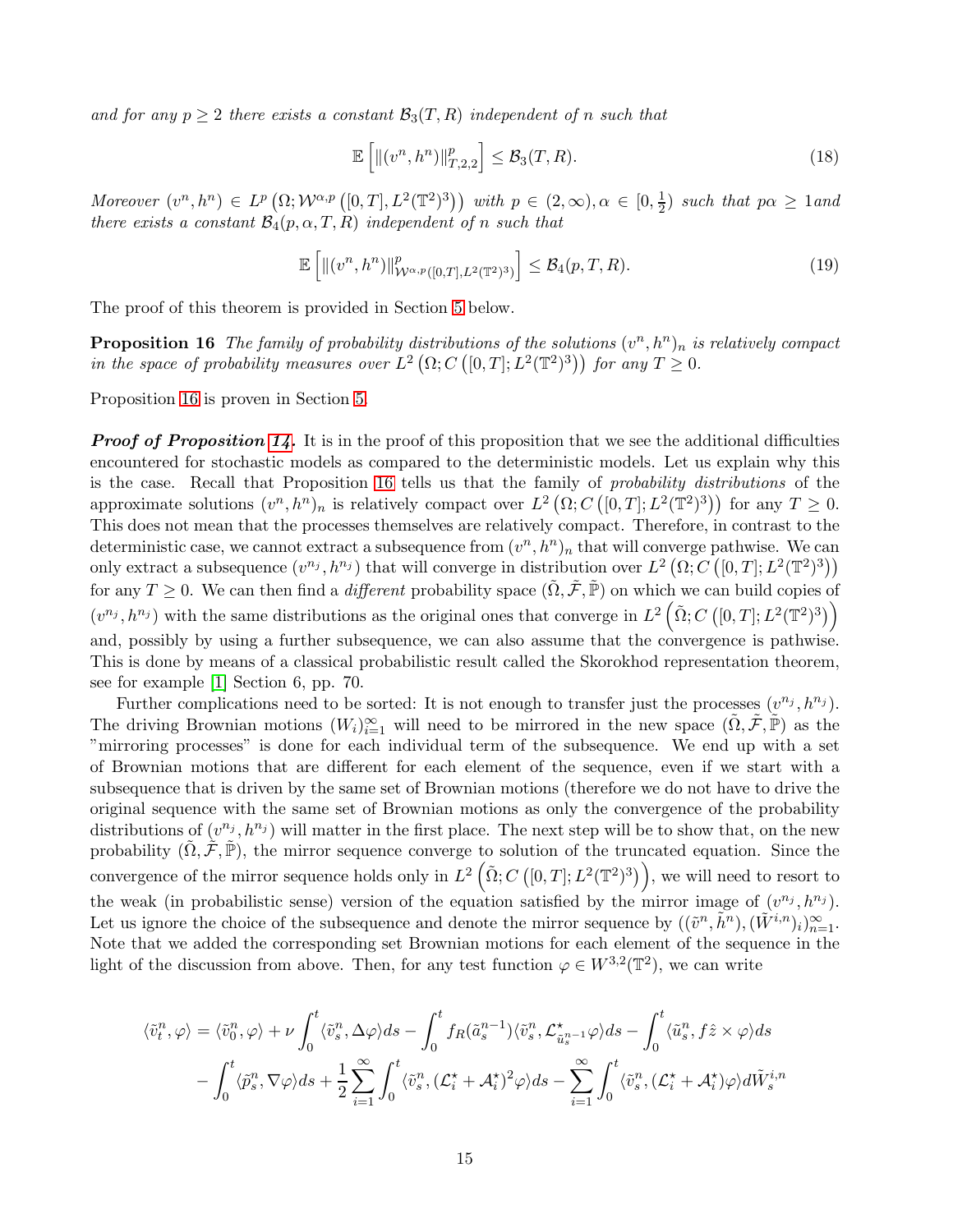<span id="page-15-0"></span>
$$
\langle \tilde{h}_t^n, \varphi \rangle = \langle \tilde{h}_0^n, \varphi \rangle + \eta \int_0^t \langle \tilde{h}_s^n, \Delta \varphi \rangle ds - \int_0^t f_R(\tilde{a}_s^{n-1}) \langle \nabla \varphi, \tilde{h}_s^{n-1} \tilde{u}_s^{n-1} \rangle ds + \frac{1}{2} \sum_{i=1}^\infty \int_0^t \langle \tilde{h}_s^n, (\mathcal{L}_i^{\star})^2 \varphi \rangle ds - \sum_{i=1}^\infty \int_0^t \langle \tilde{h}_s^n, \mathcal{L}_i^{\star} \varphi \rangle d\tilde{W}_s^{i,n}.
$$
\n(20)

The next step would be to pass to the limit in [\(3.3\)](#page-14-0) and [\(20\)](#page-15-0) and show that each term converges to the corresponding term in the equation satisfied by truncated system. The convergence of the stochastic integrals in [\(3.3\)](#page-14-0) and [\(20\)](#page-15-0) poses an additional difficulty. The reason is that, even though we know that the both the integrands and the integrators (the driving Brownian motions) converge, that does not necessarily imply that the corresponding integrals converge. To circumvent this hurdle we make use of By Theorem 4.2 in [\[21\]](#page-28-14) which states that if the integrands and the integrators converge in distribution (in the original space), then the stochastic integrals converge in distributions too. Then, via the Skorokhod representation theorem, we find a mirror probability space  $(\Omega, \mathcal{F}, \mathbb{P})$  where, by construction, not only  $((\tilde{v}^n, \tilde{h}^n),(\tilde{W}^{i,n})_i)_{n=1}^{\infty}$  converge, but also the corresponding stochastic integrals. We proceed with the construction as follows:

We choose  $\{\varphi_k\}_k$  to be a countable dense set of  $W^{2,2}(\mathbb{T}^2)$ . By Proposition [16](#page-14-0) and Theorem 4.2 in [\[21\]](#page-28-14) we can deduce that the processes

$$
\{v^n, h^n, \int_0^\cdot \langle v_1^n, (\mathcal{L}_i + \mathcal{A}_i)^* \varphi_{k_1} \rangle_{L^2(\mathbb{T}^2)} dW_s^{i_1, n}, \int_0^\cdot \langle v_2^n, (\mathcal{L}_i + \mathcal{A}_i)^* \varphi_{k_2} \rangle_{L^2(\mathbb{T}^2)} dW_s^{i_2, n},
$$
  

$$
\int_0^\cdot \langle h^n, \mathcal{L}_i \varphi_k \rangle_{L^2(\mathbb{T}^2)} dW_s^{i_3, n}, \quad i_1, i_2, i_3, k_1, k_2, k_3 = 1, \dots \infty, \}_{n=1}^\infty
$$

converge in distribution (possibly by extracting a subsequence of the original sequence and re-indexing it). We apply next the Skorokhod representation theorem to this (enlarged) sequence and find a probability space  $(\tilde{\Omega}, \tilde{\mathcal{F}}, \tilde{\mathbb{P}})$  on which we can find processes

$$
\{\tilde{v}^n, \tilde{h}^n, \int_0^\cdot \langle \tilde{v}_1^n, (\mathcal{L}_i + \mathcal{A}_i)^* \varphi_{k_1} \rangle_{L^2(\mathbb{T}^2)} d\tilde{W}_s^{i_1, n}, \int_0^\cdot \langle \tilde{v}_2^n, (\mathcal{L}_i + \mathcal{A}_i)^* \varphi_{k_2} \rangle_{L^2(\mathbb{T}^2)} d\tilde{W}_s^{i_2, n},
$$
  

$$
\int_0^\cdot \langle \tilde{h}^n, \mathcal{L}_i \varphi_k \rangle_{L^2(\mathbb{T}^2)} d\tilde{W}_s^{i_3, n}, \quad i_1, i_2, i_3, k_1, k_2, k_3 = 1, \dots \infty, \}_{n=1}^\infty
$$

with the same probability distributions as the corresponding elements of the original sequence and that converge to

$$
(\tilde{v},\tilde{h},\int_0^{\cdot} \langle \tilde{v}_1,(\mathcal{L}_i+\mathcal{A}_i)^* \varphi_{k_1} \rangle_{L^2(\mathbb{T}^2)} d\tilde{W}_s^{i_1},\int_0^{\cdot} \langle \tilde{v}_2,(\mathcal{L}_i+\mathcal{A}_i)^* \varphi_{k_2} \rangle_{L^2(\mathbb{T}^2)} d\tilde{W}_s^{i_2},
$$

$$
\int_0^{\cdot} \langle \tilde{h},\mathcal{L}_i\varphi_k \rangle_{L^2(\mathbb{T}^2)} d\tilde{W}_s^{i_3}, i_1, i_2, i_3, k_1, k_2, k_3 = 1, ...\infty)
$$

in the corresponding product spaces as well as pathwise (possibly by extracting a suitable subsequence). It follows that all the estimates established for  $(v^n, h^n)$  are also true for  $(\tilde{v}^n, \tilde{h}^n)$ . Thus, there exist a constant  $\tilde{\mathcal{B}}_3(T,R)$  such that

$$
\tilde{\mathbb{E}}\left[\left|\left|(\tilde{v}^n, \tilde{h}^n)\right|\right|_{T,2,2}^2\right] \le \tilde{\mathcal{B}}_3(T,R),\tag{21}
$$

which ensures that the corresponding time integrals of the terms involved are uniformly bounded in  $L^2(\tilde{\mathbb{P}})$ , and, by Fatou's lemma, also that

$$
\tilde{\mathbb{E}}\left[\left|\left|(\tilde{v},\tilde{h})\right|\right|_{T,2,2}^{2}\right] \leq \tilde{\mathcal{B}}_{3}(T,R),\tag{22}
$$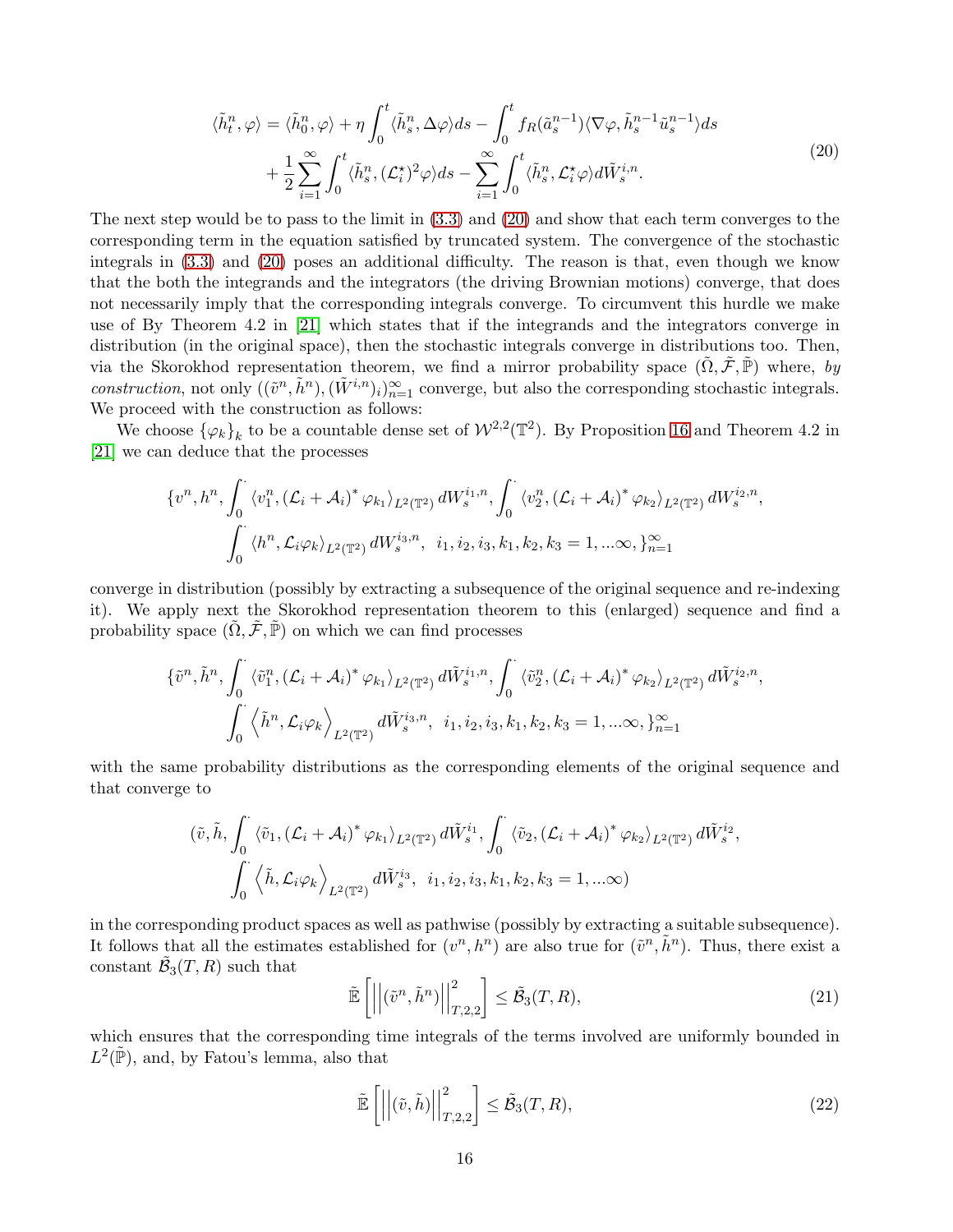Similarly, we also have that  $(\tilde{v}^n, \tilde{h}^n) \in L^p\left(\tilde{\Omega}; \mathcal{W}^{\alpha, p}([0,T], L^2(\mathbb{T}^2)^3)\right)$  with  $p \in (2,\infty), \alpha \in [0, \frac{1}{2})$  $(\frac{1}{2})$  such that  $p\alpha \ge 1$  and there exists a constant  $\mathcal{B}_4(p, \alpha, T, R)$  independent of n such that

$$
\widetilde{\mathbb{E}}\left[ \left| \left| (\tilde{v}^n, \tilde{h}^n) \right| \right|_{\mathcal{W}^{\alpha, p}([0,T], L^2(\mathbb{T}^2)^3)} \right] \leq \mathcal{B}_4(p, T, R). \tag{23}
$$

with the same control applying to the limit process  $(\tilde{v}, \tilde{h}) \in L^p\left(\tilde{\Omega}; \mathcal{W}^{\alpha, p}\left([0, T], L^2(\mathbb{T}^2)^3\right)\right)$ . We pass to the limit in all the terms in [\(3.3\)](#page-14-0) and [\(20\)](#page-15-0). The stochastic terms converge by construction, therefore we only need to concentrate on the deterministic terms. Of these, the convergence of the linear terms is straightforward and relies on the convergence of  $(\tilde{v}^n, \tilde{h}^n)$  in  $L^2(\tilde{\Omega}; C(([0,T]; L^2(T^2)^3)))$ . We detail next the convergence of the nonlinear terms. For the velocity equation we show that

$$
\int_0^t \langle f_R(a_s^{n-1}) \mathcal{L}_{\tilde{u}_s^{n-1}} \tilde{v}_s^{n-1} - f_R(a_s^R) \mathcal{L}_{\tilde{u}_s^R} \tilde{v}_s^R, \varphi \rangle ds \xrightarrow[n \to \infty]{} 0 \text{ in } L^2(\tilde{\mathbb{P}}).
$$

One can split this difference as follows

$$
\begin{split} |\langle f_R(a_s^{n-1}) \mathcal{L}_{\tilde{u}_s^{n-1}} \tilde{v}_s^{n-1} - f_R(a_s^R) \mathcal{L}_{\tilde{u}_s^R} \tilde{v}_s^R, \varphi \rangle| &\le f_R(a_s^R) |\langle (\tilde{u}_s^{n-1} - \tilde{u}_s^R) \cdot \nabla \tilde{v}_s^{n-1}, \varphi \rangle| \\ &\quad + f_R(a_s^R) |\langle \tilde{u}_s^R \cdot \nabla (\tilde{v}_s^{n-1} - \tilde{v}_s^R), \varphi \rangle| \\ &\quad + |f_R(a_s^{n-1}) - f_R(a_s^R) ||\langle \tilde{u}_s^{n-1} \cdot \nabla \tilde{v}_s^{n-1}, \varphi \rangle|. \end{split}
$$

For the first term we have

$$
\begin{split} \mathbb{E}\left[\int_{0}^{t}f_{R}(a_{s}^{R})|\langle(\tilde{u}_{s}^{n-1}-\tilde{u}_{s}^{R})\cdot\nabla\tilde{v}_{s}^{n-1},\varphi\rangle|ds\right] &\leq C(\|\varphi\|_{\infty})\mathbb{E}\left[\sup_{s\in[0,t]}\|\tilde{u}_{s}^{n-1}-\tilde{u}_{s}^{R}\|_{2}\int_{0}^{t}\|\nabla\tilde{v}_{s}^{n-1}\|_{2}ds\right] \\ &\leq C(\|\varphi\|_{2,2})\sqrt{\mathbb{E}\left[\sup_{s\in[0,t]}\|\tilde{u}_{s}^{n-1}-\tilde{u}_{s}^{R}\|_{2}^{2}\right]\mathbb{E}\left[\int_{0}^{t}\|\nabla\tilde{v}_{s}^{n-1}\|_{2}^{2}ds\right]}\\ &\leq C(t,\|\varphi\|_{2,2})\sqrt{\mathbb{E}\left[\sup_{s\in[0,t]}\|\tilde{u}_{s}^{n-1}-\tilde{u}_{s}^{R}\|_{2}^{2}\right]\mathbb{E}\left[\sup_{s\in[0,t]}\|\tilde{v}_{s}^{n-1}\|_{1,2}^{2}\right]}\\ &\leq C(t,\|\varphi\|_{2,2})\mathbb{E}\left[\sup_{s\in[0,t]}\|\tilde{u}_{s}^{n-1}-\tilde{u}_{s}^{R}\|_{2}^{2}\right]^{1/2}\end{split}
$$

and the term on the right hand side converges to 0 in  $L^2(\tilde{\mathbb{P}})$  and all other terms are controlled uniformly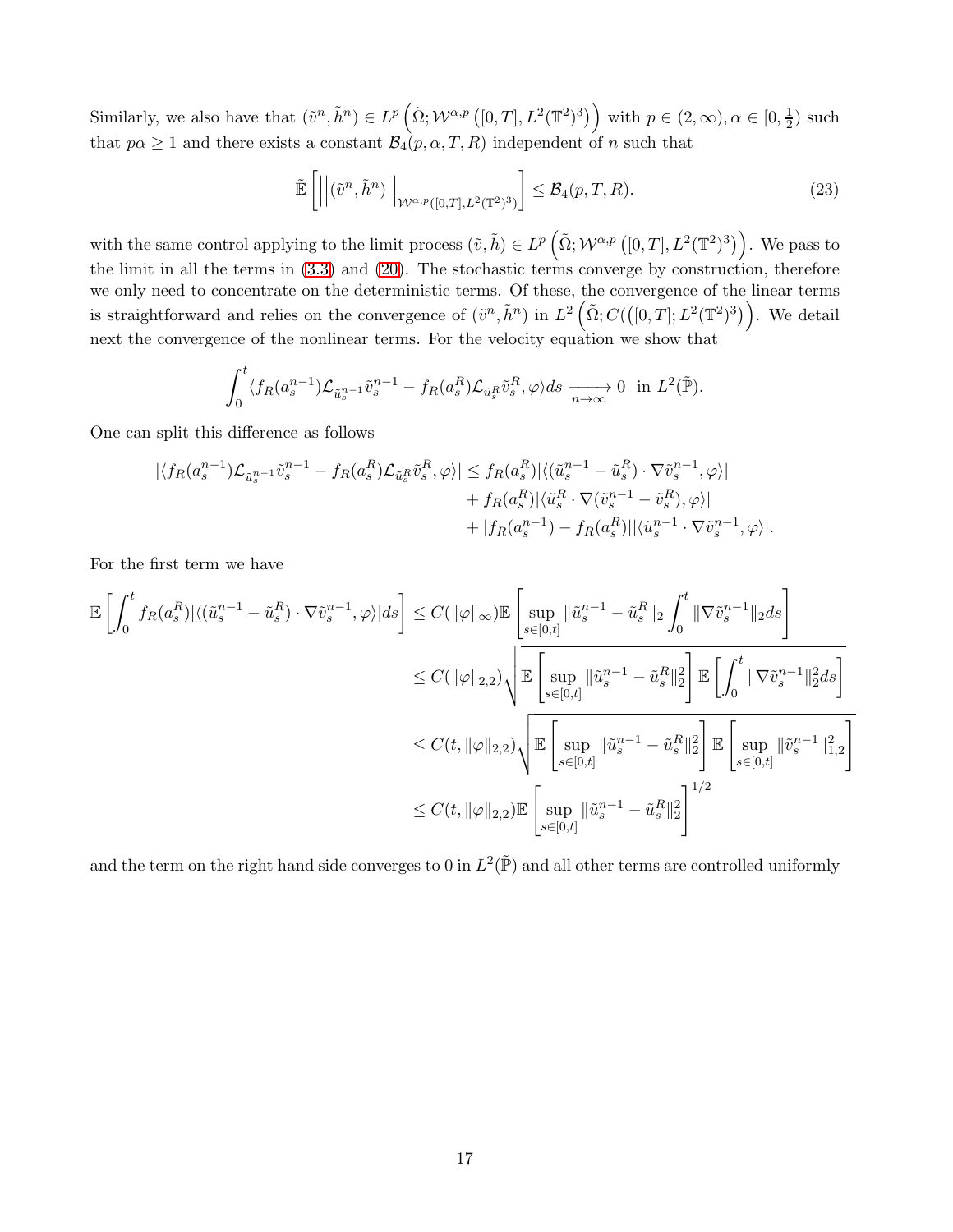in n. For the second term,

$$
\begin{split} &\mathbb{E}\left[\int_{0}^{t}f_{R}(a_{s}^{R})|\langle\tilde{u}_{s}^{R}\cdot\nabla(\tilde{v}_{s}^{n-1}-\tilde{v}_{s}^{R}),\varphi\rangle|ds\right]=\mathbb{E}\left[\int_{0}^{t}f_{R}(a_{s}^{R})|\langle\tilde{u}_{s}^{R}\cdot(\tilde{v}_{s}^{n-1}-\tilde{v}_{s}^{R}),\nabla\varphi\rangle|ds\right]\\ &+\mathbb{E}\left[\int_{0}^{t}f_{R}(a_{s}^{R})|\langle(\nabla\cdot\tilde{u}_{s}^{R})\cdot(\tilde{v}_{s}^{n-1}-\tilde{v}_{s}^{R}),\varphi\rangle|ds\right]\\ &\leq\mathbb{E}\left[\sup_{s\in[0,t]}\|\tilde{v}_{s}^{n-1}-\tilde{v}_{s}^{R}\|_{2}\int_{0}^{t}f_{R}(a_{s}^{R})\|\tilde{u}_{s}^{R}\cdot\nabla\varphi\|_{2}ds\right]+C(\|\varphi\|_{\infty})\mathbb{E}\left[\sup_{s\in[0,t]}\|\tilde{v}_{s}^{n-1}-\tilde{v}_{s}^{R}\|_{2}\int_{0}^{t}f_{R}(a_{s}^{R})\|\nabla\cdot\tilde{u}_{s}^{R}\|_{2}ds\right]\\ &\leq C\sqrt{\mathbb{E}\left[\sup_{s\in[0,t]}\|\tilde{v}_{s}^{n-1}-\tilde{v}_{s}^{R}\|_{2}^{2}\right]\mathbb{E}\left[\int_{0}^{t}f_{R}(a_{s}^{R})^{2}\|\tilde{u}_{s}^{R}\|_{1,2}^{2}\|\nabla\varphi\|_{1,2}^{2}\right]}\\ &+C(\|\varphi\|_{2,2})\sqrt{\mathbb{E}\left[\sup_{s\in[0,t]}\|\tilde{v}_{s}^{n-1}-\tilde{v}_{s}^{R}\|_{2}^{2}\right]\mathbb{E}\left[\int_{0}^{t}f_{R}(a_{s}^{R})^{2}\|\tilde{u}_{s}^{R}\|_{1,2}^{2}ds\right]}\\ &\leq C(t,\|\varphi\|_{2,2},R)\mathbb{E}\left[\sup_{s\in[0,t]}\|\tilde{v}_{s}^{n-1}-\tilde{v}_{s}^{R}\|_{2}^{2}\right]^{1/2
$$

For the third term,

$$
\mathbb{E}\left[\int_{0}^{t} |f_{R}(a_{s}^{n-1}) - f_{R}(a_{s}^{R})||\langle \tilde{u}_{s}^{n-1} \cdot \nabla \tilde{v}_{s}^{n-1}, \varphi\rangle|ds\right]
$$
\n
$$
\leq C(||\varphi||_{\infty})\sqrt{\mathbb{E}\left[\int_{0}^{t} |f_{R}(a_{s}^{n-1}) - f_{R}(a_{s}^{R})|^{2}ds\right]\mathbb{E}\left[\int_{0}^{t} ||\tilde{u}_{s}^{n-1} \cdot \nabla \tilde{v}_{s}^{n-1}||_{2}^{2}ds\right]}
$$
\n
$$
\leq C(t, ||\varphi||_{2,2})\sqrt{\mathbb{E}\left[\sup_{s\in[0,t]} ||a_{s}^{n-1} - a_{s}^{R}||_{2}\int_{0}^{t} ||a_{s}^{n-1} - a_{s}^{R}||_{2,2}ds\right]\mathbb{E}\left[\sup_{s\in[0,t]} ||a_{s}^{n-1}||_{1,2}^{2}\right]}
$$
\n
$$
\leq C(t, ||\varphi||_{2,2})\mathbb{E}\left[\sup_{s\in[0,t]} ||a_{s}^{n-1} - a_{s}^{R}||_{2}^{2}\right]^{1/4}\mathbb{E}\left[\int_{0}^{t} (||a_{s}^{n-1}||_{2,2}^{2} + ||a_{s}^{R}||_{2,2}^{2})ds\right]^{1/4}
$$
\n
$$
\leq \tilde{C}(t, ||\varphi||_{2,2})\mathbb{E}\left[\sup_{s\in[0,t]} ||a_{s}^{n-1} - a_{s}^{R}||_{2}^{2}\right]^{1/4}\xrightarrow[n\to\infty]{} 0.
$$

Note that  $\mathbb{E}\left[\,\int^t\right]$  $\int_0^t \|a_s^R\|_{2,2}^2 ds \bigg] < \infty$  by a direct application of the Fatou lemma. With similar arguments, the nonlinear term in the height equation [\(20\)](#page-15-0) converges as requested:

$$
\int_0^t \langle f_R(a_s^{n-1}) \nabla \cdot (\tilde{h}_s^{n-1} \tilde{u}_s^{n-1}) - f_R(a_s^R) \nabla \cdot (\tilde{h}_s^R \tilde{u}_s^R), \varphi \rangle ds \xrightarrow[n \to \infty]{} 0 \quad \text{in} \quad L^2(\tilde{\mathbb{P}}).
$$

We have constructed a weak (in PDE sense) solution of the SRSW system, as we have chosen the set of test functions  $(\varphi_k)_k$  to be a countable dense set of  $\mathcal{W}^{2,2}(\mathbb{T}^2)$ . Since  $(\tilde{v},\tilde{h})$  has the right amount of smoothness, this weak solution is also strong (in PDE sense). However,  $(\tilde{v}, \tilde{h})$  is constructed on a different probability space than the original one. We apply next the Yamada-Watanabe theorem (see, e.g. Theorem 2.1 in [\[31\]](#page-28-15)) to justify that the existence of the solution on this different probability space together with the pathwise unique of the truncated equation implies the existence of a (unique) solution of the truncated equation on the original space. We have constructed a weakly continuous solution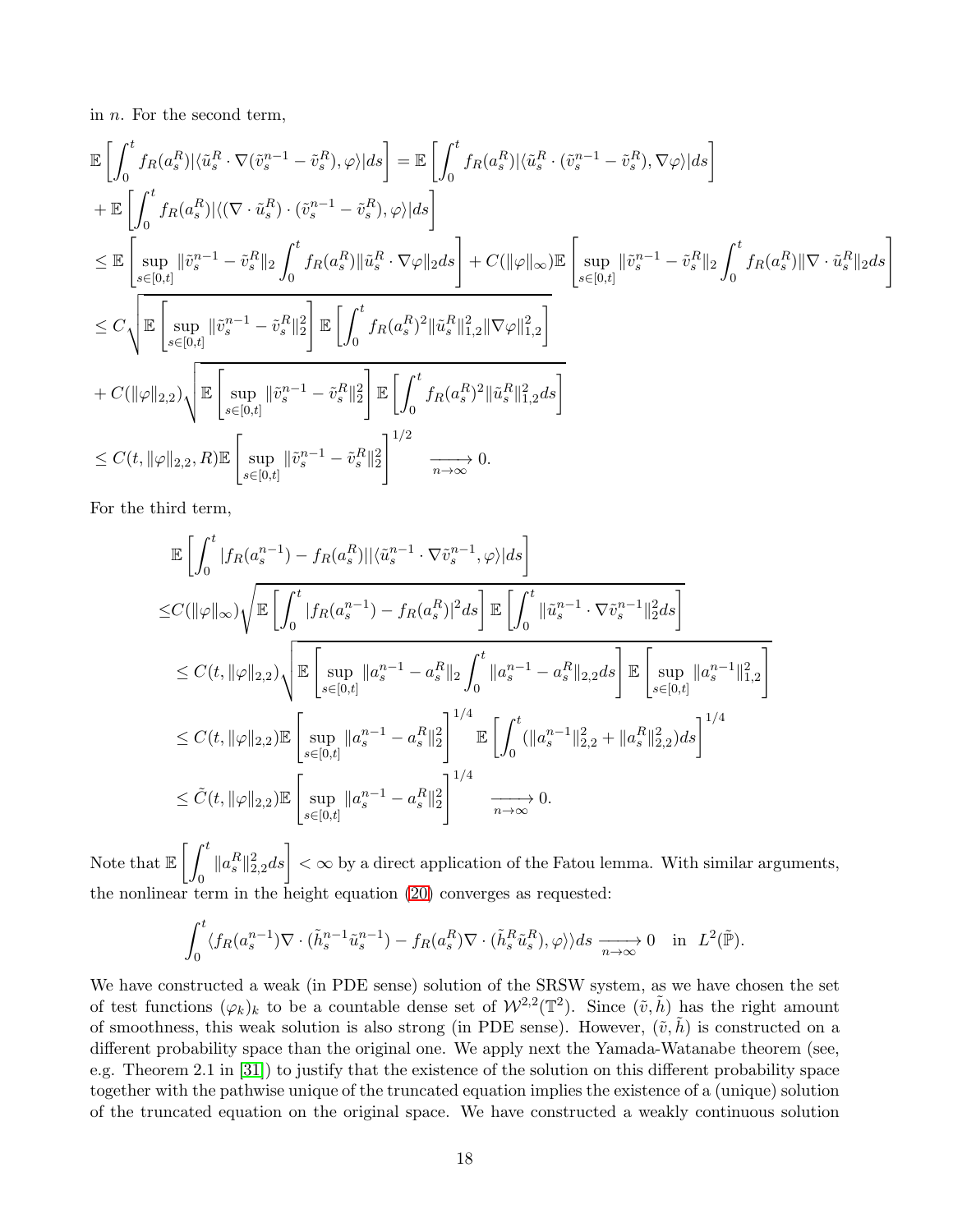$a^R \in L^2\left(\Omega, L^\infty\left([0,T]; \mathcal{W}^{1,2}(\mathbb{T}^2)^3\right)\right)$ . From Lemma [17](#page-18-1) we can deduce that  $\mathbb{E}\left[\left(\|a_t^R\|_{1,2}^2 - \|a_s^R\|_{1,2}^2\right)^4\right]$ ≤  $C(t-s)^2$ , and therefore by the Kolmogorov-Čentsov criterion, the map  $t \to \|a_t^R\|_{1,2}^2$  is continuous. Hence  $a^R \in L^2(\Omega, C(0,T; \mathcal{W}^{1,2}(\mathbb{T}^2)^3)).$ 

The proof of the claim is now complete.

# <span id="page-18-0"></span>4 Global solution with positive probability

Let  $(a, \mathcal{T})$  be a maximal solution of the SRSW system and recall that  $\tau_R = \inf_{t \geq 0} {\{\Vert a_t \Vert_{1,2} > R\}}$ . The following technical lemma gives the main estimate for showing the global solution property.

**Lemma 17** Let  $(a, \mathcal{T})$  be a maximal solution of the SRSW system. Then there exist some positive constants  $C_i$ ,  $i = 1, 3$ , independent of R such that

$$
||a_{t \wedge \tau_R}||_{1,2}^2 = ||a_0||_{1,2}^2 + \int_0^{t \wedge \tau_R} \tilde{F}(a_s)ds + \sum_{i=1}^{\infty} \int_0^{t \wedge \tau_R} \tilde{G}_i(a_s)dW_s^i
$$

where  $\tilde{F}(a_s)$  and  $\tilde{G}_i(a_s)$  are processes such that

<span id="page-18-1"></span>
$$
|\tilde{F}(a_s)|^2 \le C_1 \|a_s\|_{1,2}^6 - C_2 \|a_s\|_{1,2}^2
$$

$$
\sum_{i=1}^{\infty} |\tilde{G}_i(a_s)|^2 \le C_2 \|a_s\|_{1,2}^2.
$$

The proof of this lemma is provided in the Appendix.

**Proposition 18** Let  $(a, \mathcal{T})$  be a maximal solution of the SRSW system. Then  $\tau_R > 0$  P-a.s. for any  $R > ||a_0||_{1,2}$ . In particular  $\mathcal{T} > 0$  P-a.s.

Proof. From Lemma [17](#page-18-1) and the Burkholder-Davis-Gundy inequality we deduce that

$$
\mathbb{E}\left[|\|a_{t\wedge\tau_R}\|_{1,2}^2 - \|a_0\|_{1,2}^2|\right] \le tR^6 + \sqrt{t}R^2.
$$

Note that on the set  $\{\tau_R < t\}$  we have  $||a_{t \wedge \tau_R}||_{1,2} = R$ . It follows that

$$
(R^{2} - ||a_{0}||_{1,2}^{2})\mathbb{P}(\tau_{R} < t) = \mathbb{E} [||a_{t \wedge \tau_{R}}||_{1,2}^{2} - ||a_{0}||_{1,2}^{2}|\mathbb{1}_{\{\tau_{R} < t\}}]
$$
  
\n
$$
\leq \mathbb{E} [||a_{t \wedge \tau_{R}}||_{1,2}^{2} - ||a_{0}||_{1,2}^{2}||]
$$
  
\n
$$
\leq tR^{6} + \sqrt{t}R^{2}.
$$

Hence

$$
\mathbb{P}(\tau_R < t) \le \frac{tR^6 + \sqrt{t}R^2}{R^2 - \|a_0\|_{1,2}^2}.
$$

Then

$$
\lim_{t \to 0} \mathbb{P}(\tau_R < t) = 0
$$

and

$$
\mathbb{P}(\tau_R = 0) = \bigcap_{n>0} \mathbb{P}\left(\tau_R < \frac{1}{n}\right) = \lim_{n \to \infty} \mathbb{P}\left(\tau_R < \frac{1}{n}\right) = 0.
$$

Hence  $\tau_R > 0$ , P-a.s. and therefore also  $\tau \geq \tau_R$  is strictly positive P almost surely.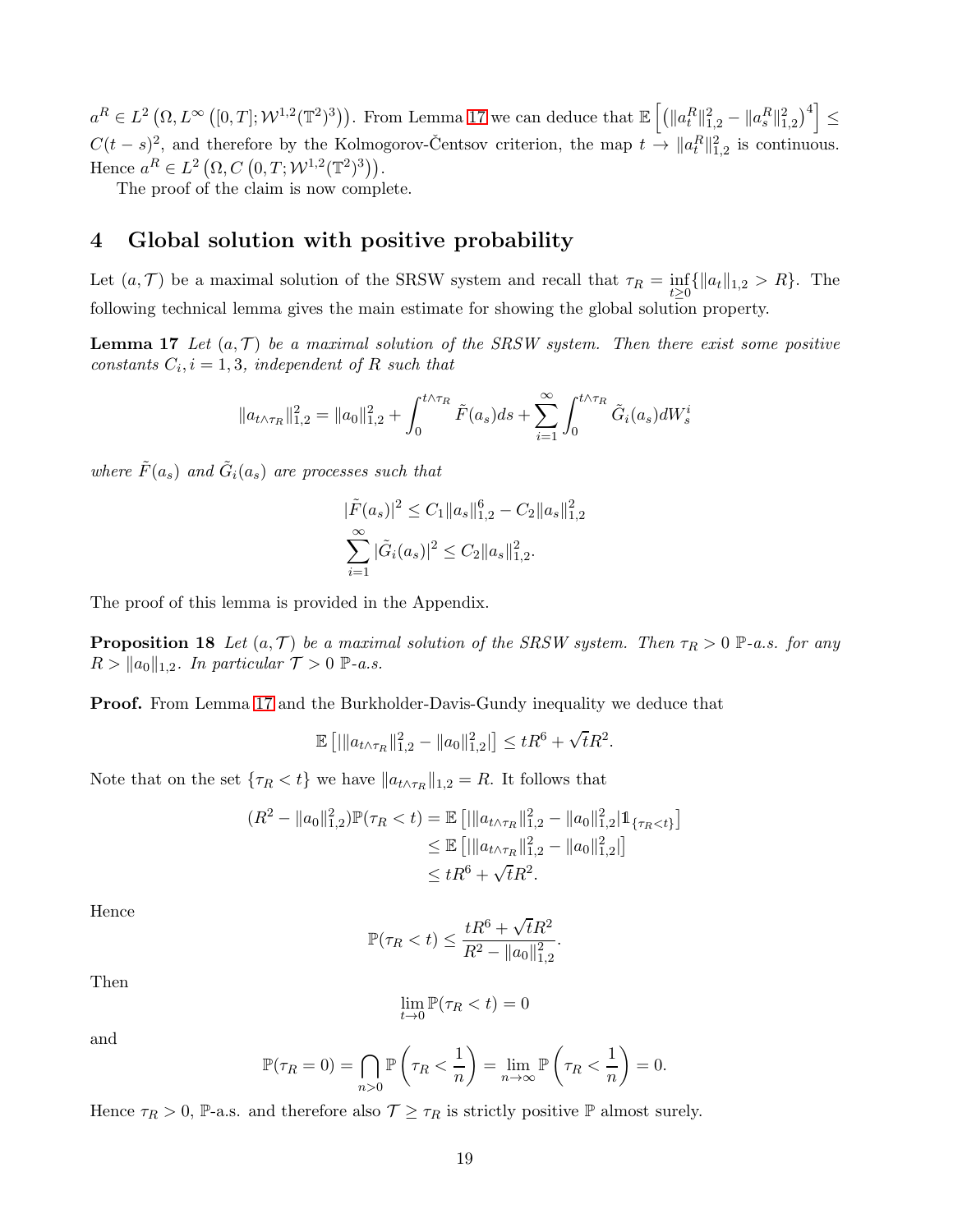**Proposition 19** Let  $(a, \mathcal{T})$  be a maximal solution. Then there exists a positive constant C such that, if  $||a_0||_{1,2} < C$  then  $\mathbb{P}(\mathcal{T} = \infty) > 0$ . In other words, if the initial condition is sufficiently small, then the equation has a global solution.

Proof Using the notation in Lemma [17,](#page-18-1) define

$$
A(a_s) = \begin{cases} \frac{\tilde{F}(a_s)}{\|a_s\|_{1,2}^2}, & \text{if } a_s \neq 0. \\ 0, & \text{if } a_s = 0. \end{cases}
$$
  

$$
B_i(a_s) = \begin{cases} \frac{\tilde{G}_i(a_s)}{\|a_s\|_{1,2}^2}, & \text{if } a_s \neq 0. \\ 0, & \text{if } a_s = 0. \end{cases}
$$

We deduce from Lemma [17](#page-18-1) that

$$
||a_{t\wedge\tau_R}||_{1,2}^2 = ||a_0||_{1,2}^2 + \int_0^{t\wedge\tau_R} A(a_s)||a_s||_{1,2}^2 ds + \sum_{i=1}^{\infty} \int_0^{t\wedge\tau_R} B_i(a_s)||a_s||_{1,2}^2 dW_s^i.
$$

This implies that

$$
||a_{t \wedge \tau_R}||_{1,2}^2 = ||a_0||_{1,2}^2 \exp \left( \int_0^{t \wedge \tau_R} A(a_s) ds + M_{t \wedge \tau_R} - \frac{1}{2} [M]_{t \wedge \tau_R} \right)
$$

where M is the local martingale defined (for  $t \geq 0$ ) as

$$
M_t = \sum_{i=1}^{\infty} \int_0^t B_i(a_s) dW_s^i
$$

with quadratic variation given by

$$
[M]_t = \sum_{i=1}^{\infty} \int_0^t B_i(a_s)^2 ds.
$$

Moreover, since

$$
\sum_{i=1}^{\infty} |\tilde{G}_i(a_s)|^2 \leq C_3 \|a_s\|_{1,2}^2
$$

we have that

$$
\sum_{i=1}^{\infty} |B_i(a_s)|^2 \le C_3.
$$

It follows that M is a square integrable martingale with quadratic variation  $[M]_t \leq C_3$ . In particular, by Novikov condition,  $\exp\left(M_t-\frac{1}{2}\right)$  $\frac{1}{2}[M]_t$ ) is a martingale and therefore  $\mathbb{E}\left[\exp\left(M_{t\wedge\tau_R}-\frac{1}{2}\right)\right]$  $\frac{1}{2}[M]_{t\wedge\tau_R}\big)\big]=$ 1. Next we have from Lemma [22](#page-24-0) that

$$
\tilde{F}(a_s) \le c_1 \|a_s\|_{1,2}^6 - c_2 \|a_s\|_{1,2}^2
$$

hence

$$
A(a_s) \le c_1 \|a_s\|_{1,2}^4 - c_2.
$$

Choose

$$
||a_0||_{1,2}^2 < \left(\frac{c_2}{c_1}\right)^{1/4} =: C
$$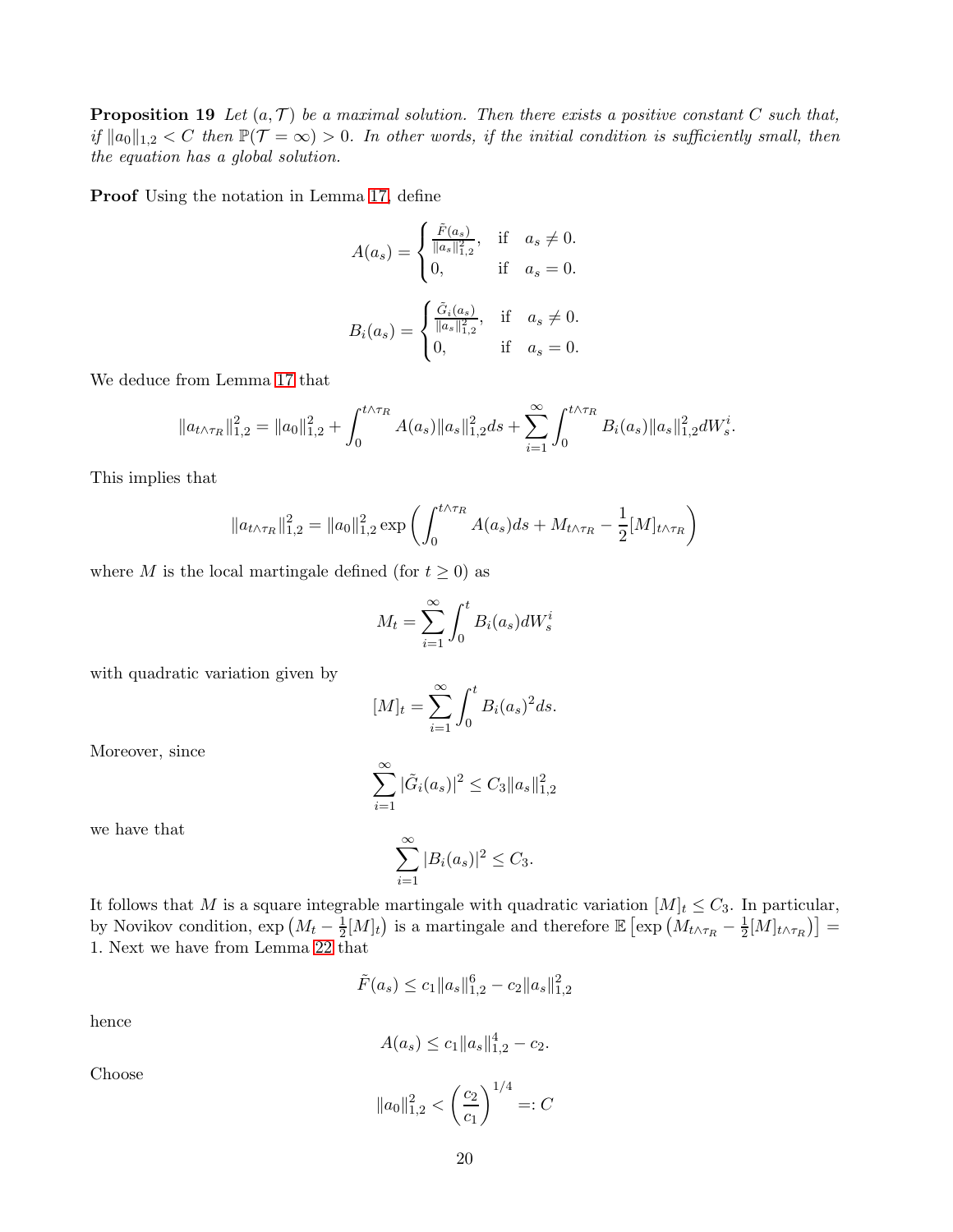and define

$$
\tau_C := \inf_t \{ \|a_t\|_{1,2}^2 \ge C \}.
$$

Then

$$
\mathbb{E}\left[\|a_{t\wedge\tau_C}\|_{1,2}^2\right] = \|a_0\|_{1,2}^2 \mathbb{E}\left[\exp\left(\int_0^{t\wedge\tau_C} A(a_s)ds + M_{t\wedge\tau_C} - \frac{1}{2}[M]_{t\wedge\tau_C}\right)\right]
$$
  
< 
$$
< \|a_0\|_{1,2}^2 \mathbb{E}\left[\exp\left(M_{t\wedge\tau_C} - \frac{1}{2}[M]_{t\wedge\tau_C}\right)\right]
$$
  
< 
$$
< C.
$$

Now

$$
\mathbb{P}(\tau_C < \infty) = \bigcap_{N} \mathbb{P}(\tau_C > N)
$$
  
= 
$$
\lim_{N \to \infty} \mathbb{P}(\|a_{N \wedge \tau_C}\|_{1,2}^2 < C)
$$
  
= 
$$
\lim_{N \to \infty} (1 - \mathbb{P}(\|a_{N \wedge \tau_C}\|_{1,2}^2 \ge C))
$$
  

$$
\leq 1 - \frac{\|a_0\|_{1,2}^2}{C}
$$

since we have

$$
\mathbb{P}(\|a_{N\wedge\tau_C}\|_{1,2}^2 \geq C) \leq \frac{\mathbb{E}[\|a_{N\wedge\tau_C}\|_{1,2}^2]}{C} \leq \frac{\|a_0\|_{1,2}^2}{C} < 1.
$$

It follows that  $\mathbb{P}(\tau_R = \infty) > 0$  hence the claim.

# <span id="page-20-0"></span>5 Analytical properties of the approximating system

#### <span id="page-20-1"></span>5.1 Relative compactness

We define the following processes, to shorten the notation:

$$
X_t^{v^n} := v_0^n + \int_0^t \left(\nu \Delta v_s^n + P_s^{n-1,n}(v_s^n)\right) ds
$$
  
\n
$$
Y_t^{v^n} := \int_0^t \sum_{i=1}^\infty \left[ (\mathcal{L}_i + \mathcal{A}_i) v_s^n \right] dW_s^{i,n}
$$
  
\n
$$
X_t^{h^n} := h_0^n + \int_0^t \left(\eta \Delta h_s^n + Q_s^{n-1,n}(h_s^n)\right) ds
$$
  
\n
$$
Y_t^{h^n} := \int_0^t \sum_{i=1}^\infty \left[\nabla \cdot \left(\xi_i h_s^n\right)\right] dW_s^{i,n}.
$$

**Proof of Theorem [15](#page-13-2)** The existence and uniqueness of the solution of the system follows directly from Theorem [24.](#page-26-2) The control [\(18\)](#page-14-1) holds true from the same theorem and the fact that all coefficients are the same with the exception of the forcing terms, which are bounded uniformly in  $n$ , as we show below. Let

$$
F_s^{n-1} = F_s^{n-1,u} + F_s^{n-1,h} := f_R(a_s^{n-1}) \left( u_s^{n-1} \cdot \nabla v_s^{n-1} + \nabla \cdot (h_s^{n-1} u_s^{n-1}) \right).
$$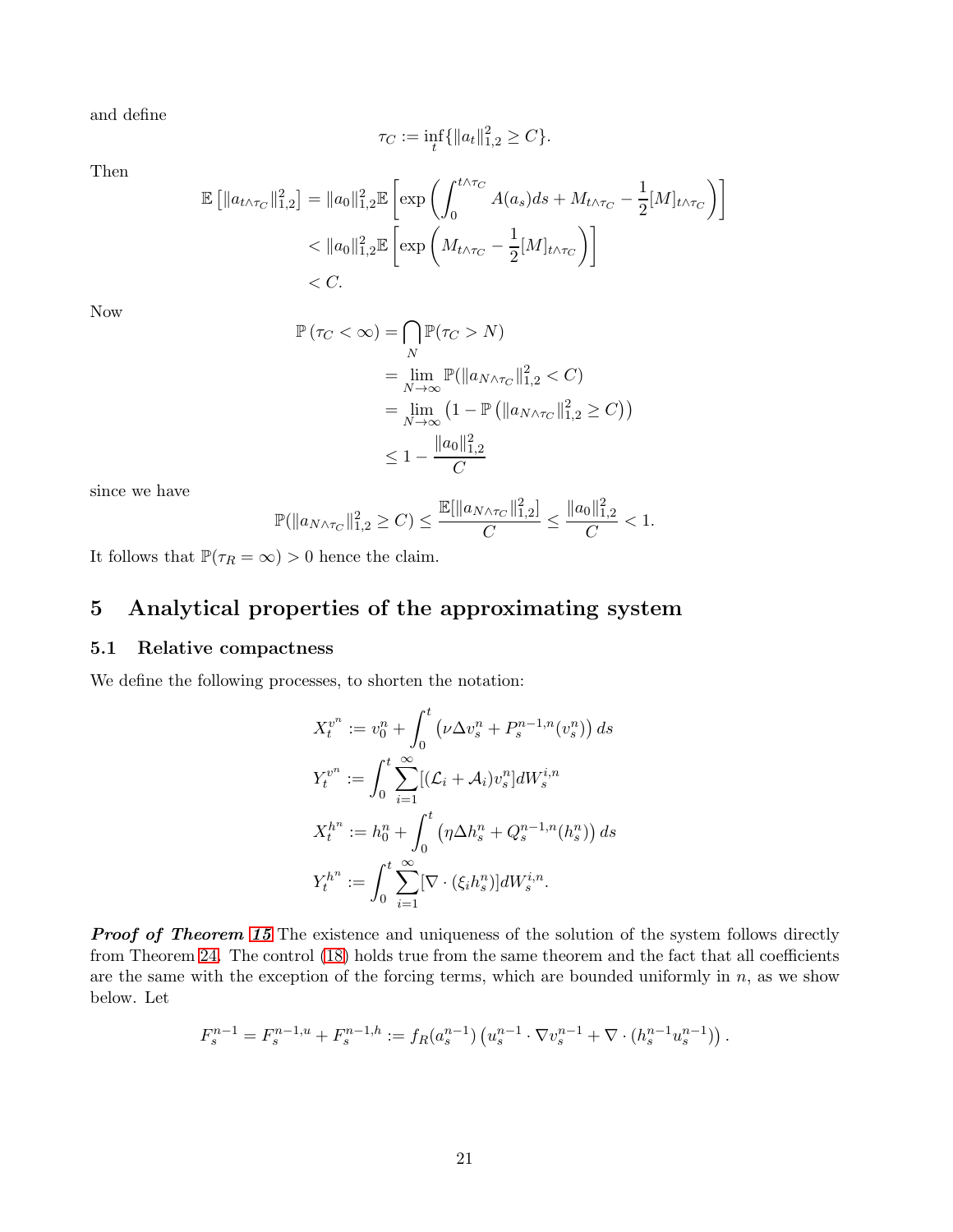The  $L^2$  norm of the first term can be controlled using the truncation and Ladyzhenskaya's inequality, as follows[4](#page-21-0)

$$
\int_0^t \|F_s^{n-1,u}\|_2^2 ds = \int_0^t f_R(a_s^{n-1}) \|u_s^{n-1} \cdot \nabla v_s^{n-1}\|_2^2 ds \le C \int_0^t f_R(a_s^{n-1}) \|u_s^{n-1}\|_4^2 \|\nabla v_s^{n-1}\|_4^2 ds
$$
  
\n
$$
\le CR^3 \int_0^t \|v_s^{n-1}\|_{2,2} ds \le CR^3 \sqrt{t} \sqrt{\int_0^t \|v_s^{n-1}\|_{2,2}^2 ds}
$$
  
\n
$$
\le C \sqrt{\tilde{C}} R^3 \sqrt{t} \le C_1(R,t).
$$

Similarly, using Lemma [22](#page-24-0) from Appendix we have that

$$
\int_0^t \|F_s^{n-1,h}\|_2^2 ds := \int_0^t f_R(a_s) \|\nabla \cdot (h_s^{n-1} u_s^{n-1}))\|_2^2 \le C R^3 \int_0^t (\|h_s^{n-1}\|_{2,2} + \|u_s^{n-1}\|_{2,2}) ds
$$
  

$$
\le 2C \sqrt{\tilde{C}} R^3 \sqrt{t} \le C_2(R,T).
$$

Summing up and using an inductive argument we deduce that there exists a constant  $C$  which is independent of n such that

$$
\mathbb{E}\left[\|a_s^n\|_{t,2,2}^2\right] \le N\left(\|a_0\|_{1,2}^2 + \mathbb{E}\left[\int_0^t \|F_s^{n-1}\|_2^2 ds\right]\right) \le N\left(\|a_0\|_{1,2}^2 + CR^3\sqrt{t}\right) \le C(R,t).
$$

For an arbitrary  $p > 2$ , we can deduce that there exists a constant  $\widetilde{\mathcal{D}}_p(T, R)$  such that

$$
\mathbb{E}[\|a^n\|_{T,2,2}^p] \le N\left(\|a_0\|_{1,2}^p + \widetilde{\mathcal{D}}_p(T,R)\sqrt{\mathbb{E}[\|a^{n-1}\|_{T,2,2}^p]}\right)
$$

The result follows with an argument similar to the one used above. For the second part, recall that

$$
\|a_t^n\|_{\mathcal{W}^{\beta,p}(0,T;L^2(\mathbb{T}^2))}^p:=\int_0^T\|a_t^n\|_{L^2(\mathbb{T}^2)}^p\,dt+\int_0^T\int_0^T\frac{\|a_t^n-a_s^n\|_{L^2(\mathbb{T}^2)}^p}{|t-s|^{1+\beta p}}dtds.
$$

We show that there exists a constant  $C = C(T, R)$  independent of n such that

$$
E\left[\|a_t^n - a_s^n\|_{L^2(\mathbb{T}^2)}^p\right] \le C|t - s|^{p/2}.
$$

We have

$$
X_t^{v^n} - X_s^{v^n} = \int_s^t P_r^{n-1,n}(v_r^n) dr + \int_s^t \nu \Delta v_r^n dr.
$$

Then

$$
\mathbb{E} \left[ \|X_t^{v^n} - X_s^{v^n}\|_2^p \right] \leq \mathbb{E} \left[ \left( \int_s^t \|P_r^{n-1,n}(v_r^n)\|_2 dr \right)^p + \left( \int_s^t \|\Delta v_r^n\|_2 dr \right)^p \right]
$$
  
\n
$$
\leq (t-s)^p \mathbb{E} \left[ \sup_{r \in [s,t]} \|P_r^{n-1,n}(v_r^n)\|_2^p \right] + \mathbb{E} \left[ (t-s)^{p/2} \left( \int_0^T \|\nu \Delta v_r^n\|_2^2 dr \right)^{p/2} \right]
$$
  
\n
$$
\leq (t-s)^p \mathbb{E} \left[ \sup_{r \in [0,T]} \|P_r^{n-1,n}(v_r^n)\|_2^p \right] + (t-s)^{p/2} \mathbb{E} \left[ \|v_r^n\|_{T,2,2}^p \right]
$$
  
\n
$$
\leq C (t-s)^{p/2}.
$$

<span id="page-21-0"></span><sup>4</sup>Note that  $C$  can be different at each line.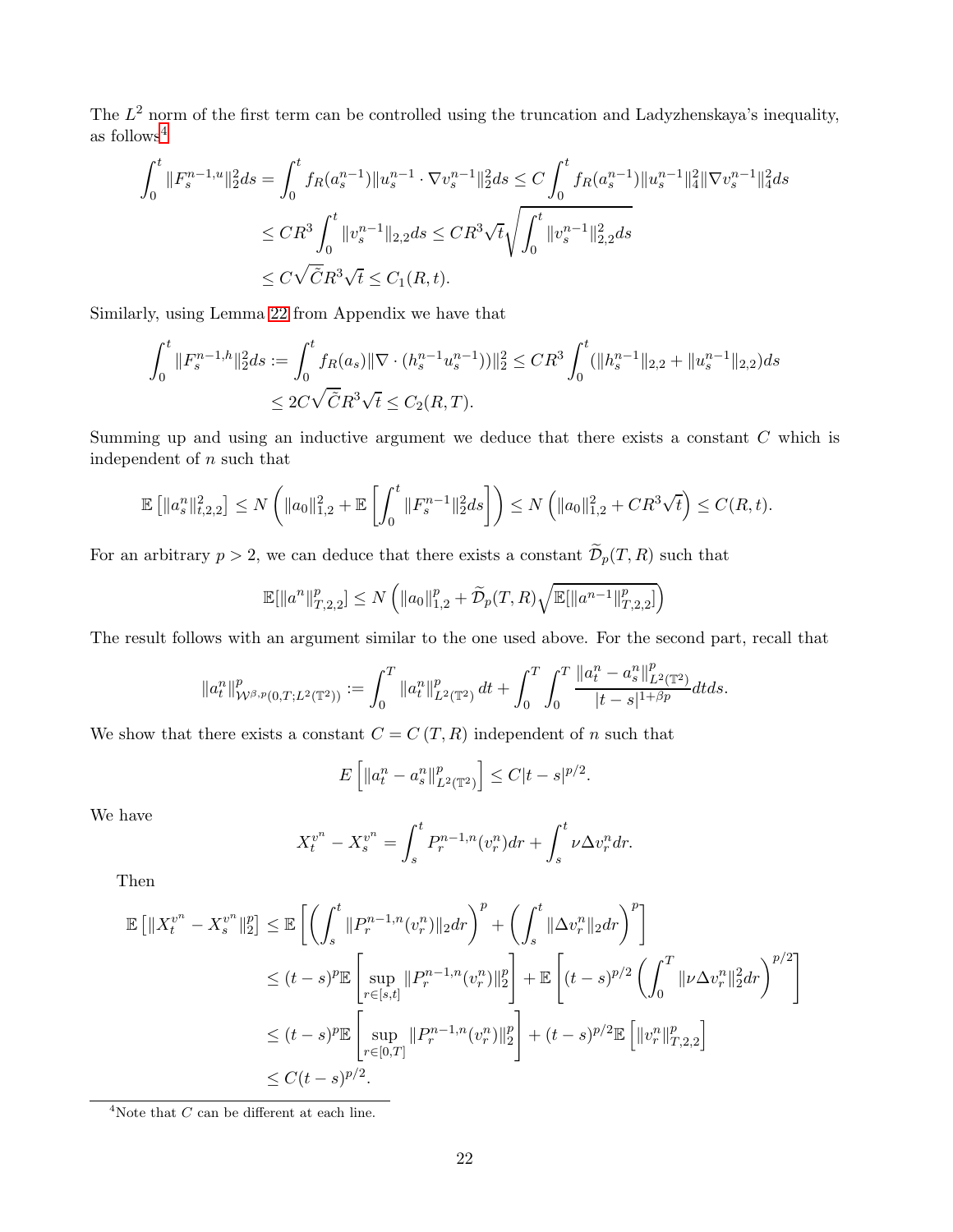For the stochastic terms we apply the Burkholder-Davis-Gundy inequality to obtain

$$
\mathbb{E} \left[ \left\| Y_t^{v^n} - Y_s^{v^n} \right\|_2^p \right] \leq \mathbb{E} \left[ \left| \int_s^t \sum_{i=1}^\infty \langle v_r^n, (\mathcal{L}_i + \mathcal{A}_i) v_r^n \rangle dW_r^{i,n} \right|^p \right]
$$
  
\n
$$
\leq C(p) \mathbb{E} \left[ \int_s^t \sum_{i=1}^\infty |\langle v_r^n, (\mathcal{L}_i + \mathcal{A}_i) v_r^n \rangle|^2 dr \right]^{p/2}
$$
  
\n
$$
\leq C(p) \mathbb{E} \left[ \int_s^t \|v_r^n\|_2^2 \sum_{i=1}^\infty \|(\mathcal{L}_i + \mathcal{A}_i) v_r^n\|_2^2 dr \right]^{p/2}
$$
  
\n
$$
\leq C(p) \mathbb{E} \left[ \int_s^t \|v_r^n\|_2^2 \|v_r^n\|_{1,2}^2 dr \right]^{p/2}
$$
  
\n
$$
\leq C(p) (t - s)^{p/2} \mathbb{E} \left[ \sup_{r \in [s,t]} \|v_r^n\|_{1,2}^{2p} \right]
$$
  
\n
$$
\leq C(p, T) (t - s)^{p/2}.
$$

With similar arguments

$$
\mathbb{E}\left[\|X_t^{h^n} - X_s^{h^n}\|_2^p\right] \le C(t-s)^{p/2}.
$$

and

$$
\mathbb{E}\left[\|Y_t^{h^n} - Y_s^{h^n}\|_2^p\right] \le C(t-s)^{p/2}.
$$

Proposition 20 The approximating sequence is relatively compact in the space

 $C([0,T], L^2(\mathbb{T}^2)^3)$ .

Proof. By a standard Arzela-Ascoli argument (see e.g. [\[33\]](#page-28-16)), the following compact embedding holds

$$
L^{\infty}\left([0,T],\mathcal{W}^{1,2}(\mathbb{T}^2)^3\right)\cap \mathcal{W}^{\beta,p}\left(0,T;L^2(\mathbb{T}^2)^3\right)\hookrightarrow C\left([0,T],L^2(\mathbb{T}^2)\right).
$$

This implies that the intersection  $B^N := B^1(0, N) \cap B^2(0, N)$  of any two balls  $B^1(0, N) \in L^\infty([0, T], \mathcal{W}^{1,2}(\mathbb{T}^2)^3)$ and  $B^2(0, N) \in W^{\beta, p}([0, T; L^2(\mathbb{T}^2)^3))$  is a compact set in the space  $C([0, T], L^2(\mathbb{T}^2))$ . Observe that

$$
\mathbb{P}\left(a^{n} \notin B^{1}(0, N)\right) = \mathbb{P}\left(\sup_{s \in [0, T]} \|a_{s}^{n}\|_{1,2} > N\right) \leq \frac{\mathbb{E}\left[\sup_{s \in [0, T]} \|a_{s}^{n}\|_{1,2}^{2}\right]}{N^{2}}
$$

$$
\mathbb{P}\left(a^{n} \notin B^{2}(0, N)\right) = \mathbb{P}\left(\|a_{s}^{n}\|_{\mathcal{W}^{\beta, p}} > N\right) \leq \frac{\mathbb{E}\left[\|a_{s}^{n}\|_{\mathcal{W}^{\beta, p}}^{p}\right]}{N^{p}}.
$$

Hence

$$
\lim_{N \to \infty} \sup_n \mathbb{P}\left(a^n \notin B^N\right) \le \lim_{N \to \infty} \frac{\sup_n \mathbb{E}\left[\sup_{s \in [0,T]} \|a_s^n\|_{1,2}^2\right]}{N^2} + \frac{\sup_n \mathbb{E}\left[\|a_s^n\|_{\mathcal{W}^{\beta,p}}^p\right]}{N^p} = 0.
$$

This justifies the relative compactness of the distribution of  $a^n$ , that is the tightness of the process  $a^n$ , provided sup n E  $\sqrt{ }$ sup  $\sup_{s\in[0,T]}\|a_s^n\|_{1,2}^2$ ٦  $< \infty$  and sup  $\mathbb{E}\left[\Vert a_s^n \Vert_{\mathcal{W}^{\beta, p}}^p\right] < \infty$ . These last two statements are true due to Theorem [15](#page-13-2) which was proven above.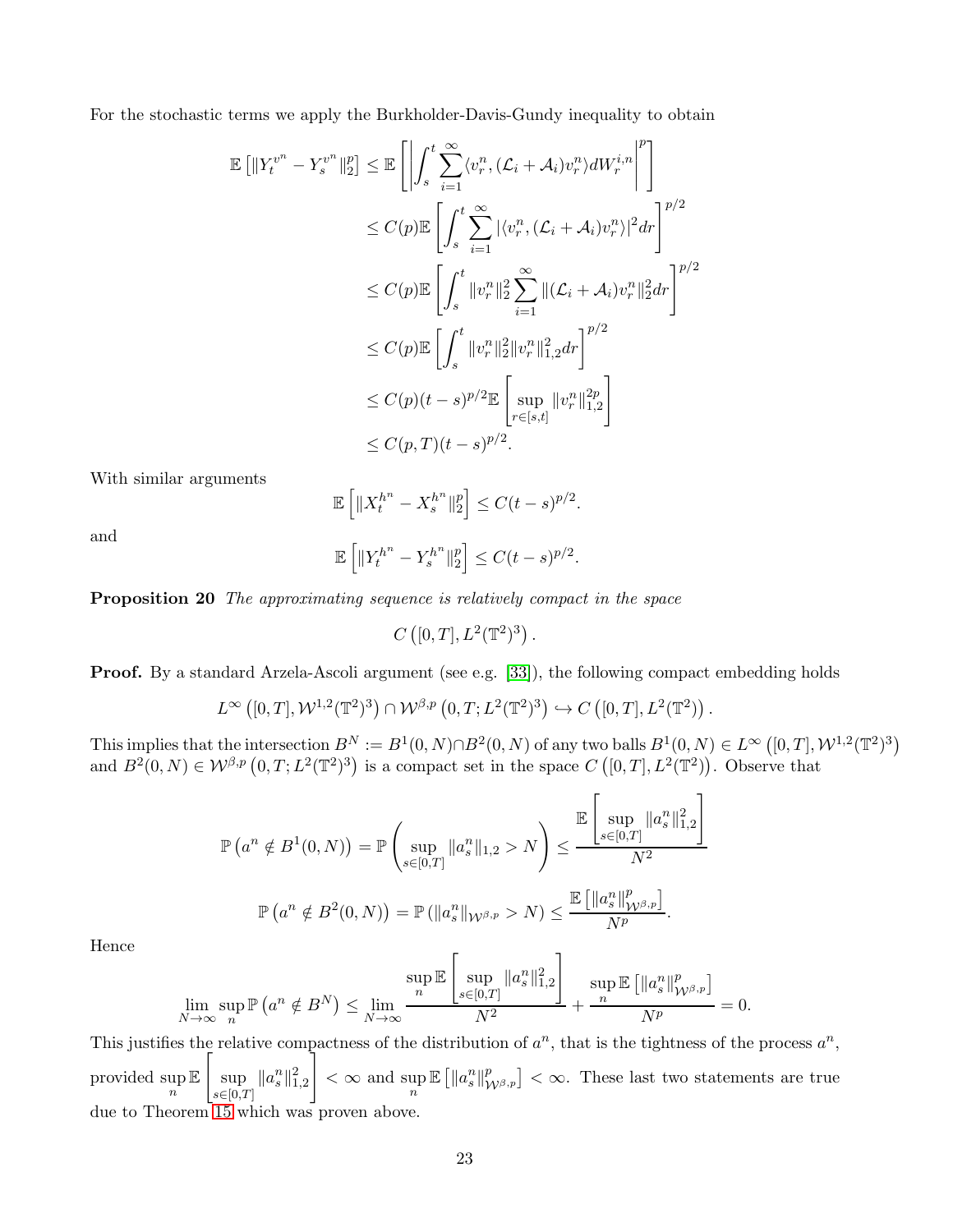# <span id="page-23-1"></span><span id="page-23-0"></span>6 Appendix

**Lemma 21** Let  $(X^1, \tau^1), (X^2, \tau^2)$  be two local solutions of the SRSW system, and

$$
\bar{X} := X^1 - X^2, \quad \tau^{1,2} = \tau^1 \wedge \tau^2, \quad a^i := (X^i, Y^i), \quad \bar{a} := a^1 - a^2,
$$

$$
Q(\bar{Y}, \bar{X}) := f_R(a^1) \nabla \cdot (Y^1 X^1) - f_R(a^2) \nabla \cdot (Y^2 X^2)
$$

where  $\overline{Y} := Y^1 - Y^2$  and Y depends linearly on X. Then there exists  $\zeta > 0$  and  $C(\zeta, R)$  such that for  $|\alpha| \leq k$ 

$$
|\langle \partial^{\alpha}\bar{a}, \partial^{\alpha} Q(\bar{Y}, \bar{X})\rangle| \leq \zeta \|\bar{a}\|_{k+1,2}^2 + C(\zeta, R) \|Z\| \|\bar{a}\|_{k,2}^2
$$

with

$$
||Z|| := C(||a^1||_{k,2}^4 + ||a^2||_{k,2}^4)
$$

Proof We use the decomposition

$$
Q(\bar{Y}, \bar{X}) = f_R(a^1) \nabla \cdot (Y^1 \bar{X}) + f_R(a^2) \nabla \cdot (\bar{Y} X^2) + |f_R(a^1) - f_R(a^2)| \nabla \cdot (Y^1 X^2)
$$
  
 :=  $T_1 + T_2 + T_3$ .

- We have  $\nabla \cdot (XY) = X \cdot \nabla Y + Y(\nabla \cdot X) = \mathcal{L}_X Y + \mathcal{D}_X Y$  for any vector X and scalar Y.
- $\bullet\,$  For  $\mathcal{L}_XY$  use the fact that

$$
\begin{split}\n|\langle \partial^{\alpha}\bar{a}, \partial^{\alpha}(X \cdot \nabla Y) \rangle| &= |\langle \partial^{\alpha+1}\bar{a}, \partial^{\alpha-1}(X \cdot \nabla Y) \rangle| \\
&\leq C \|\partial^{\alpha+1}\bar{a}\|_{2} \|\partial^{\alpha-1}(X \cdot \nabla Y)\|_{2} \\
&\leq C \|\partial^{\alpha+1}\bar{a}\|_{2} \sum_{\beta \leq \alpha-1} C \|\partial^{\beta} X\|_{4} \|\partial^{\alpha-\beta} Y\|_{4} \\
&\leq C \|\partial^{\alpha+1}\bar{a}\|_{2} \|\partial^{\beta} X\|_{2}^{1/2} \|\partial^{\beta+1} X\|_{2}^{1/2} \|\partial^{\alpha-\beta} Y\|_{2}^{1/2} \|\partial^{\alpha-\beta+1} Y\|_{2}^{1/2} \\
&\leq C \|\bar{a}\|_{k+1,2} \|X\|_{k-1,2}^{1/2} \|X\|_{k,2}^{1/2} \|Y\|_{k,2}^{1/2} \|Y\|_{k,2}^{1/2} \\
&\leq C \|\bar{a}\|_{k+1,2} \|X\|_{k,2} \|Y\|_{k,2} \\
&\leq \frac{\zeta}{2} \|\bar{a}\|_{k+1,2}^{2} + \frac{C_{1}(\zeta,R)}{2} \|X\|_{k,2}^{2} \|Y\|_{k,2}^{2}.\n\end{split}
$$

 $\bullet\,$  Similarly, for  $\mathcal{D}_XY$  use the fact that

$$
\begin{aligned} |\langle \partial^{\alpha}\bar{a}, \partial^{\alpha}(Y(\nabla \cdot X)) \rangle| &= |\langle \partial^{\alpha+1}\bar{a}, \partial^{\alpha-1}(Y(\nabla \cdot X)) \rangle| \\ &\leq C \|\partial^{\alpha+1}\bar{a}\|_2 \sum_{\beta \leq \alpha-1} C \|\partial^{\beta}Y\|_4 \|\partial^{\alpha-\beta}X\|_4 \\ &\leq \frac{\zeta}{2} \|\bar{a}\|_{k+1,2}^2 + \frac{C_2(\zeta, R)}{2} \|Y\|_{k,2}^2 \|X\|_{k,2}^2. \end{aligned}
$$

• Summing up we have

$$
|\langle \partial^{\alpha}\bar{a}, \partial^{\alpha}(\nabla \cdot (YX))\rangle| \leq \zeta \|\bar{a}\|_{k+1,2}^2 + C(\zeta, R) \|Y\|_{k,2}^2 \|X\|_{k,2}^2.
$$

• Now apply this for  $T_i$ ,  $i = 1, 2, 3$ :

$$
|\langle \partial^{\alpha}\bar{a}, \partial^{\alpha}T_1 \rangle| \leq \frac{\zeta}{3} ||\bar{a}||^2_{k+1,2} + \frac{\tilde{C}(\zeta, R)}{3} ||Y^1||^2_{k,2} ||\bar{X}||^2_{k,2}
$$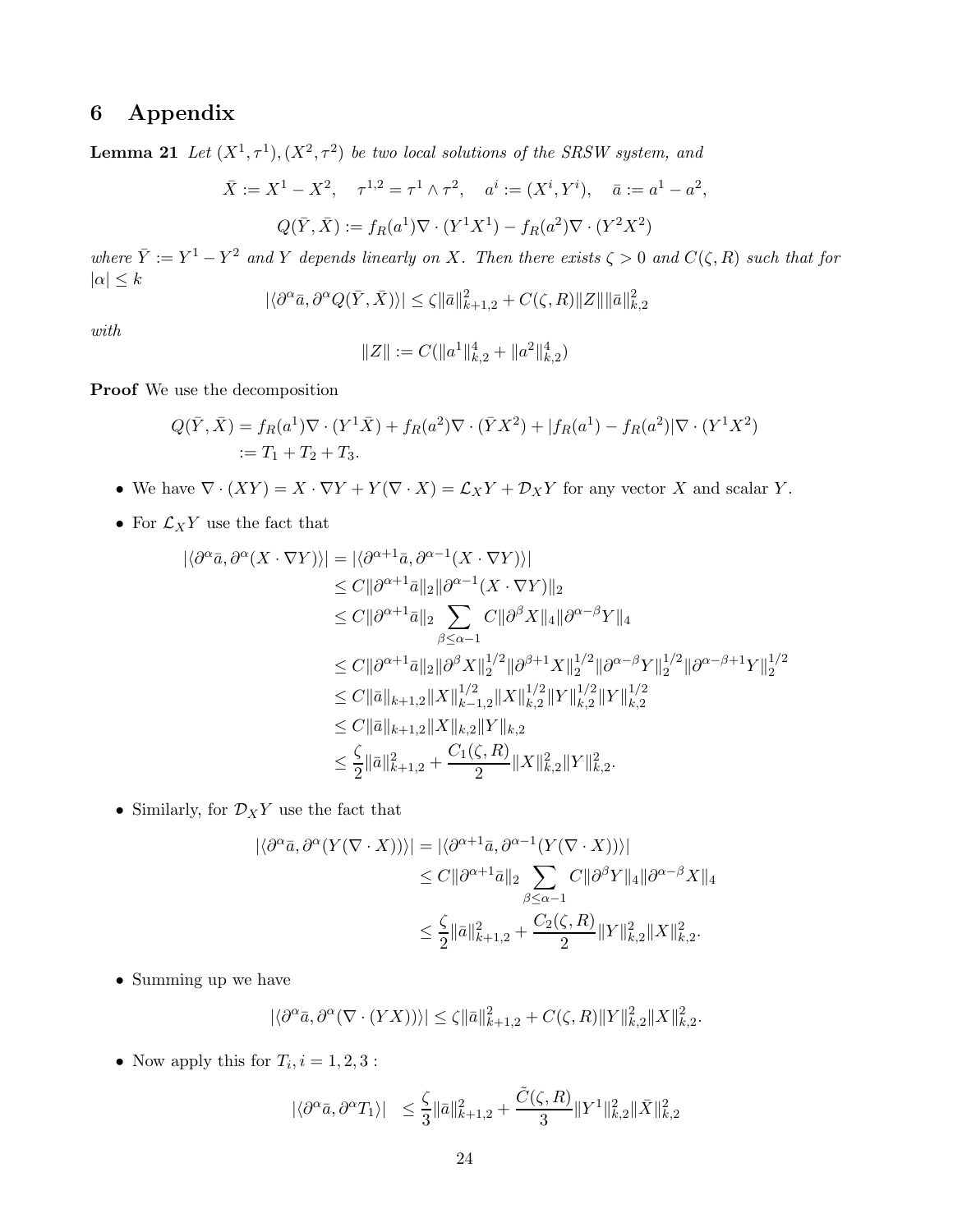$$
\begin{split} |\langle \partial^{\alpha}\bar{a}, \partial^{\alpha}T_{2}\rangle| &\leq \frac{\zeta}{3} \|\bar{a}\|_{k+1,2}^{2} + \frac{C(\zeta,R)}{3} \|X^{2}\|_{k,2}^{2} \|\bar{Y}\|_{k,2}^{2} \\ |\langle \partial^{\alpha}\bar{a}, \partial^{\alpha}T_{3}\rangle| &\leq C |f_{R}(a_{1}) - f_{R}(a_{2})| \|\bar{a}\|_{k+1,2} \|Y^{1}\|_{k,2} \|X^{2}\|_{k,2} \\ &\leq C \|\bar{a}\|_{k,2} \|\bar{a}\|_{k+1,2} \|Y^{1}\|_{k,2} \|X^{2}\|_{k,2} \\ &\leq \frac{\zeta}{3} \|\bar{a}\|_{k+1,2}^{2} + \frac{\zeta}{3} \|Y^{1}\|_{k,2}^{2} \|X^{2}\|_{k,2}^{2} \|\bar{a}\|_{k,2}^{2} . \end{split}
$$

Define

$$
\tilde{Z} := C \left( \|Y^1\|_{k,2}^2 + \|X^2\|_{k,2}^2 + \|Y^1\|_{k,2}^2 \|X^2\|_{k,2}^2 \right) \le C (\|Y^1\|_{k,2}^4 + \|X^2\|_{k,2}^4) \le C (\|a^1\|_{k,2}^4 + \|a^2\|_{k,2}^4)
$$

and

$$
||Z|| := C(||a^1||_{k,2}^4 + ||a^2||_{k,2}^4).
$$

Then

$$
|\langle \partial^\alpha \bar{a}, \partial^\alpha Q(\bar{Y}, \bar{X}) \rangle| \leq \zeta \|\bar{a}\|_{k+1,2}^2 + C(\zeta,R)\|Z\| \|\bar{a}\|_{k,2}^2.
$$

### <span id="page-24-0"></span>Lemma 22 The following statements are true:

a. There exist some constants  $C_1, C_2$  such that for any two vectors X and Y such that  $Y = \epsilon X + \mathcal{R}$ and for any multi-index  $\alpha$  such that  $|\alpha| < k$ , we have

$$
|\langle \partial^{\alpha} Y_t, \partial^{\alpha} (\mathcal{L}_{X_t} Y_t) \rangle| \leq C_1 \|Y_t\|_{k+1,2}^2 + C_2 \|Y_t\|_{k,2}^6.
$$

b. There exist some constants  $C_3, C_4, C_5$  such that for any scalar Y and vector X we have

$$
|\langle \Delta Y_t, \nabla \cdot (Y_t X_t) \rangle| \le C_3 \|\Delta Y_t\|_2^2 + C_4 \|\Delta X_t\|_2^2 + C_5 (\|Y_t\|_{1,2}^6 + \|X_t\|_{1,2}^6)
$$

**Proof** a. Using Agmon's, Hölder's, and Young's inequalities and the fact that  $v = \epsilon u + \mathcal{R}$ , we have:

$$
\begin{aligned} |\langle \partial^{\alpha} Y_t, \partial^{\alpha} (\mathcal{L}_{X_t} Y_t) \rangle| &= |\langle \partial^{\alpha+1} Y_t, \mathcal{L}_{X_t} Y_t \rangle| \le C (\|Y_t\|_{k+1,2} \|X_t\|_{\infty} \|\partial^{\alpha} Y_t\|_2) \\ &\le C (\|X_t\|_{k+1,2}^{1/2} \|X_t\|_{k,2}^{1/2} \|Y_t\|_{k+1,2} \|Y_t\|_{k,2}) \\ &\le C (\|Y_t\|_{k+1,2}^{1/2} \|Y_t\|_{k,2}^{1/2} \|Y_t\|_{k+1,2} \|Y_t\|_{k,2}) \\ &\le C (\|Y_t\|_{k+1,2}^{3/2} \|Y_t\|_{k,2}^{3/2}) \\ &\le C_1 \|Y_t\|_{k+1,2}^2 + C_2 \|Y_t\|_{k,2}^6. \end{aligned}
$$

b. Using Hölder's, Ladyzhenskaya's, and Young's inequalities we have that

$$
\begin{aligned}\n|\langle \Delta Y_t, \nabla \cdot (Y_t X_t) \rangle| &= |\langle \Delta Y_t, Y_t \nabla \cdot X_t + X_t \nabla Y_t \rangle| \leq \|\Delta Y_t\|_2 \|Y_t \nabla X_t\|_2 + \|\Delta Y_t\|_2 \|X_t \nabla \cdot Y_t\|_2 \\
&\leq C(\|\Delta Y_t\|_2 \|Y_t\|_4 \|\nabla X_t\|_4 + \|\Delta Y_t\|_2 \|X_t\|_4 \|\nabla Y_t\|_4) \\
&\leq C(\|\Delta Y_t\|_2 \|Y_t\|_{1,2} \|\nabla X_t\|_2^{1/2} \|\Delta X_t\|_2^{1/2} + \|\Delta Y_t\|_2 \|X_t\|_{1,2} \|\nabla Y_t\|_2^{1/2} \|\Delta Y_t\|_2^{1/2}) \\
&\leq C(\|\Delta Y_t\|_2 \|Y_t\|_{1,2} \|\nabla X_t\|_2^{1/2} \|\Delta X_t\|_2^{1/2} + \|\Delta Y_t\|_2^{3/2} \|X_t\|_{1,2} \|Y_t\|_{1,2}^{1/2}) \\
&\leq C(\|\Delta Y_t\|_2^{4/3} \|Y_t\|_{1,2}^{4/3} \|X_t\|_{1,2}^{2/3} + \|\Delta X_t\|_2^2 + \|X_t\|_{1,2}^6 + \|\Delta Y_t\|_2^{9/5} \|Y_t\|_{1,2}^{3/5}) \\
&\leq C(\|\Delta Y_t\|_2^2 + \|Y_t\|_{1,2}^4 \|X_t\|_{1,2}^2 + \|\Delta X_t\|_2^2 + \|X_t\|_{1,2}^6 + \|Y_t\|_{1,2}^6 + \|Y_t\|_{1,2}^6) \\
&\leq C_3 \|\Delta Y_t\|_2^2 + C_4 \|\Delta X_t\|_2^2 + C_5 (\|Y_t\|_{1,2}^6 + \|X_t\|_{1,2}^6).\n\end{aligned}
$$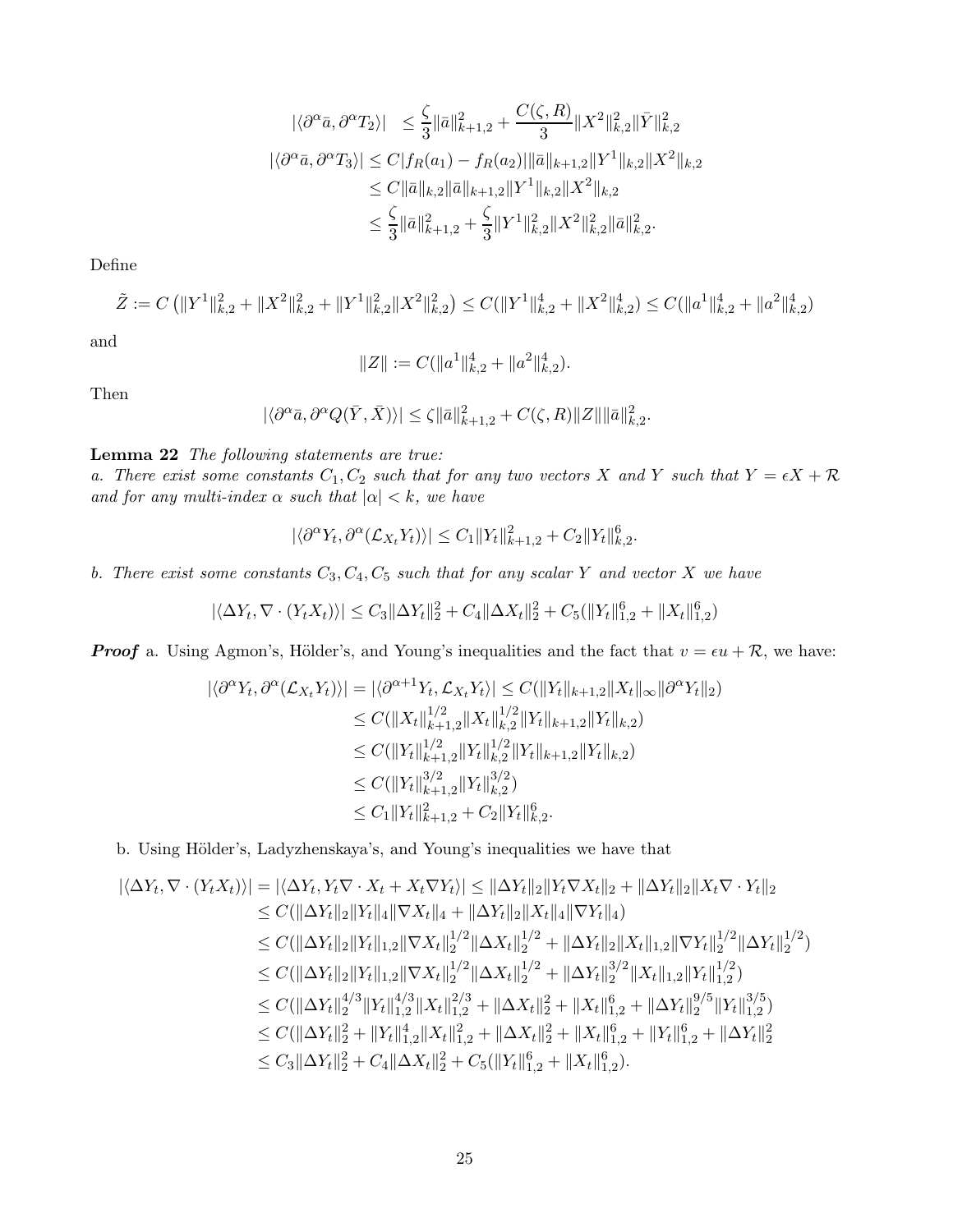**Proposition 23** Assume that  $a \in L^2(\Omega, L^2(0,T; \mathcal{W}^{2,2}(\mathbb{T}^2)))$ . Then there exists a constant  $C = C(R)$ such that

$$
\int_0^t f_R(a_s)^2 \|\mathcal{L}_{u_s} v_s\|_2^2 ds \le C(R) \left[ \int_0^t \|v_s\|_{2,2}^2 ds + t \right]
$$
  

$$
\int_0^t f_R(a_s)^2 \|\nabla \cdot (h_s v_s)\|_2^2 ds \le C(R) \left[ \int_0^t \|v_s\|_{2,2}^2 ds + \int_0^t \|h_s\|_{2,2}^2 ds + 1 \right].
$$

Proof. We have

$$
\|\mathcal{L}_{u_s} v_s\|_2^2 \le \|\mathcal{L}_{v_s} v_s\|_2^2 + \left(\frac{R}{\epsilon}\right)^2 \|\nabla v_s\|_2^2
$$
  

$$
f_R(a_s)^2 \|\mathcal{L}_{u_s} v_s\|_2^2 \le f_R(a_s)^2 \|\mathcal{L}_{v_s} v_s\|_2^2 + \left(\frac{R}{\epsilon}\right)^2 (R+1)^2
$$

and

$$
\|\mathcal{L}_{v_s}v_s\|_2^2 \le \|v_s\|_4^2 \|\nabla v_s\|_4^2 \le C \|v_s\|_2 \|\nabla v_s\|_2 \|\nabla v_s\|_2 \|\nabla \nabla v_s\|_2.
$$

Hence

$$
f_R(a_s)^2 \|\mathcal{L}_{v_s} v_s\|_2^2 \le C(R+1)^3 \|v_s\|_{2,2}
$$

and

$$
\int_0^t f_R(a_s)^2 \|\mathcal{L}_{u_s} v_s\|_2^2 ds \le C(R+1)^3 \int_0^t \|v_s\|_{2,2} ds + \left(\frac{R}{\epsilon}\right)^2 (R+1)^3 t
$$
  

$$
\le C(R) \int_0^t (\|v_s\|_{2,2}^2 + 1) ds.
$$

Similarly

$$
\begin{aligned} \|\nabla \cdot (h_s u_s))\|_2^2 &\leq \|\nabla h_s\|_4^2 \|u_s\|_4^2 + \|h_s\|_4^2 \|\nabla u_s\|_4^2 \\ &\leq C(\|\nabla h_s\|_2 \|\nabla \nabla h_s\|_2 \|u_s\|_2 \|\nabla v_s\|_2 + \|h_s\|_2 \|\nabla h_s\|_2 \|\nabla u_s\|_2 \|\nabla \nabla u_s\|_2) \end{aligned}
$$

and

$$
f_R(a_s) \|\nabla \cdot (h_s u_s))\|_2^2 \le C(R+1)^3 (\|h_s\|_{2,2} + \|u_s\|_{2,2}),
$$

therefore

$$
\int_0^t f_R(a_s)^2 \|\nabla \cdot (h_s v_s)\|_2^2 ds \leq C(R) \left[ \int_0^t \|v_s\|_{2,2}^2 ds + \int_0^t \|h_s\|_{2,2}^2 ds + 1 \right].
$$

Proof of Lemma [17](#page-18-1) One can write

$$
d||a_{t\wedge\tau_{R}}||_{1,2}^{2} + 2\gamma ||a_{t\wedge\tau_{R}}||_{2,2}^{2}dt = 2\left(\langle v_{t\wedge\tau_{R}} + \Delta v_{t\wedge\tau_{R}}, Q_{v_{t\wedge\tau_{R}}}\rangle + \langle h_{t\wedge\tau_{R}} + \Delta h_{t\wedge\tau_{R}}, Q_{h_{t\wedge\tau_{R}}}\rangle\right)dt - 2\langle v_{t\wedge\tau_{R}} + \Delta v_{\wedge\tau_{R}}, f k \times v_{t\wedge\tau_{R}} + g \nabla p_{t\wedge\tau_{R}}\rangle dt + \sum_{i=1}^{\infty} \left(\langle(\mathcal{L}_{i} + \mathcal{A}_{i})v_{t\wedge\tau_{R}}, (\mathcal{L}_{i} + \mathcal{A}_{i})v_{t\wedge\tau_{R}}\rangle + \langle\mathcal{L}_{i}h_{t\wedge\tau_{R}}, \mathcal{L}_{i}h_{t\wedge\tau_{R}}\rangle\right)dt + \sum_{i=1}^{\infty} \left(\langle\Delta v_{t\wedge\tau_{R}}, (\mathcal{L}_{i} + \mathcal{A}_{i})^{2}v_{t\wedge\tau_{R}}\rangle + \langle\Delta h_{t\wedge\tau_{R}}, \mathcal{L}_{i}^{2}h_{t\wedge\tau_{R}}\rangle\right)dt + 2\sum_{i=1}^{\infty} \left(\langle v_{t\wedge\tau_{R}}, (\mathcal{L}_{i} + \mathcal{A}_{i})v_{t\wedge\tau_{R}}\rangle + \langle h_{t\wedge\tau_{R}}, \mathcal{L}_{i}h_{t\wedge\tau_{R}}\rangle\right)dW_{t}^{i} + 2\sum_{i=1}^{\infty} \left(\langle\Delta v_{t\wedge\tau_{R}}, (\mathcal{L}_{i} + \mathcal{A}_{i})v_{t\wedge\tau_{R}}\rangle + \langle\Delta h_{t\wedge\tau_{R}}, \mathcal{L}_{i}h_{t\wedge\tau_{R}}\rangle\right)dW_{t}^{i}.
$$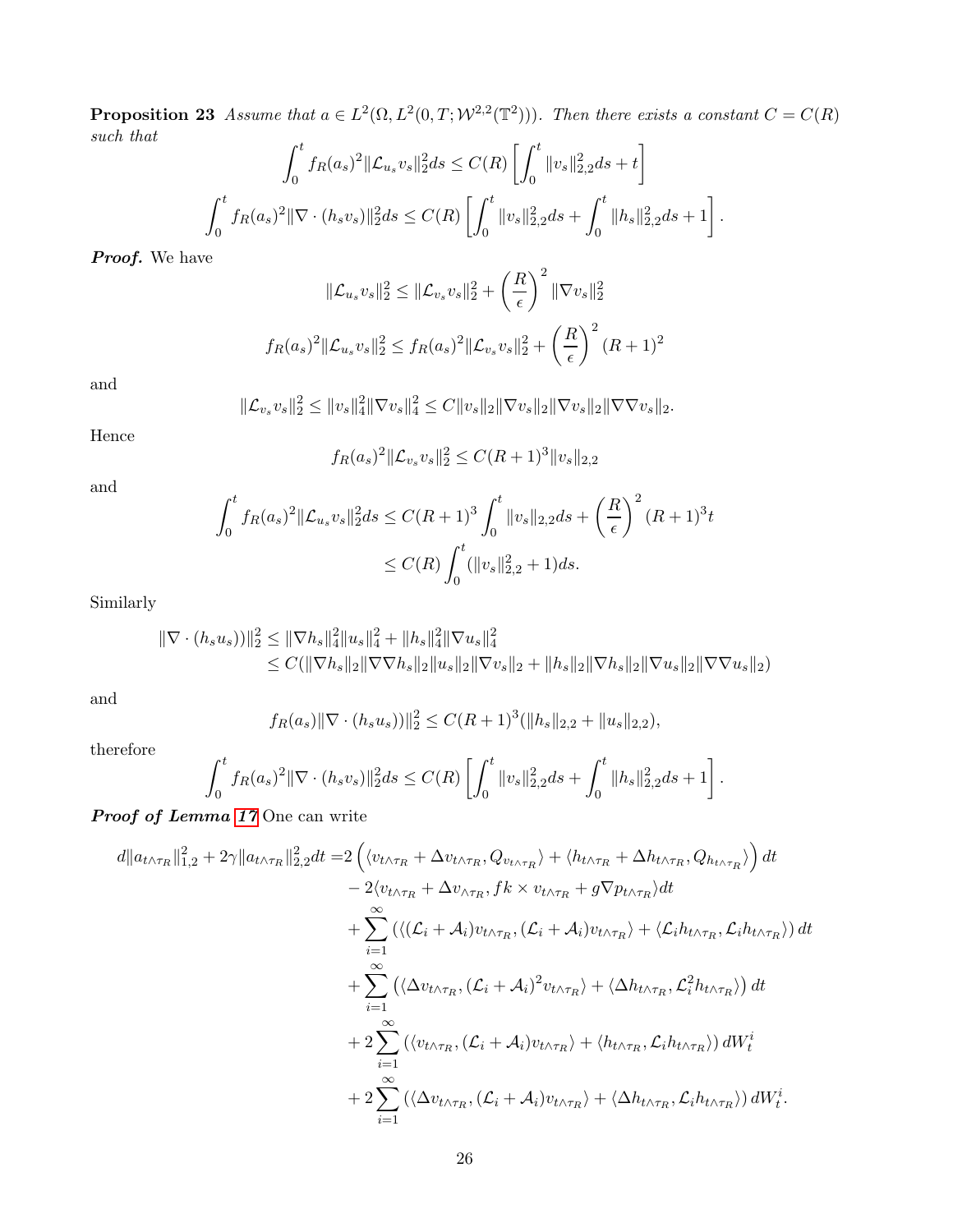Define

$$
\tilde{F}(a_s) := 2(\langle v_s + \Delta v_s, Q_{v_s} \rangle + \langle h_s + \Delta h_s, Q_{h_s} \rangle - \langle v_s + \Delta v_s, fk \times v_s + g \nabla p_s \rangle)
$$
\n
$$
+ \sum_{i=1}^{\infty} (\langle (\mathcal{L}_i + \mathcal{A}_i) v_s, (\mathcal{L}_i + \mathcal{A}_i) v_s \rangle + \langle \mathcal{L}_i h_s, \mathcal{L}_i h_s \rangle + \langle \Delta v_s, (\mathcal{L}_i + \mathcal{A}_i)^2 v_s \rangle + \langle \Delta h_s, \mathcal{L}_i^2 h_s \rangle)
$$
\n
$$
\tilde{G}_i := 2 \sum_{i=1}^{\infty} (\langle v_s, (\mathcal{L}_i + \mathcal{A}_i) v_s \rangle + \langle h_s, \mathcal{L}_i h_s \rangle + \langle \Delta v_s, (\mathcal{L}_i + \mathcal{A}_i) v_s \rangle + \langle \Delta h_s, \mathcal{L}_i h_s \rangle).
$$

Then by Lemma [22](#page-24-0) we have that

<span id="page-26-3"></span><span id="page-26-2"></span>
$$
\|\tilde{F}(a_s)\|_{1,2}^2 \le C \|a_s\|_{1,2}^6 - \zeta \|a_s\|_{2,2}^2 \le C \|a_s\|_{1,2}^6 - \zeta \|a_s\|_{1,2}^2 \tag{24}
$$

since we can choose  $\zeta < 2\gamma$  such that [\(24\)](#page-26-3) holds.

The following result is introduced in Theorem 2, pp. 133, in [\[32\]](#page-28-13), for the d-dimensional domain  $\mathbb{R}^d$ . We rewrite it here for the two-dimensional torus  $\mathbb{T}^2$ :

Theorem 24 Suppose that the following conditions hold true:

$$
a. \ 2\sigma^{ij}(x)\alpha^i\alpha^j - \sum_{i=1}^2 |\sigma^{ij}(x)\alpha^i|^2 \ge b \sum_{i=1}^2 |\sigma^i|^2, \quad \forall \alpha \in \mathbb{T}^2, \text{ where } b > 0 \text{ is independent of } t, \omega, x, \alpha.
$$

b. The functions  $a^{ij}, b^i, c, \sigma^{il}, h^l$  with  $i, j, l = 1, 2$  are differentiable in the spatial variable x up to order k, for all  $t, x, \omega$ . Moreover, they are uniformly bounded (with respect to all variables) together with their derivatives, by a constant C.

c. 
$$
u_0 \in L^2(\Omega, \mathcal{W}^{k,2}(\mathbb{T}^2)), f \in L^2([0,T] \times \Omega; \mathcal{W}^{k-1}(\mathbb{T}^2)), g^l \in L^2([0,T] \times \Omega; \mathcal{W}^{k,2}(\mathbb{T}^2)), l = 1,2.
$$

Then the generalized solution u of the problem

$$
du(t, x, \omega) = \left[ (a^{ij}(t, x, \omega)u_i(t, x, \omega))_j + b^i(t, x, \omega)u_i(t, x, \omega) + c(t, x, \omega)u(t, x, \omega) + f(t, x, \omega) \right] dt + \left[ \sigma^{ij}(t, x, \omega)u_i(t, x, \omega) + h^i(t, x, \omega)u(t, x, \omega) + g^l(t, x, \omega) \right] dW_t^l, \quad (t, x, \omega) \in (0, T] \times \mathbb{T}^2 \times \Omega,
$$

belongs to the class  $L^2([0,T], \mathcal{W}^{k+1}(\mathbb{T}^2)) \cap C(0,T; \mathcal{W}^{k,2}(\mathbb{T}^2))$  and there exists  $N = N(C, k, T) > 0$  such that

$$
\mathbb{E}\left[\sup_{t\in[0,T]}\|u_t\|_{k,2}^2+\int_0^T\|u_t\|_{k+1,2}^2dt\right]\leq N\mathbb{E}\left[\|u_0\|_{k,2}^2+\int_0^T\left(\|f_t\|_{k-1,2}^2+\sum_{l=1}^2\|g_t^l\|_{k,2}^2\right)dt\right].
$$

# <span id="page-26-1"></span>References

- <span id="page-26-0"></span>[1] Billingsley, P., Convergence of Probability Measures, Second Edition, John Wiley & Sons. (1999).
- [2] Bresch D., Desjardins B., M´etivier G. (2006) Recent Mathematical Results and Open Problems about Shallow Water Equations. In: Calgaro C., Coulombel JF., Goudon T. (eds) Analysis and Simulation of Fluid Dynamics, Advances in Mathematical Fluid Mechanics. Birkhäuser Basel, https://doi.org/10.1007/978-3-7643-7742-7<sub>-2</sub>.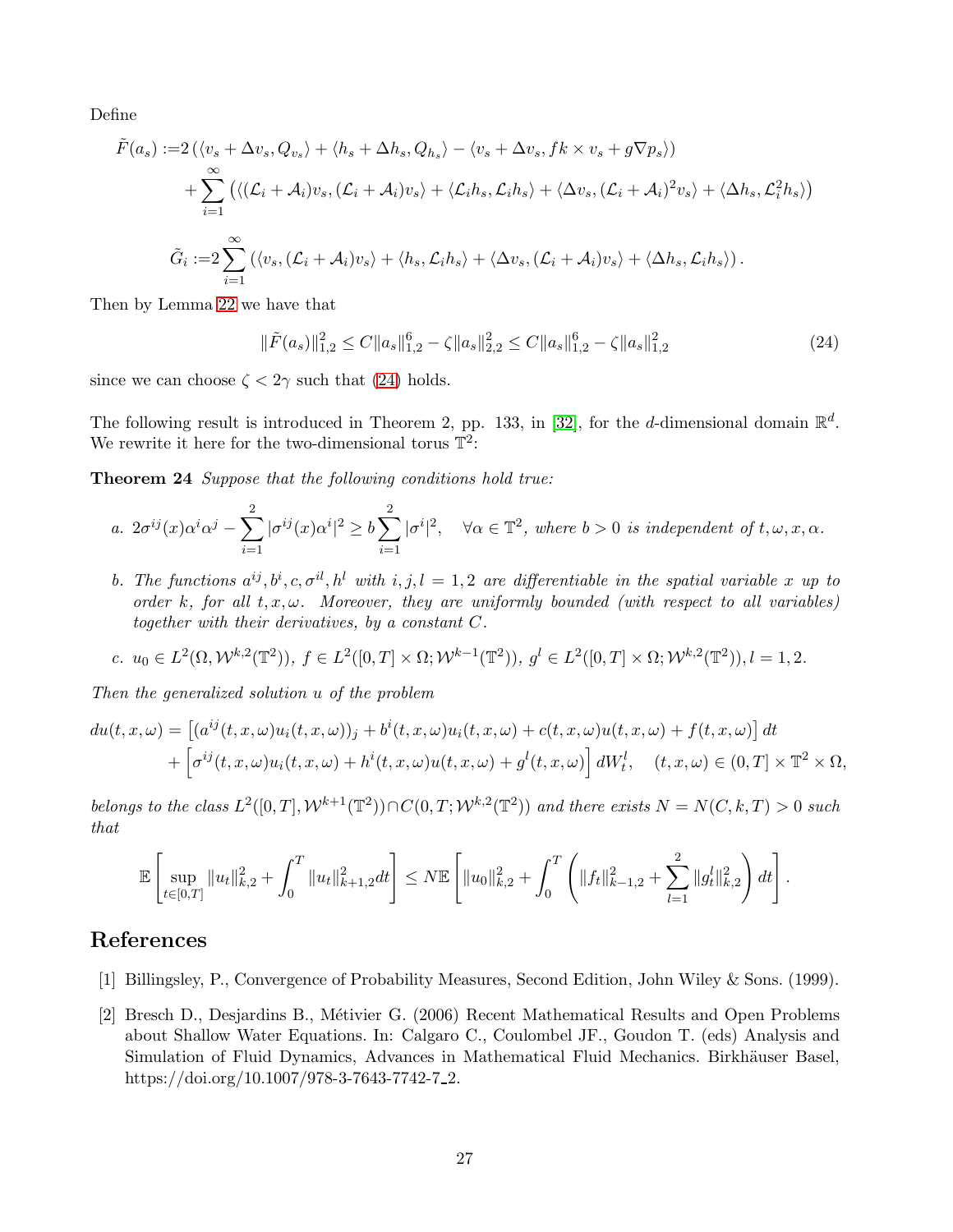- <span id="page-27-3"></span>[3] Bresch, D., Desjardins, B., Existence of Global Weak Solutions for a 2D Viscous Shallow Water Equations and Convergence to the Quasi-Geostrophic Model. Commun. Math. Phys. 238, 211–223  $(2003)$ . https://doi.org/10.1007/s00220-003-0859-8.
- <span id="page-27-4"></span>[4] Bresch, D., Desjardins, B., On the construction of approximate solutions for the 2D viscous shallow water model and for compressible Navier–Stokes models, Journal de Mathématiques Pures et Appliquées Volume 86, Issue 4, October 2006, Pages 362-368, https://doi.org/10.1016/j.matpur.2006.06.005.
- <span id="page-27-12"></span>[5] Bresch, D., Desjardins, B., On the construction of approximate solutions for the 2D viscous shallow water model and for compressible NavierStokes models, J. Math. Pures Appl. 86 (2006) 362368.
- <span id="page-27-6"></span><span id="page-27-5"></span>[6] Bui, A. T., Existence and uniqueness of a classical solution of an initial boundary value problem of the theory of shallow waters, SIAM J. Math. Anal. 12 (1981), 229-241.
- <span id="page-27-7"></span>[7] Chen, Q., Miao, C., Zhang, Z., On the Well-Posedness for the Viscous Shallow Water Equations, SIAM J. Math. Anal., 40(2), 443–474, https://doi.org/10.1137/060660552.
- <span id="page-27-9"></span>[8] Cheng, B., Tadmor, E., Long-time Existence of Smooth Solutions for the Rapidly Rotating Shallow-Water and Euler Equations, SIAM J. Math. Anal. Vol. 39, No. 5, pp. 16681685 (2008).
- <span id="page-27-10"></span>[9] Cotter, C. et. al., Numerically Modelling Stochastic Lie Transport in Fluid Dynamics (2018), available here: https://arxiv.org/abs/1801.09729.
- <span id="page-27-13"></span>[10] Cotter, C. et. al., Modelling uncertainty using circulation-preserving stochas- tic transport noise in a 2-layer quasi-geostrophic model (2018) available here: https://arxiv.org/abs/1802.05711.
- [11] Crisan, D., Lang, O., Well-posedness for a stochastic 2D Euler equation with transport noise, https://arxiv.org/abs/1907.00451 (2020).
- <span id="page-27-14"></span>[12] Crisan, D., Lang, O., Local well-posedness for the great lake equation with transport noise, Romanian Journal of Pure and Applied Mathematics, No 1 (2021).
- <span id="page-27-2"></span>[13] Crisan, D., et. al., Mathematics Of Planet Earth: A Primer (Chapter 2), Advanced Textbooks In Mathematics (2017).
- <span id="page-27-11"></span>[14] Cyr, J., Nguyen, P., Temam, R., Stochastic one layer shallow water equations with Lévy noise. Discrete and Continuous Dynamical Systems, Series B, Volume 24, Number 8, August 2019.
- [15] Da Prato, G., Zabczyk, J., Stochastic equations in infinite dimensions, Second Edition, Cambridge University Press, 2014, ISBN 978-1-107-05584-1 Hardback.
- <span id="page-27-0"></span>[16] Ethier, S., Kurtz, T., Markov Processes - Characterization and Convergence, Wiley & Sons, 1986, ISBN-I0 0-471-76986-X.
- <span id="page-27-8"></span>[17] Holm, D., Variational principles for stochastic fluid dynamics, Proc. R.Soc.A 471:20140963 (2015).
- <span id="page-27-1"></span>[18] Holm, D., Luesink, E., Stochastic wave-current interaction in stratified shallow water dy- namics, arXiv:1910.10627.
- [19] Kalnay, E., Atmoshperic Modeling, Data Assimilation and Predictability, Cambridge University Press (2003).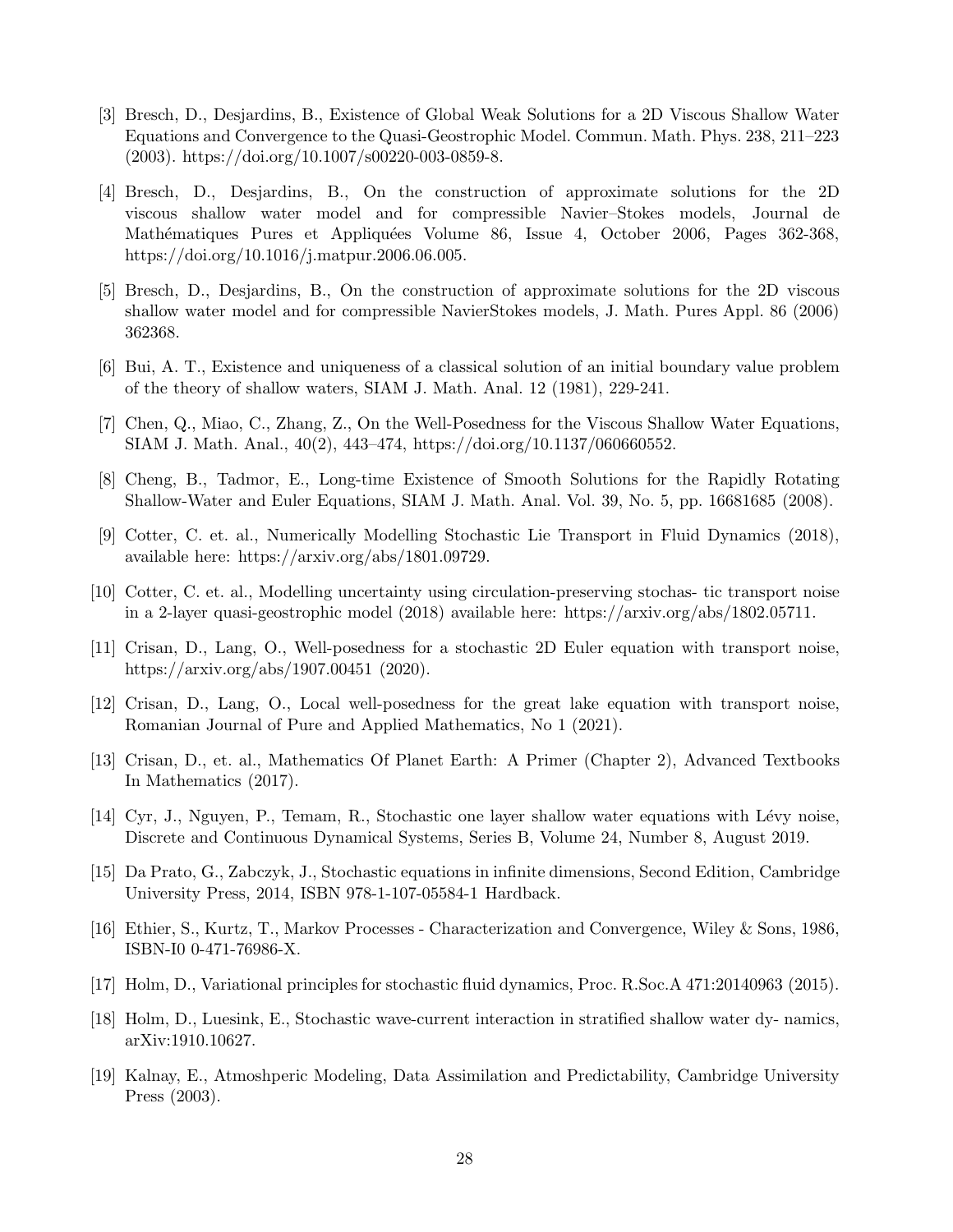- <span id="page-28-14"></span><span id="page-28-6"></span>[20] Kloeden, P., Global existence of classical solutions in the dissipative shallow water equations, SIAM J. Math. Anal. 16 (1985) , 301-315.
- [21] Kurtz, T.G., Protter, P.E. Weak convergence of stochastic integrals and differential equations II: Infinite dimensional case In: Talay D., Tubaro L. (eds) Probabilistic Models for Nonlinear Partial Differential Equations. Lecture Notes in Mathematics, vol 1627. Springer, Berlin, Heidelberg.
- <span id="page-28-10"></span><span id="page-28-4"></span>[22] Lang, O., Nonlinear stochastic transport partial differential equations: well-posedness and data assimilation, Phd Thesis (2020), https://doi.org/10.25560/89816.
- <span id="page-28-11"></span>[23] Li, J., Hong, P. & Zhu, W. Ill-posedness for the 2D viscous shallow water equations in the critical Besov spaces. J. Evol. Equ. 20, 1287–1299 (2020). https://doi.org/10.1007/s00028-019-00556-y.
- <span id="page-28-1"></span>[24] Link, J., Nguyen, P., Temam, R., Local martingale solutions to the stochastic one layer shallow water equations, J. Math. Anal. Appl. 448 (2017) 93139.
- [25] Liu, Y., Yin, Z., Global existence and local well-posedness of the 2D viscous shallow water system in Sobolev spaces, Applicable Analysis, Vol. 95, No 1 (2016), Pages 78-96, Taylor & Francis, doi:10.1080/00036811.2014.998205.
- <span id="page-28-2"></span>[26] Liu, Y., Yin, Z., Global existence and well-posedness of the 2D viscous shallow water system in Sobolev spaces with low regularity, Journal of Mathematical Analysis and Applications Volume 438, Issue 1, 1 June 2016, Pages 14-28, https://doi.org/10.1016/j.jmaa.2016.01.046.
- <span id="page-28-3"></span>[27] Liu, Y., Yin, Z., Global existence and well-posedness of the 2D viscous shallow water system in Besov spaces, Nonlinear Analysis: Real World Applications Volume 24, August 2015, Pages 1-17, https://doi.org/10.1016/j.nonrwa.2014.12.005.
- <span id="page-28-8"></span>[28] Liu, H., Tadmor, E., Rotation prevents finite-time breakdown, Physica D: Nonlinear Phenomena Volume 188, Issues 3–4, 1 February 2004, Pages 262-276, https://doi.org/10.1016/j.physd.2003.07.006.
- <span id="page-28-7"></span>[29] Matsumura, A., Nishida, T., Initial boundary value problems for the equations of motion of general fluids, in Computing Methods in Applied Sciences and Engineering (R. Glowinski and F. Lions, Eds.), Vol. 5, pp. 389-406, North-Holland, Amsterdam (1982).
- <span id="page-28-12"></span>[30] Orenga, P., Un théorème d'existence de solutions d'un probl'eme de shallow water, Arch. Rational Mech. Anal. 130 (1995) 183-204. 9 Springer-Verlag (1995).
- <span id="page-28-15"></span>[31] Röckner, M., Schmuland, B., Zhang, X., Yamada-Watanabe theorem for stochastic evolution equations in infinite dimensions, Condensed Matter Physics 2008, Vol. 11, No 2(54), pp. 247259
- <span id="page-28-16"></span><span id="page-28-13"></span>[32] Rozovskii, R. L., Stochastic Evolution Systems, Kluwer Academic Publishers, 1990, 978- 0792300373.
- <span id="page-28-9"></span>[33] Simon, J., Compact sets in the space  $L^p(0,T;B)$ , Ann. Mat. Pura Appl. 146 (1987) pp 65-96.
- <span id="page-28-5"></span>[34] Street, O., Crisan, D., Semi-martingale driven variational principles, arXiv:2001.10105 (2020).
- [35] Sundbye. L., Global existence for the Dirichlet problem for the viscous shallow water equations. J. Math. Anal. Appl. 202(1), 236–258 (1996).
- <span id="page-28-0"></span>[36] Vallis, G. K., Climate and the Oceans, Princeton Primers in Climate (2012).